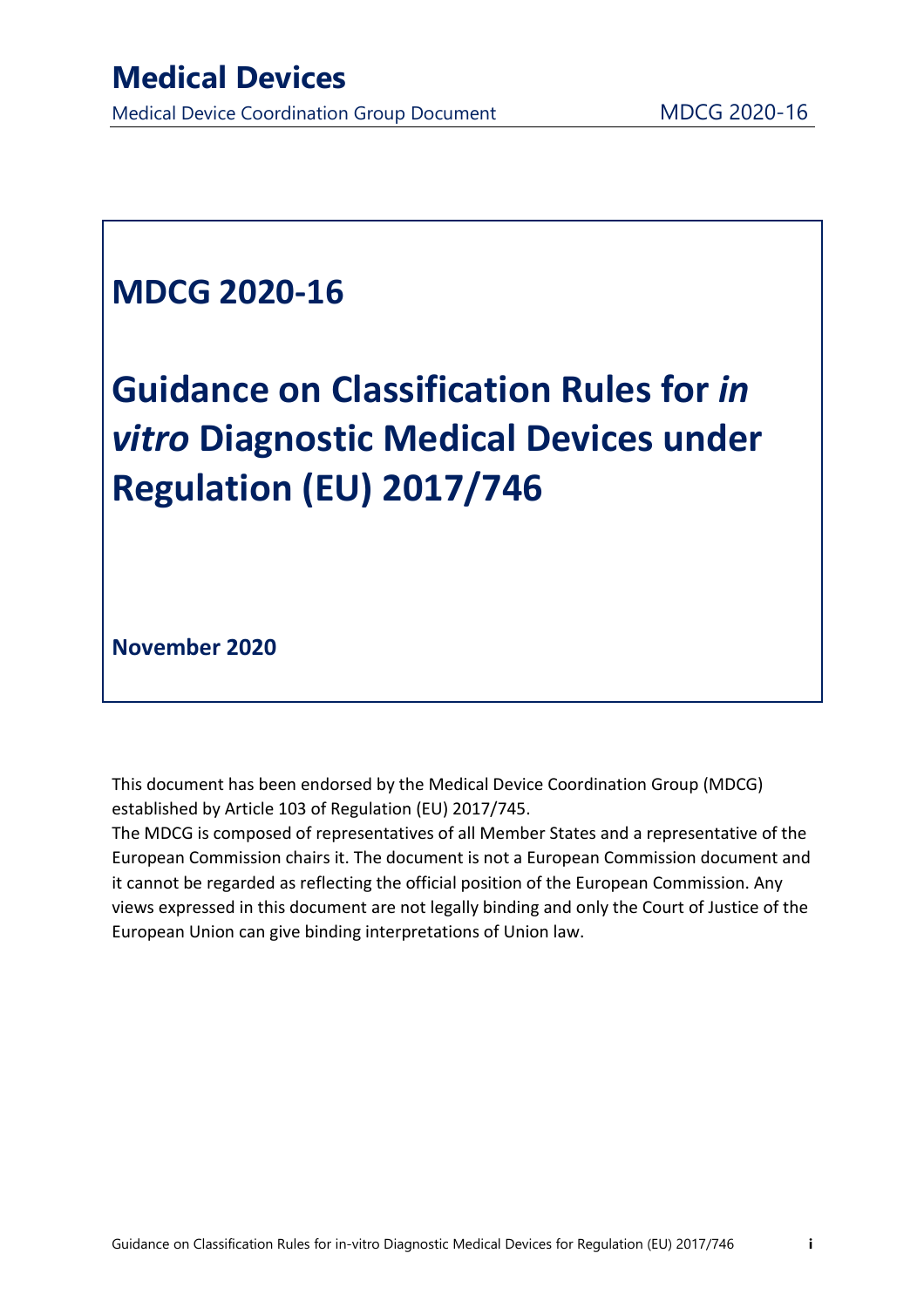Medical Device Coordination Group Document MDCG 2020-16

# **Guidance on Classification Rules for** *in vitro* **Diagnostic Medical Devices under Regulation (EU) 2017/746**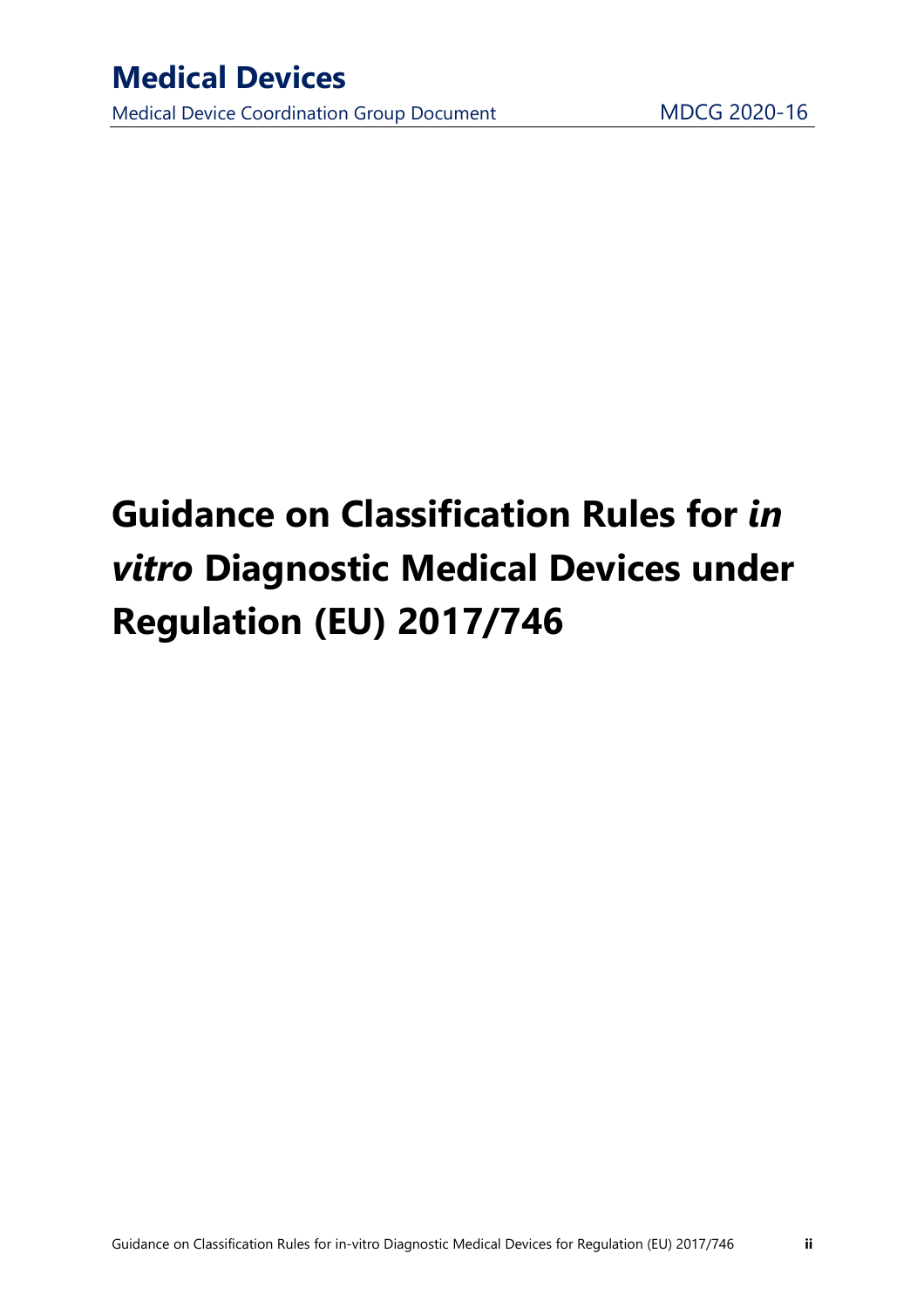Medical Device Coordination Group Document MDCG 2020-16

## **Table of Contents**

| 1. |       |                                                                                                                                                                                                                                                                              |  |  |
|----|-------|------------------------------------------------------------------------------------------------------------------------------------------------------------------------------------------------------------------------------------------------------------------------------|--|--|
| 2. |       |                                                                                                                                                                                                                                                                              |  |  |
| 3. |       |                                                                                                                                                                                                                                                                              |  |  |
|    |       |                                                                                                                                                                                                                                                                              |  |  |
|    |       |                                                                                                                                                                                                                                                                              |  |  |
|    | 3.2.1 |                                                                                                                                                                                                                                                                              |  |  |
|    | 3.2.2 |                                                                                                                                                                                                                                                                              |  |  |
|    | 3.2.3 |                                                                                                                                                                                                                                                                              |  |  |
| 4. |       |                                                                                                                                                                                                                                                                              |  |  |
|    |       |                                                                                                                                                                                                                                                                              |  |  |
|    |       |                                                                                                                                                                                                                                                                              |  |  |
|    |       | Devices intended to be used for the detection of the presence of, or exposure to, a<br>transmissible agent in blood, blood components, cells, tissues or organs, or in any of<br>their derivatives, in order to assess their suitability for transfusion, transplantation or |  |  |
|    |       |                                                                                                                                                                                                                                                                              |  |  |
|    |       | Devices intended to be used for the detection of the presence of, or exposure to, a<br>transmissible agent that causes a life-threatening disease with a high or suspected                                                                                                   |  |  |
|    |       |                                                                                                                                                                                                                                                                              |  |  |
|    |       | Devices intended to be used for determining the infectious load of a life-threatening<br>disease where monitoring is critical in the process of patient management12                                                                                                         |  |  |
|    |       |                                                                                                                                                                                                                                                                              |  |  |
|    |       |                                                                                                                                                                                                                                                                              |  |  |
|    |       |                                                                                                                                                                                                                                                                              |  |  |
|    |       | (a) Devices intended for detecting the presence of, or exposure to, a sexually                                                                                                                                                                                               |  |  |
|    |       | (b) Devices intended for detecting the presence in cerebrospinal fluid or blood of an<br>infectious agent without a high or suspected high risk of propagation  17                                                                                                           |  |  |
|    |       | (c) Devices intended for detecting the presence of an infectious agent, if there is a<br>significant risk that an erroneous result would cause death or severe disability to the<br>individual, foetus or embryo being tested, or to the individual's offspring 18           |  |  |
|    |       | (d) Devices intended for pre-natal screening of women in order to determine their                                                                                                                                                                                            |  |  |
|    |       | (e) Devices intended for determining infective disease status or immune status, where<br>there is a risk that an erroneous result would lead to a patient management decision<br>resulting in a life-threatening situation for the patient or for the patient's offspring 20 |  |  |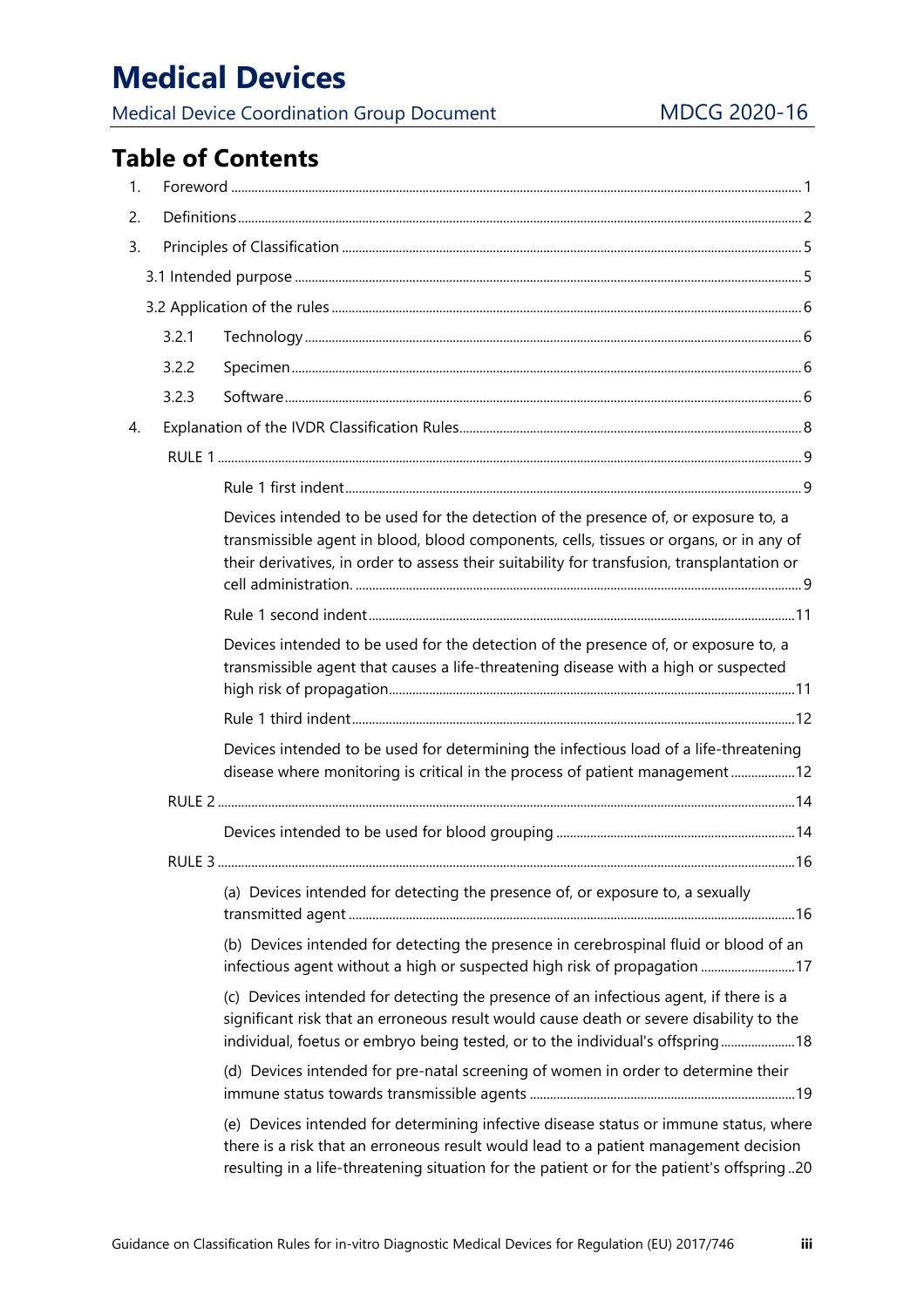| <b>Medical Device Coordination Group Document</b>                                                                                                                                                                                                              | <b>MDCG 2020-16</b> |
|----------------------------------------------------------------------------------------------------------------------------------------------------------------------------------------------------------------------------------------------------------------|---------------------|
|                                                                                                                                                                                                                                                                |                     |
| (g) Devices intended to be used for disease staging, where there is a risk that an<br>erroneous result would lead to a patient management decision resulting in a life-                                                                                        |                     |
| (h) Devices intended to be used in screening, diagnosis, or staging of cancer 25                                                                                                                                                                               |                     |
|                                                                                                                                                                                                                                                                |                     |
| Devices intended for monitoring of levels of medicinal products, substances or<br>biological components, when there is a risk that an erroneous result will lead to a<br>patient management decision resulting in a life-threatening situation for the patient |                     |
| (k) Devices intended for management of patients suffering from a life-threatening                                                                                                                                                                              |                     |
| (I) Devices intended for screening for congenital disorders in the embryo or foetus.33                                                                                                                                                                         |                     |
| (m) Devices intended for screening for congenital disorders in new-born babies<br>where failure to detect and treat such disorders could lead to life-threatening                                                                                              |                     |
|                                                                                                                                                                                                                                                                |                     |
|                                                                                                                                                                                                                                                                |                     |
| (b) Devices intended for near-patient testing are classified in their own right37                                                                                                                                                                              |                     |
|                                                                                                                                                                                                                                                                |                     |
| (a) Products for general laboratory use, accessories which possess no critical<br>characteristics, buffer solutions, washing solutions, and general culture media and<br>histological stains, intended by the manufacturer to make them suitable for in vitro  |                     |
| (b) Instruments intended by the manufacturer specifically to be used for in vitro                                                                                                                                                                              |                     |
|                                                                                                                                                                                                                                                                |                     |
|                                                                                                                                                                                                                                                                |                     |
| Devices not covered by the above-mentioned classification rules are classified as class                                                                                                                                                                        |                     |
|                                                                                                                                                                                                                                                                |                     |
| Devices which are controls without a quantitative or qualitative assigned value are                                                                                                                                                                            |                     |
|                                                                                                                                                                                                                                                                |                     |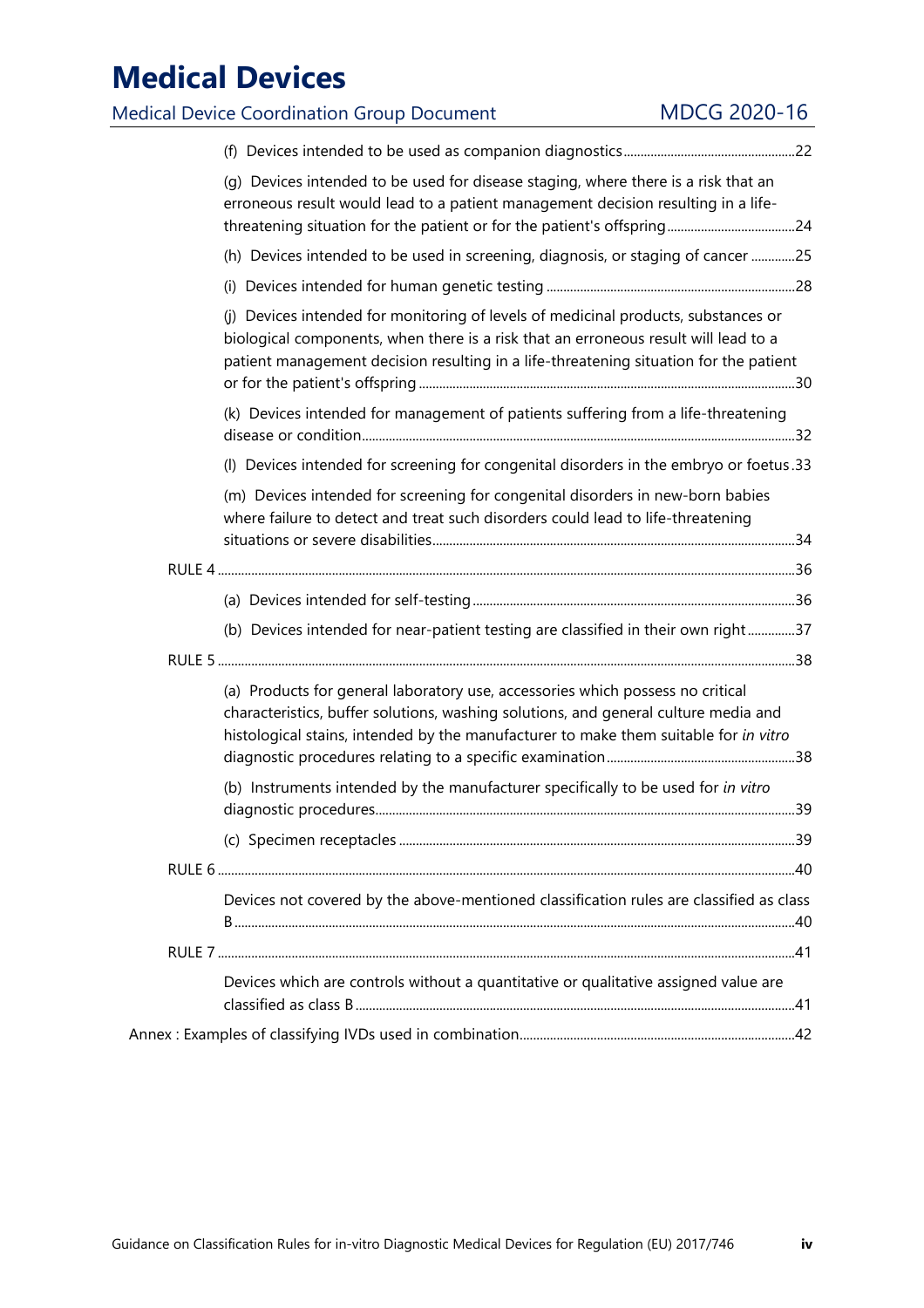Medical Device Coordination Group Document MDCG 2020-16

## **1. Foreword**

This guidance, relating to the application of Regulation (EU) 2017/746 on *in vitro* diagnostic medical devices (IVDR) addresses the classification of *in vitro* diagnostic medical devices (IVDs) and provides clarifications on the classification rules as set out under Annex VIII. This classification guidance also applies to diagnostic or information society services performed on EU patients or devices put in to service through distance sales.

The guidance has been developed by an expert group representing Member State Competent Authorities, Commission services, notified bodies and industry. This guidance also takes into account the Corrigendum published in the Official Journal of the European Union on 27 December 2019. As this document is intended to provide useful information to ensure the uniform application of the relevant Regulatory provisions, it should always be read in conjunction with the IVDR.

The primary purpose of this document is to provide guidance to manufacturers, notified bodies and health institutions on how to classify an IVD prior to placing it on the market, making available on the market or putting into service in the Union. It is also intended to inform regulators and other stakeholders when assessing the class attributed to an IVD by a manufacturer or a health institution.

It is important to recall that the IVDR sets out a legal empowerment for the classification of IVDs. Therefore, and only at the request of a Member State, or on its own initiative, the Commission shall after consulting the Medical Device Coordination Group (MDCG), decide by means of implementing acts, on the application of Annex VIII to a given device, or category or group of devices, with a view to determining the classification of such devices (Article 47 (3-4) of the IVDR). To the extent necessary to resolve issues of divergent interpretation and of practical application, the Commission may adopt implementing acts, in order to ensure the uniform application of the classification rules, taking into account the relevant scientific opinions of the relevant scientific committees (Article 47 (5) of the IVDR).

Examples in this document are provided for illustrative purposes only and do not represent an exhaustive list.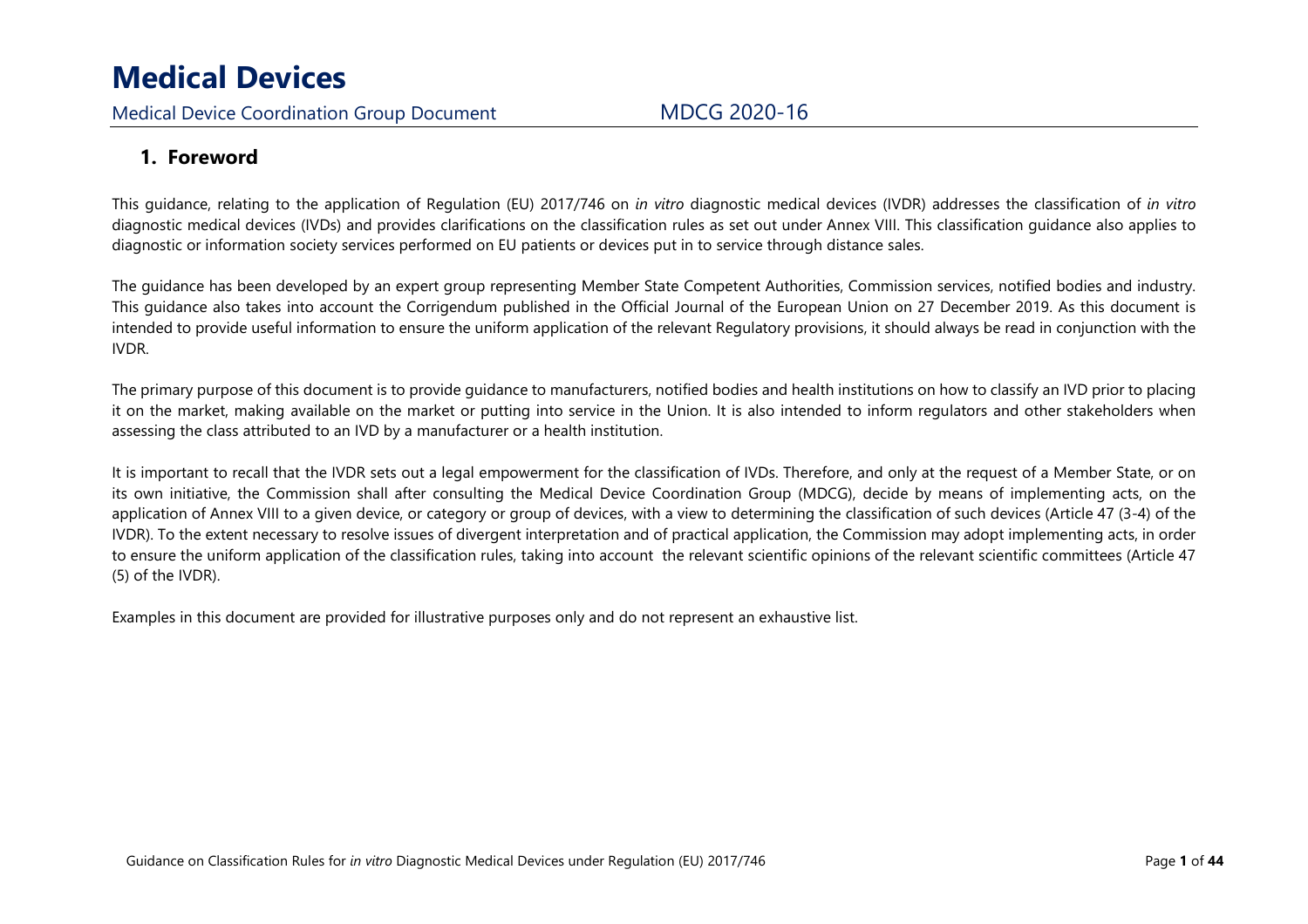## **2. Definitions**

*'confirmatory device'*

is a device intended to be used for the confirmation of a reactive result from a first line assay.

*'first-line device'*

is a device intended to be used to detect a marker or analyte, and which may be followed by a confirmatory assay. Devices intended to be used solely to monitor a previously determined marker or analyte are not considered first-line assays.

*'detecting the exposure to'* an agent

means the indirect detection of an agent (present or past exposure).

- by detecting the presence of surrogate markers, such as antibodies against components of the agent.
- *'detecting the presence of'* an agent

means the direct detection of the agent, by detecting

- the presence of the agent itself (e.g. bacterial, viral, fungal, parasitic, protozoal agents), or
- the presence of structural components derived from the agent, such as antigens or nucleic acids.
- -*'embryo' or 'foetus'*

an unborn refers to stages in human development after zygote formation. A zygote is considered an embryo in particular from the period of conception to approximately the eighth week, and considered a foetus following this period until birth.

Samples from the embryo or foetus include samples from the embryonic/foetal membranes, fluids and excretions, the umbilical cord, and maternal samples (e.g. blood) containing embryonic/foetal material to be examined.

-'*offspring'*

is the result of conception, at all stages of development, embryo and foetus, premature and full term neonates, child and adult.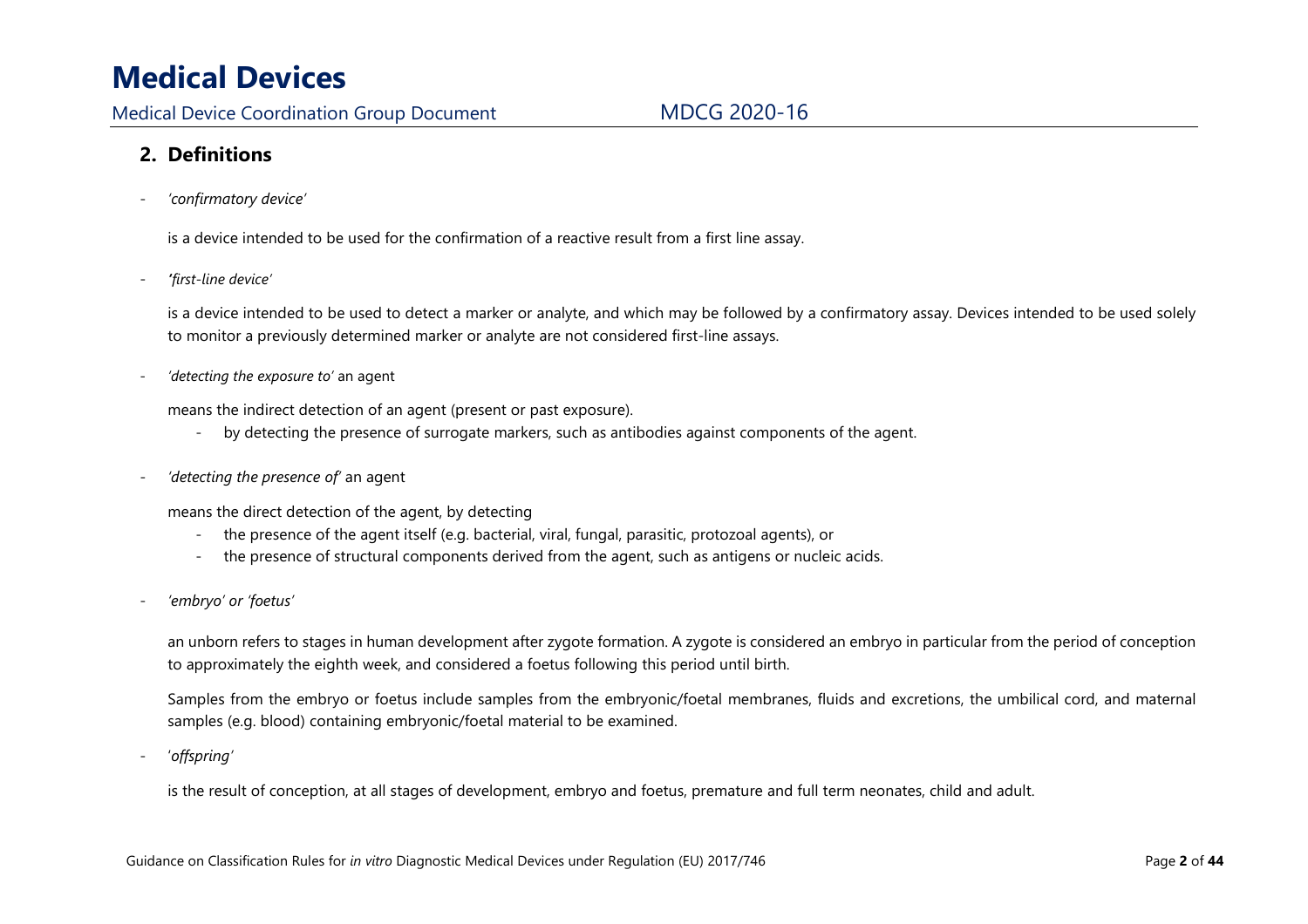-*'infective/infectious agent'*

is an agent capable of producing infection. This includes iatrogenic infections, i.e. those infections transmitted during medical treatment and care.

-'*life-threatening'*

> are diseases, conditions or situations that in general result in death. These are often untreatable, treatment options are limited or require major medical interventions.**<sup>1</sup>**

-*'marker' 'analyte' or measurand* 

> a substance or material; something that identifies or that is used to identify; a factor that establishes the nature of an entity or event; constituent of a sample with a measurable property.

-*'devices for monitoring'* 

are used for the measurement of the analyte (measurand) levels for the purpose of adjusting treatments/interventions as required.

Devices for monitoring include the following:

- - Devices which are used to assess whether an analyte remains within physiological levels or within an established therapeutic drug range. These types of devices are designed to evaluate an individual's current state.
- - Devices which are used for serial measurement, whereby multiple determinations are taken over time. These types of devices are typically used for the detection/assessment of disease progression/regression, disease recurrence, minimum residual disease, response/resistance to therapy, and/or adverse effects due to therapy. These types of devices are designed to evaluate changes in an individual's state.
- *'devices for screening'*

are used to detect the presence of or the predisposition to a disease, disorder or other physiological state in a specimen from an individual, embryo or foetus not demonstrating clinically evident symptoms.

<sup>1</sup> Modified from Guidance for the Risk-based Classification System for *In vitro* Diagnostic Devices (IVDDs), Health Canada, 2016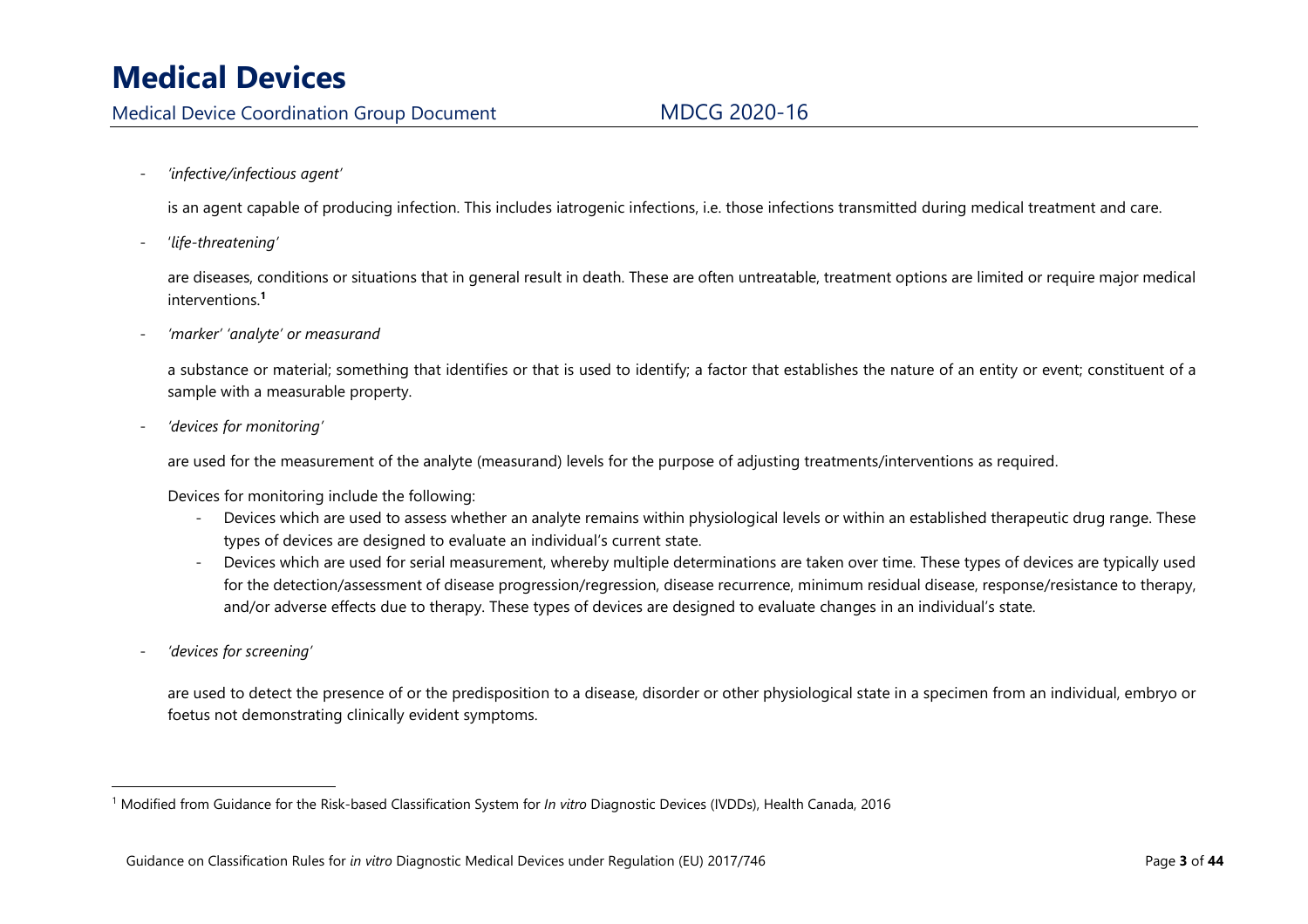## Medical Device Coordination Group Document MDCG 2020-16

Depending on the nature of the condition and the targeted patient population, screening devices may be used routinely or may be restricted to "at risk" patients.

This also includes (for example) devices intended to assess the suitability of blood, blood components, cells, tissues or organs, or in any of their derivatives for transfusion, transplantation or cell administration, with respect to transmissible agents.

-*'devices for self testing'* **<sup>2</sup>**

> means any device intended by the manufacturer to be used by lay persons, including devices used for testing services offered to lay persons by means of information society services.

-'*newborn'*

a newborn, or neonate, refers to an infant in the first 28 days after birth.

-'*specimen'*

> is a discrete portion of a body fluid or tissue taken from an individual for examination, study or analysis of one or more quantities or characteristics to determine the character of the whole. This also includes other materials, for example, hair, nails excretions, secretions, or a sample from the skin surface.

-*'instrument'* 

means equipment or apparatus intended by a manufacturer to be used as an IVD medical device.

-*'transmissible agent'* 

> means a biological substance or entity capable of causing disease or infection in individuals through individual to individual, animal to individual, or other modes of contact.

 $^2$  Article 2(5) of Regulation (EU) 2017/746 introduces significant changes to the definition of a device for self testing, please familiarise yourself with these important changes.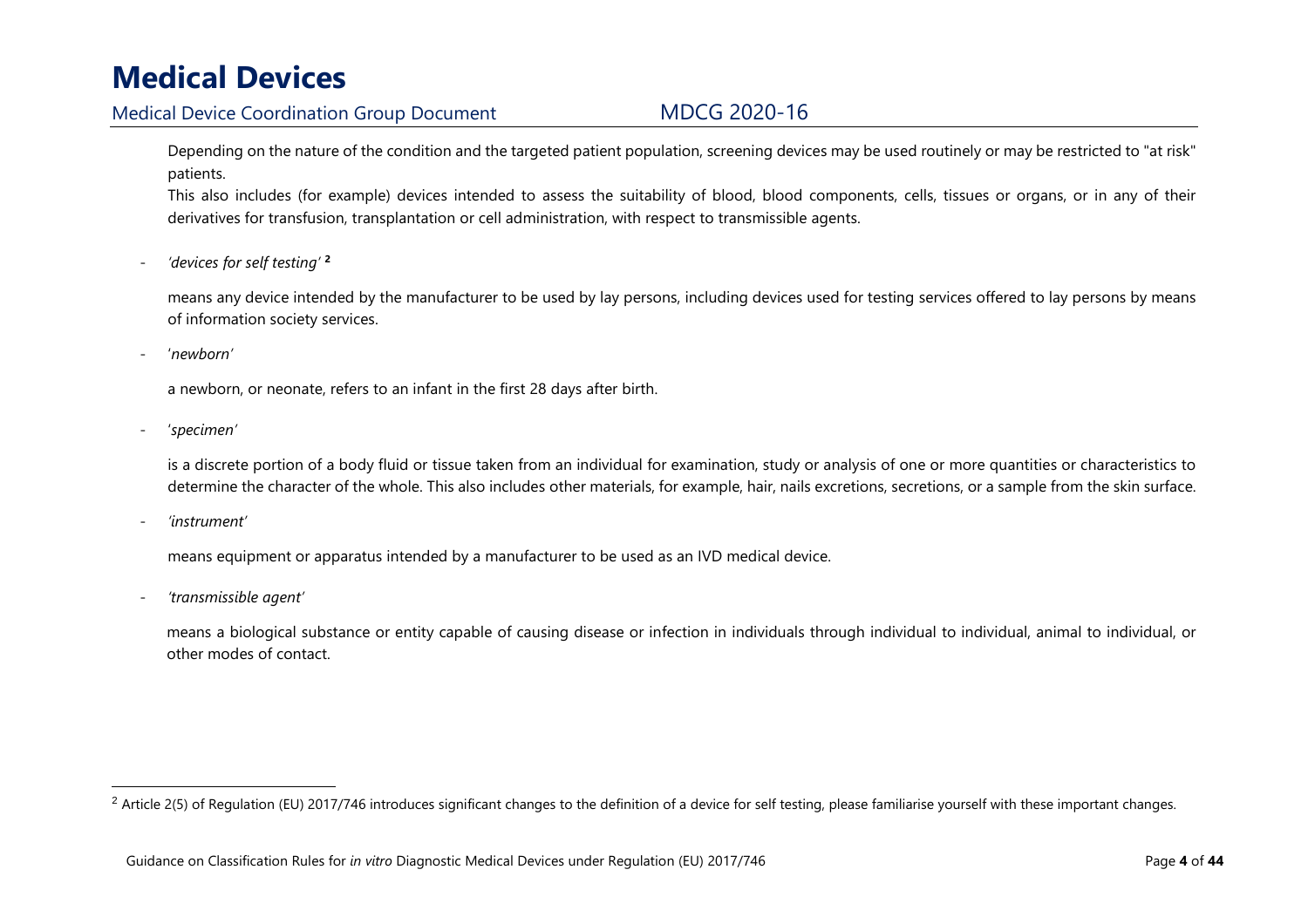Medical Device Coordination Group Document MDCG 2020-16

### **3. Principles of Classification**

In accordance with Regulation (EU) 2017/746, devices shall be classified into classes A, B, C and D, taking into account the intended purpose of the devices and their inherent risks (Article 47).

Robust risk-based classification rules are essential for the correct classification of devices according to Annex VIII as certain requirements set out by the IVDR are directly linked to device classification.

In particular, the conformity assessment route is highly dependent on classification, which is reflected in concepts such as conformity assessments scrutiny of class D devices (Article 50), the involvement of European Union reference laboratories for high-risk devices (Article 100) and a consultation with a national medicines agency or the European Medicines Agency (EMA) for companion diagnostics (Article 48(3)).

Many post-market requirements are also class dependent, e.g. annual surveillance assessments for class C and D devices, or the requirement to prepare a postmarket surveillance report or Periodic Safety Update Report (PSUR) for a given device (Articles 80 and 81).

#### **3.1 Intended purpose**

The classification of a device is defined by its *intended purpose,* as specified by the manufacturer. This covers the use for which a device is intended according to the data supplied by the manufacturer on the label, in the instructions for use, in the performance evaluation or in promotional or sales materials or statements.

It is therefore important that the manufacturer clearly indicates the purpose for which the device is intended. Where there is a foreseeable risk that a device may be used for purposes which are covered by other classification rules and which would result in classification of a device into a higher class, a clear limitation of use should be included in the Instruction for Use (IFU) and the technical documentation of the device.

For a device to be specifically intended for a purpose referenced in a particular classification rule, the manufacturer must clearly indicate that the device is intended for such a specific purpose in the information accompanying the device. Where several classification rules or sub-rules may apply, the intended purpose of the device and its claims, shall be sufficiently specified to enable a clear attribution of the class. Ambiguous claims may lead to higher classification (Annex VIII 1.9).

**Example:** A device intended to screen blood and tissue donations for syphilis would fall under class D according to rule 1. Alternatively, a device intended to diagnose syphilis, a sexually transmitted agent, in the individual would fall under class C according to rule 3a.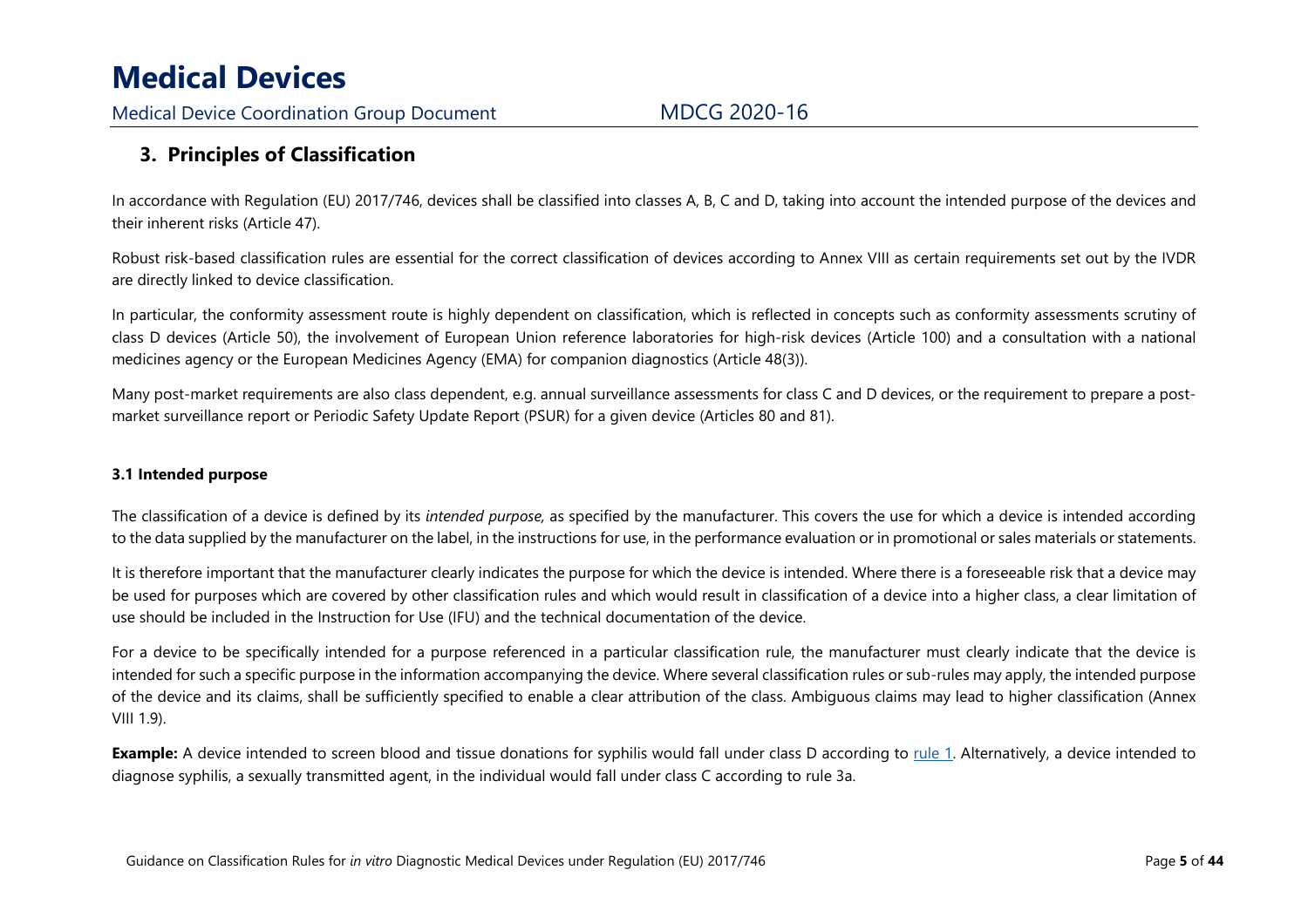### **3.2 Application of the rules**

All implementing rules, all classification rules, and all indents are to be taken into account for the classification of an IVD or an accessory for an IVD.

#### *3.2.1 Technology*

Unless otherwise specified, the rules presented below apply equally to all technologies, principles of detection or analytical procedures.

#### *3.2.2 Specimen*

Unless specified in the classification rule, the rules apply equally to all specimen types. For example, rule 3a is equally applicable to specimens derived from blood, urine, specimens collected on swabs etc. In contrast, rule 3b specifies a specimen type (cerebrospinal fluid or blood).

#### *3.2.3 Software*

Medical device software (MDSW) is software that is intended to be used, alone or in combination, for a purpose as specified in the definition of a "medical device" in the medical devices regulation or *in vitro* diagnostic medical devices regulation.

Software which drives a device or influences the use of the device shall fall within the same class as the device.

If the software is independent of any other device, it shall be classified in its own right (Regulation (EU) 2017/746; Annex VIII 1.4). The application of the classification rules shall be governed by the intended purpose of the MDSW.

See also: MDCG 2019-11 Guidance on Qualification and Classification of Software in Regulation (EU) 2017/745 – MDR and Regulation (EU) 2017/746 – IVDR

#### 3.2.4 *Devices used in combination*

When classifying devices that are used in combination, implementing rules play a key role in determining the classification of individual devices.

Examples of devices used in combination include:

- A control which is used in combination with a reagent or
- •Software which drives or influences the use of an analyser.

Under the implementing rules, some devices are classified based on the classification of another device; for example:

• Software, which drives a device or influences the use of a device, shall fall within the same class as the device.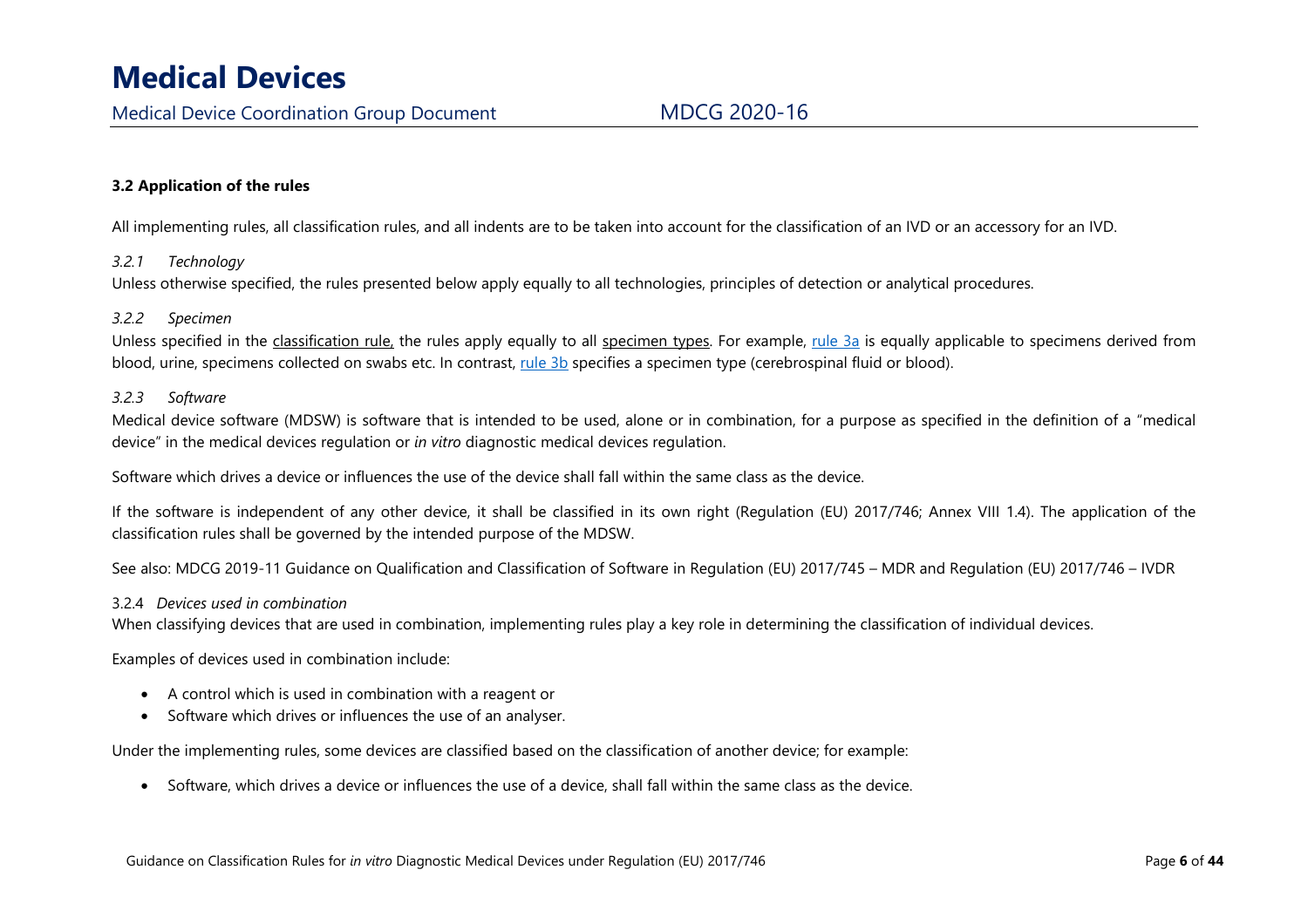## Medical Device Coordination Group Document MDCG 2020-16

- Calibrators intended to be used with a device shall be classified in the same class as the device.
- Control materials with quantitative or qualitative assigned values intended for one specific analyte or multiple analytes shall be classified in the same class as the device.

In addition, for combinations of devices it is worth noting that implementing rules 1.1, 1.2 and 1.3 respectively state:

- Application of the classification rules shall be governed by the intended purpose of the devices.
- •If a device is intended to be used in combination with another device, the classification rules shall apply separately to each of the devices.
- •Accessories for an *in vitro* diagnostic medical device shall be classified in their own right separately from the device with which they are used.

See **Annex** for further examples.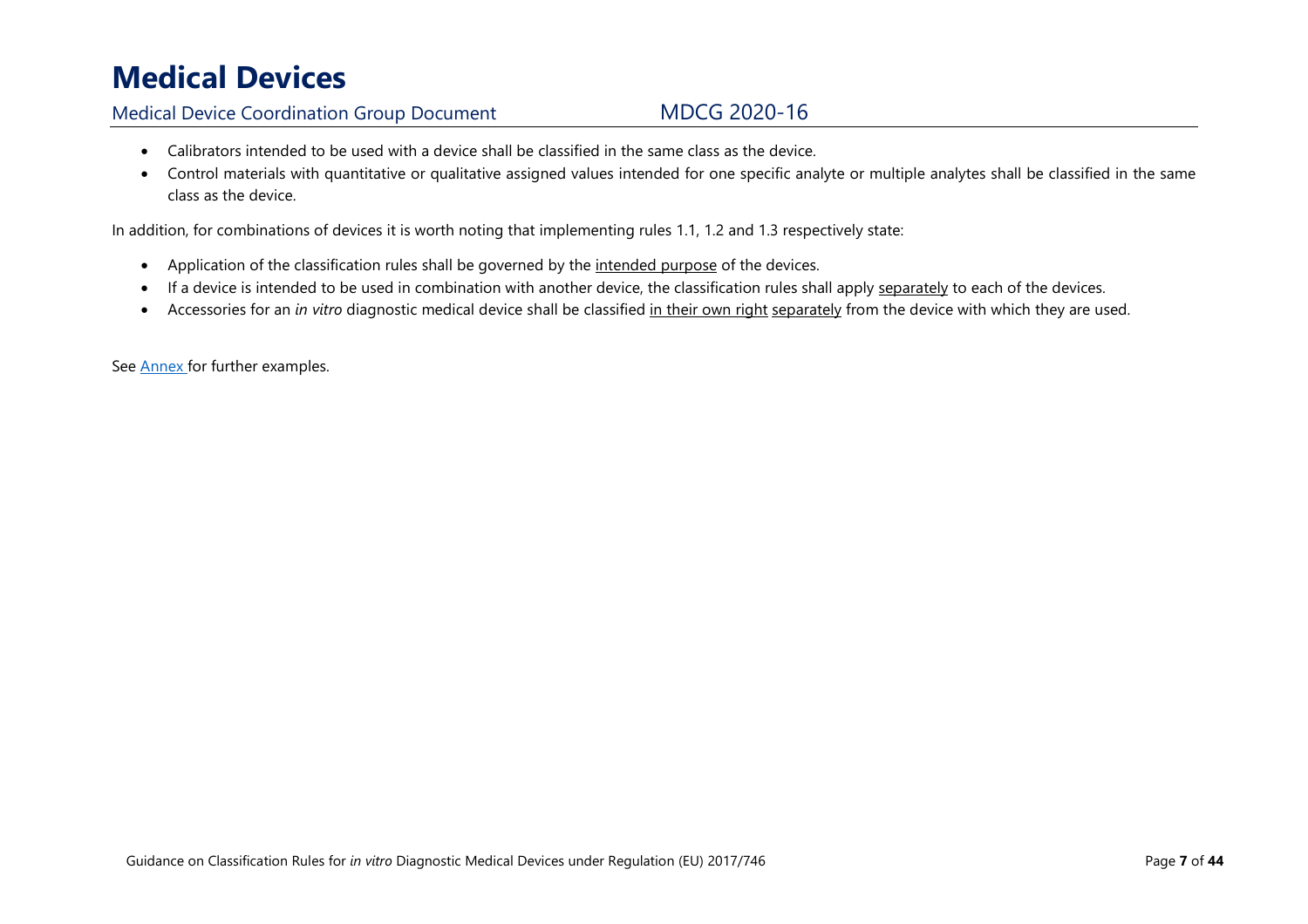Medical Device Coordination Group Document MDCG 2020-16

### **4.Explanation of the IVDR Classification Rules**

The following rationales and examples are intended for illustrative purposes only to assist in the use of the classification rules and are not exhaustive in their nature.

Guidance on Classification Rules for *in vitro* Diagnostic Medical Devices under Regulation (EU) 2017/746 Page 19 **Page 19 and Audio 2018** Page 19 and Audio 2018 Page 19 and Audio 2018 Page 19 and Audio 2018 Page 19 and Au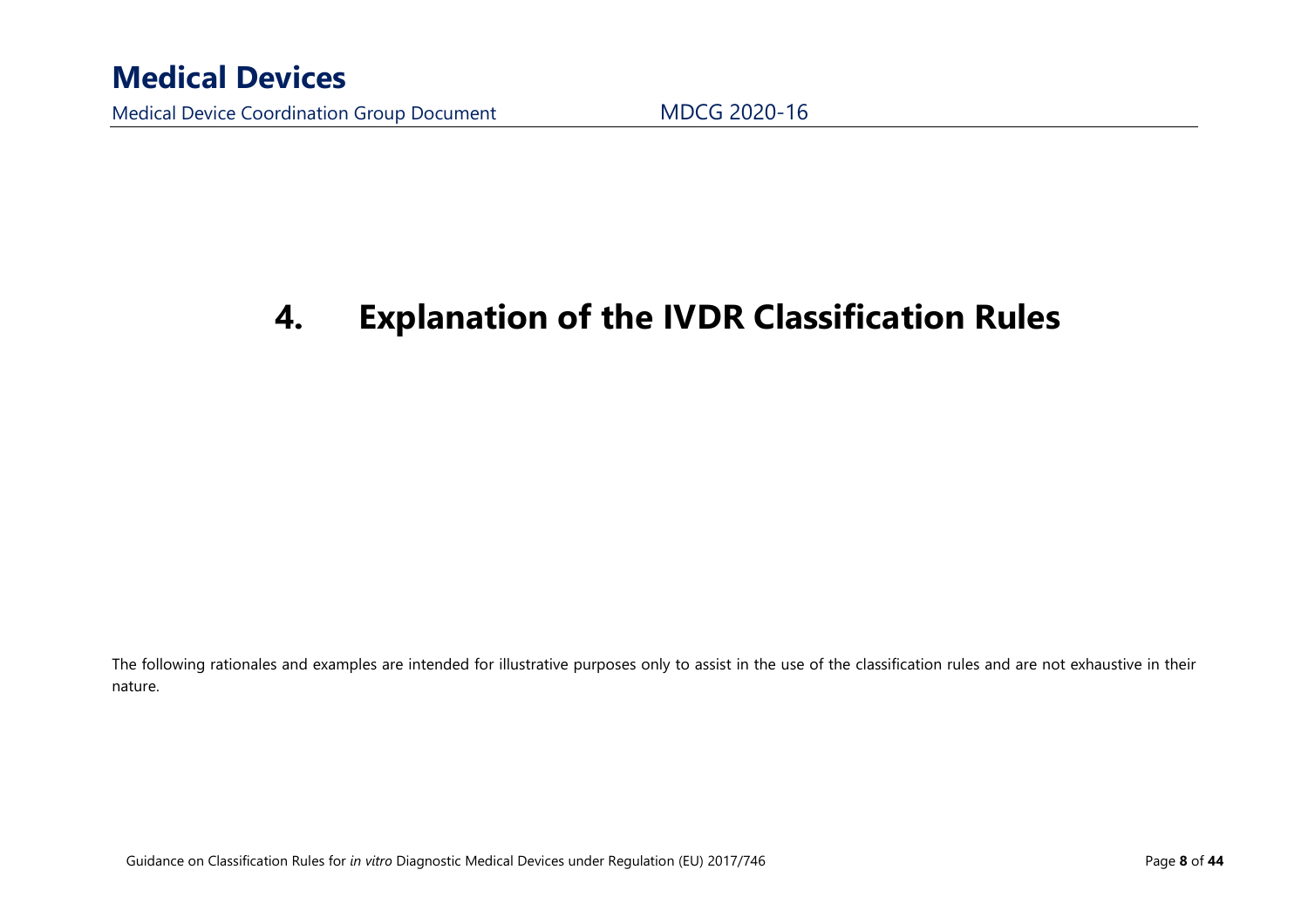Medical Device Coordination Group Document MDCG 2020-16

**RULE 1** 

**Devices intended to be used for the following purposes are classified as class D:** 

### **Rule 1 first indent**

**Devices intended to be used for the detection of the presence of, or exposure to, a transmissible agent in blood, blood components, cells, tissues or organs, or in any of their derivatives, in order to assess their suitability for transfusion, transplantation or cell administration.** 

### **RATIONALE**

Rule 1; first indent applies to all devices intended to assess the suitability of blood, blood components, cells, tissues or organs or their derivatives for transfusion, transplantation or cell administration, with respect to transmissible agents. The result of the test will be a major determinant as to whether the analysed donation will be used.

Devices typically falling under this rule are intended for the detection of those agents for which the EU has harmonised the donor and donation testing requirements within the context of risk of transmission of infection (European Directives 2002/98/EC**<sup>3</sup>**, 2006/17/EC**<sup>4</sup>**, 2010/45/EU (corrigendum: 2010/53/EU)**<sup>5</sup>**). Those agents are listed in the examples below.

It must be noted that:

- - Member States' national legislation may impose testing of additional transmissible agents in blood, blood components, cells, tissues or organs or their derivatives when intended for transfusion, transplantation or cell administration.
- - Manufacturers may intend devices for the detection of the presence of, or exposure to, transmissible agents, other than those mentioned in the above-cited Directives, to assess the suitability of blood, blood components, cells, tissues or organs or their derivatives for transfusion, transplantation or cell administration. In that case, these devices are classified in class D according to this rule.

<sup>&</sup>lt;sup>3</sup> <u>DIRECTIVE 2002/98/EC </u>OF THE EUROPEAN PARLIAMENT AND OF THE COUNCIL of 27 January 2003 setting standards of quality and safety for the collection, testing, processing, storage and distribution of human blood and blood components and amending Directive 2001/83/EC

 $^4$  <u>COMMISSION DIRECTIVE 2006/17/EC</u> of 8 February 2006 implementing Directive 2004/23/EC of the European Parliament and of the Council as regards certain technical requirements for the donation, procurement and testing of human tissues and cells

<sup>&</sup>lt;sup>5</sup> <u>DIRECTIVE 2010/45/EU</u> DIRECTIVE 2010/45/EU (corrigendum: 2010/53/EU) OF THE EUROPEAN PARLIAMENT AND OF THE COUNCIL of 7 July 2010 on standards of quality and safety of human organs intended for transplantation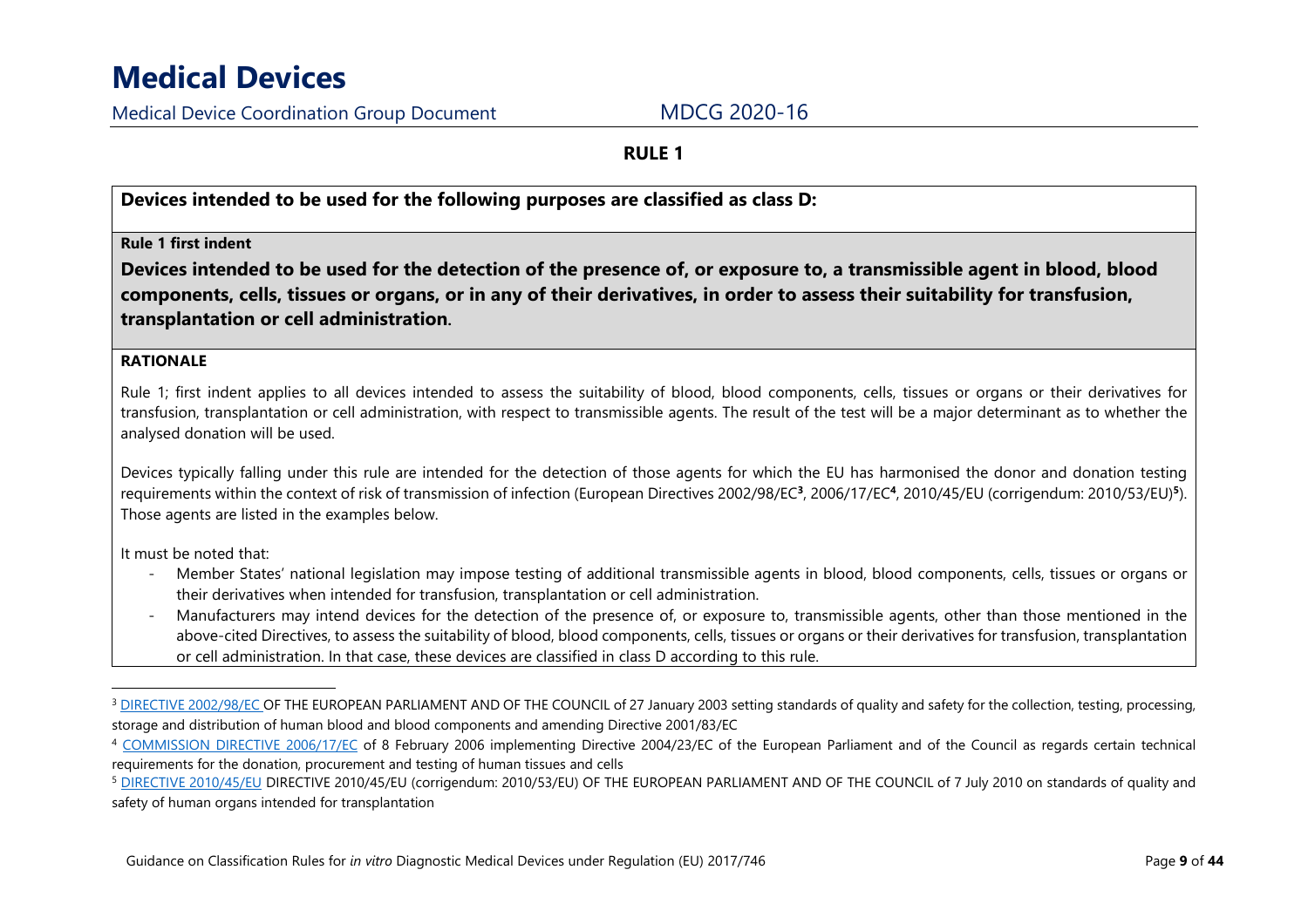## Medical Device Coordination Group Document MDCG 2020-16

- Some devices can detect the same agent for completely different intended purposes than the intended purposes covered by this rule. Where there is a foreseeable risk that tests may be misused to assess the suitability of blood, blood components, cells, tissues or organs for transfusion, transplantation or cell administration or their derivatives, a clear limitation of use should be included in the IFU and the technical documentation of the devices.

For example: *"This test device is not intended to be used to detect the presence of or exposure to or for screening for transmissible agents in blood, blood components, cells, tissues, organs or any of their derivatives in order to assess their suitability for transfusion, transplantation or cell administration".* 

### **EXAMPLES** (non-exhaustive)

Devices typically falling under this rule are those that detect agents for which the EU has clearly harmonised the donor and donation testing requirements, as outlined in the relevant European directives.

European directives 2002/98/EC (on blood), and 2006/17/EC (on tissues and cells):

- Hepatitis B (HBs-Ag).
- Hepatitis C (Anti-HCV).
- -Human Immunodeficiency Virus 1/2 (Anti-HIV 1/2).

In addition, the European directive 2006/17/EC (on tissues and cells) references *Treponema pallidum* and in certain circumstances, depending on the donor's history and the characteristics of the tissue or cells donated: Human T-Lymphotropic Virus- I; Malaria (*Plasmodium spp*.); Cytomegalovirus; *Trypanosoma cruzi*; Epstein Barr virus; *Toxoplasma gondii.*

European directive 2010/45/EU (corrigendum: 2010/53/EU) (on organs) :

- -Hepatitis B.
- Hepatitis C.
- Human Immunodeficiency Virus.

Member States' national legislation may impose testing of additional transmissible agents in blood, blood components, cells, tissues or organs or their derivatives when intended for transfusion, transplantation or cell administration (for example West Nile Virus, hepatitis E virus...)

NOTE 1: devices detecting the presence of, or exposure to a transmissible agent listed above are classified in class D according to this rule only if they are intended to be used to assess the suitability for transfusion, transplantation or cell administration of blood, blood components, cells, tissues or organs, or any of their derivatives. See intended purpose.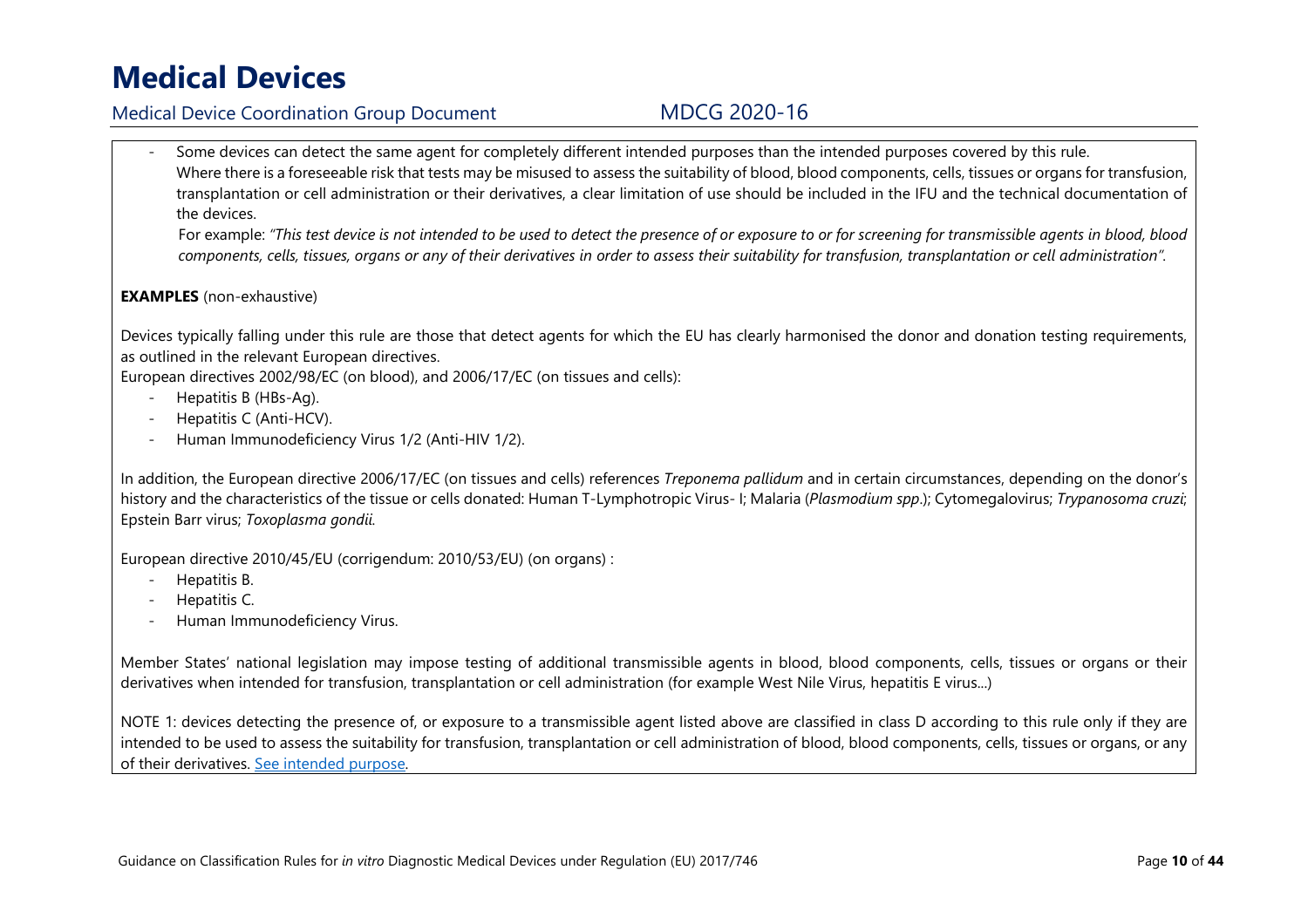## Medical Device Coordination Group Document MDCG 2020-16

NOTE 2: Tests intended for detection of variant Creutzfeldt-Jakob disease when available, would fall under this rule when intended to assess the suitability of blood, blood components, cells, tissues or organs or their derivatives for transfusion, transplantation or cell administration.

### **Rule 1 second indent**

**Devices intended to be used for the detection of the presence of, or exposure to, a transmissible agent that causes a lifethreatening disease with a high or suspected high risk of propagation** 

#### **RATIONALE**

Rule 1; second indent applies to devices which are intended to be used for the detection of the presence of or the exposure to a transmissible agent that causes a life-threatening disease with a high or suspected high risk of propagation.

Several factors contribute to the risk of propagation of a pathogen within a population, namely:

- the direct or in-direct transmissibility (i.e. the probability of infection when there is contact between a susceptible and an infected individual). This includes for example consideration of the infectious dose and route of transmission e.g. aerosol, zoonosis, vector-mediated.
- the contact rate of infected and susceptible individuals (i.e. the number of contacts per time), and
- the duration of infectiousness.

For the purposes of this document, the risk of propagation of a pathogen within a population is considered to be the risk for the general European population.

This rule applies regardless of whether the test is a first line, confirmatory or supplemental assay.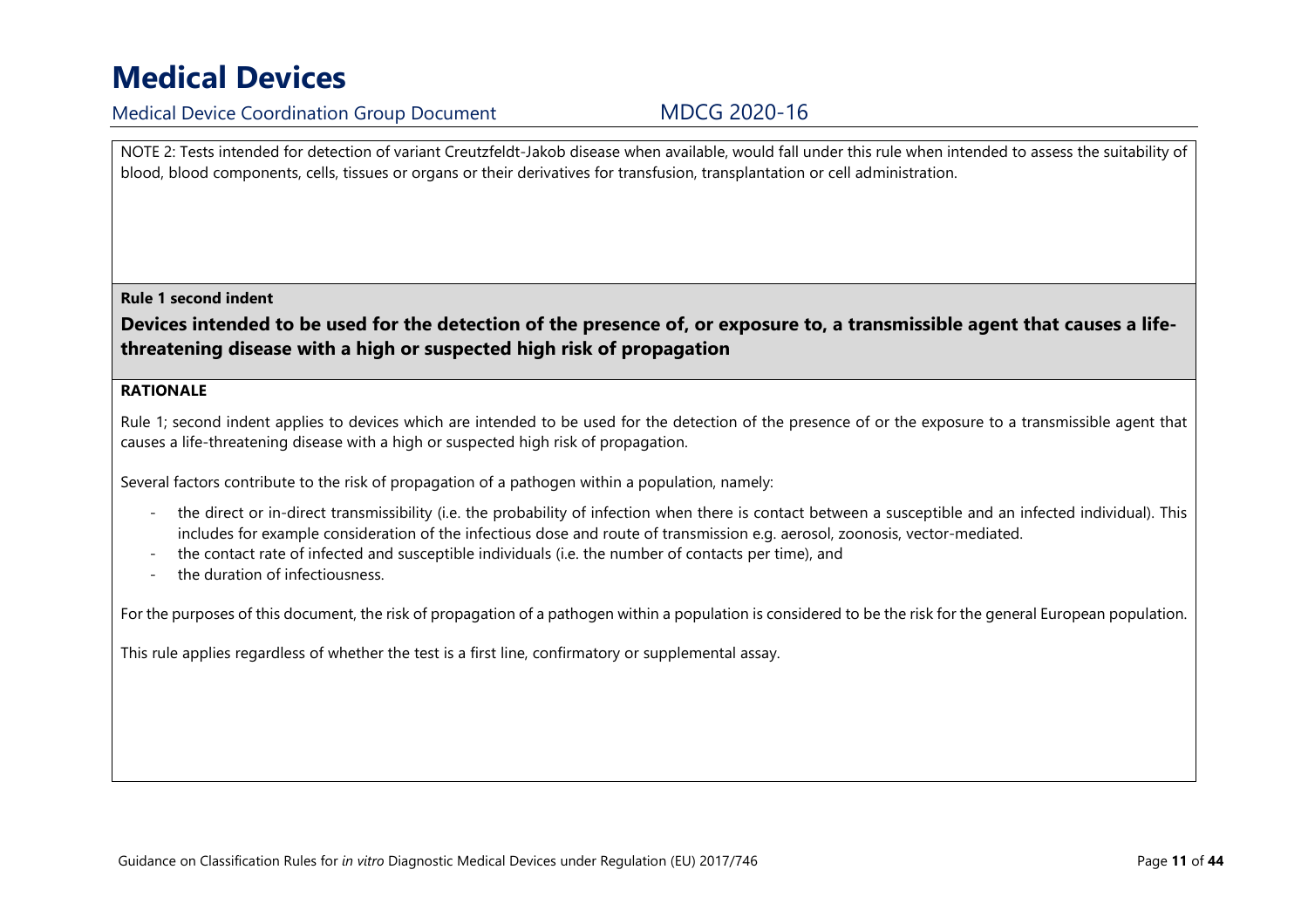Medical Device Coordination Group Document MDCG 2020-16

### **EXAMPLES** (non-exhaustive)

Devices intended for:

- Hepatitis B Virus.
- Hepatitis C Virus.
- Hepatitis D Virus.
- Haemorrhagic fever viruses (e. g. Ebola, Marburg, Lassa, Crimean-Congo Haemorrhagic fever.
- Human Immunodeficiency Virus 1 and 2.
- Highly virulent pandemic influenza virus.
- Human T-Lymphotropic Virus I and II.
- SARS CoV and SARS-CoV-2.
- MERS Coronavirus.
- Smallpox virus.
- Variant Creutzfeldt-Jakob disease (when available).

NOTE 1: Variant Creutzfeldt-Jakob disease is considered under this rule due to the suspected high risk of propagation.

NOTE 2: The list of high-risk agents may be updated based on quantitative analysis of new scientific evidence on the incidence, pathogenicity, burden of mortality and morbidity, and transmission dynamics of infectious agents in the population.

#### **Rule 1 third indent**

**Devices intended to be used for determining the infectious load of a life-threatening disease where monitoring is critical in the process of patient management**

#### **RATIONALE**

Rule 1; third indent applies to devices intended to be used for determining the infectious load in the context of life-threatening infectious diseases, after the disease status of the patient has been previously determined, and for which patient management options, including specific treatment, are based on monitoring the infectious load.

Viral load is typically performed by nucleic acid amplification based tests (NAT).

In the case of Hepatitis B, the DNA viral load determined by molecular biology complies with the present rule due to its importance for the initiation of treatment, the evaluation of the treatment efficiency and the change of treatment, if necessary. Hepatitis B antigen tests intended for monitoring are not critical in the process of patient management and thus they do not fall under this rule.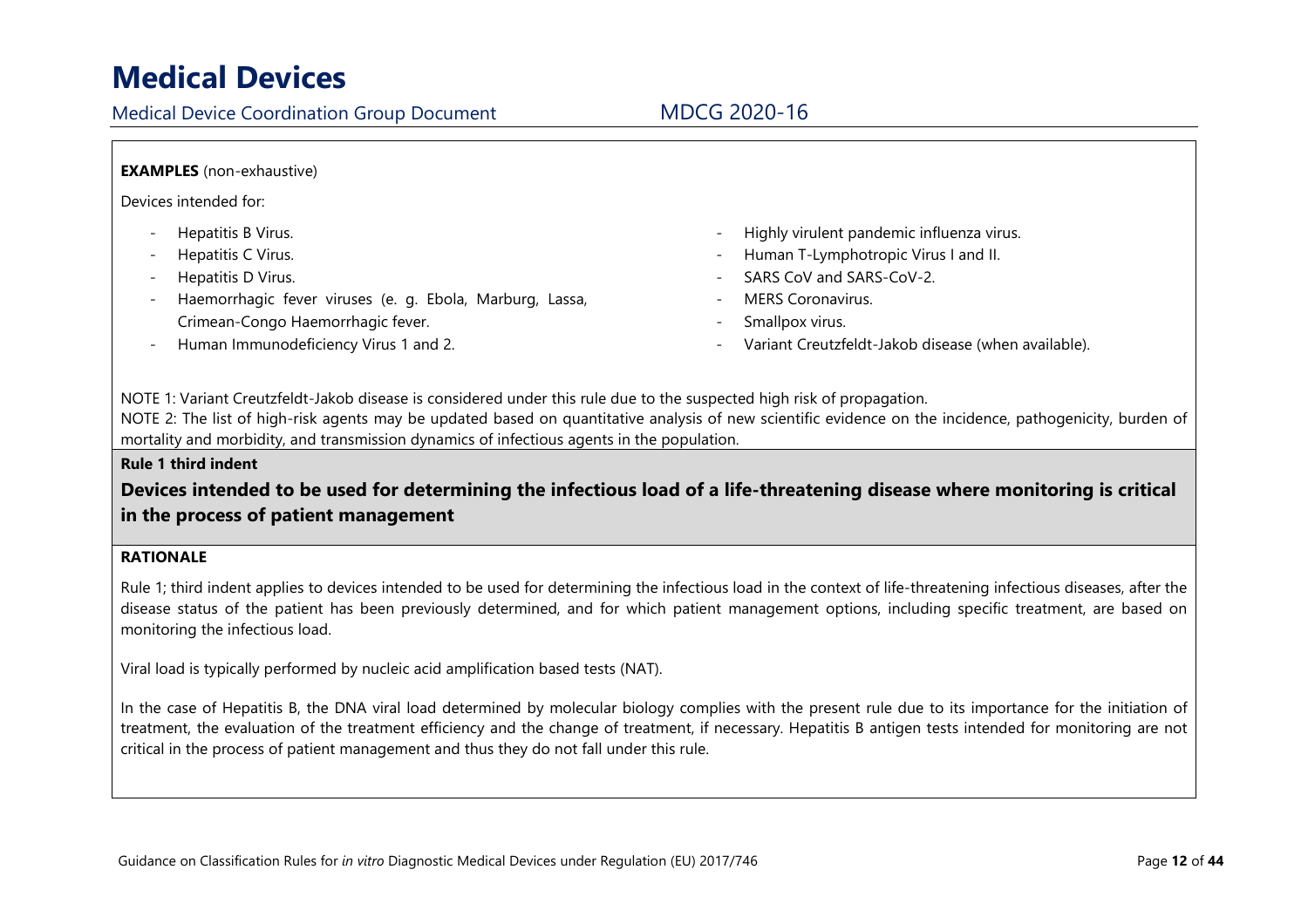Medical Device Coordination Group Document MDCG 2020-16

### **EXAMPLES** (non-exhaustive)

Devices intended to be used for determining the infectious load of:

- -Hepatitis B Virus (DNA).
- -Hepatitis C Virus.
- -Human Immunodeficiency Virus.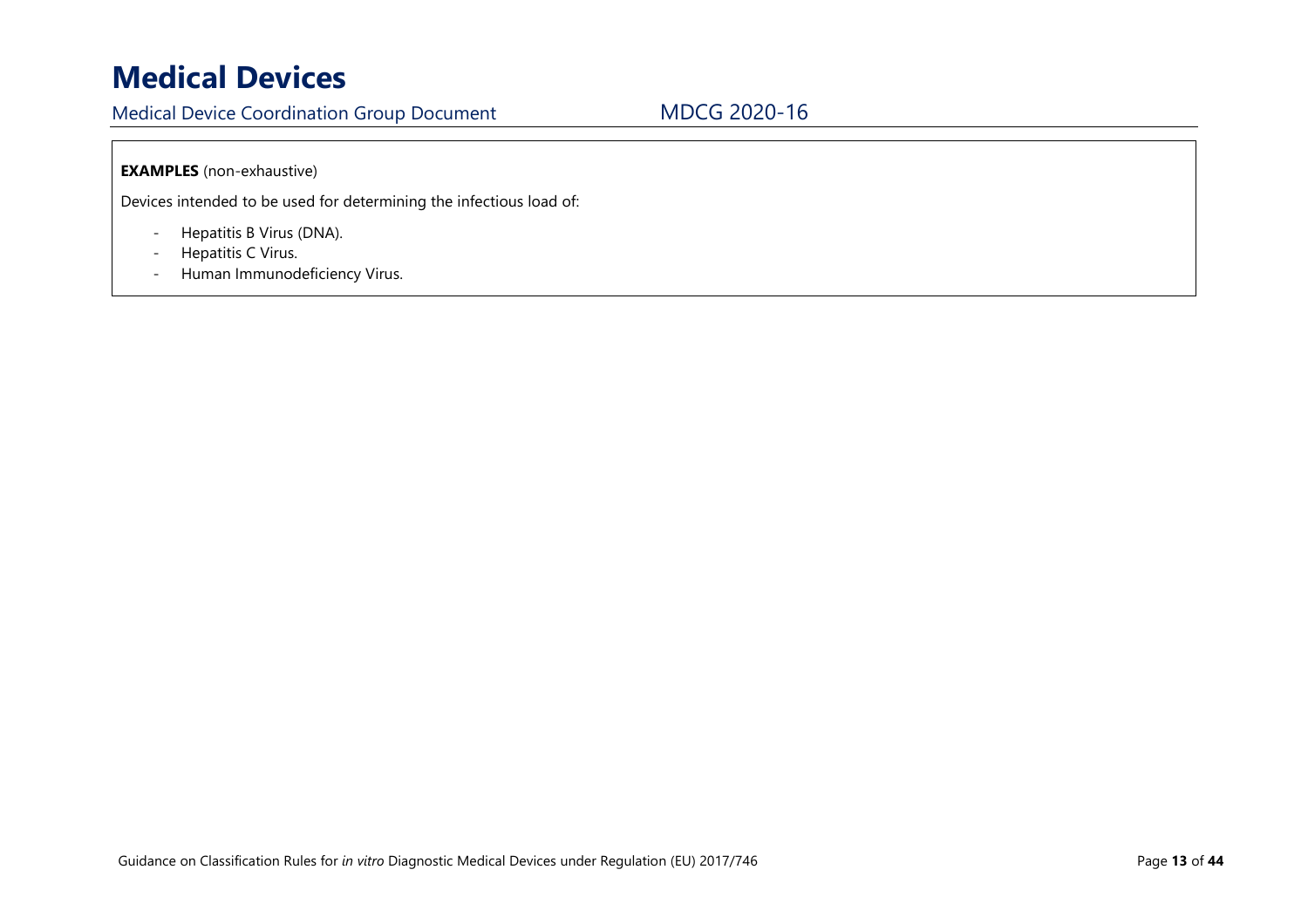Medical Device Coordination Group Document MDCG 2020-16

**RULE 2** 

**Devices intended to be used for blood grouping , or to determine foeto-maternal blood group incompatibility1, or tissue typing to ensure the immunological compatibility of blood, blood components, cells, tissue or organs that are intended for transfusion or transplantation or cell administration, are classified as class C** 

**except when intended to determine any of the following markers:**

- **ABO system [A (ABO1), B (ABO2), AB (ABO3)]**
- **Rhesus system [RH1 (D), RHW1, RH2 (C), RH3 (E), RH4 (c), RH5 (e)]**
- **Kell system [KEL1 (K)]**
- **Kidd system [JK1 (Jka), JK2 (Jkb)]**
- **Duffy system [FY1 (Fya), FY2 (Fyb)]**
- **in which case they are classified as class D**

<sup>1</sup>: see Corrigendum to Regulation (EU) 2017/746 of the European Parliament and of the Council of 5 April 2017 on *in vitro* diagnostic medical devices and **repealing Directive 98/79/EC and Commission Decision 2010/227/EU** published in Official Journal of the European Union on December 27th 2019 **RATIONALE** 

Rule 2 applies equally to donor and recipient testing. This rule classifies blood grouping devices into two classes depending on the likelihood that a blood group marker could cause an immunogenic response or a severe haemolytic transfusion reaction. The red blood cell markers listed in this rule are critical for ensuring immunological compatibility and safe transfusion of blood and blood components. Devices related to these markers, either intended as screening, diagnostic, confirmatory or supplemental devices are class D devices.

These class D devices includes those intended for:

- - The determination of the expression of ABO and Rhesus (Rh) D, Weak D, C, E, c, e in donor and recipient e.g. by serological testing or molecular genotyping.
- The determination of partial D, as these D antigen positive patients are at risk of anti-D alloimmunization.
- The detection of anti-A and anti-B antibodies for reverse ABO typing, as ABO blood grouping requires both forward (antigen) and reverse (antibody) typing.
- - Screening, detection or identification of red cell antibodies for the Rh system (anti RH antibodies), Kell system (anti-KEL1 antibodies), Kidd system (anti-JK1 and anti-JK2 antibodies) and Duffy system (anti-FY1 and anti-FY2 antibodies).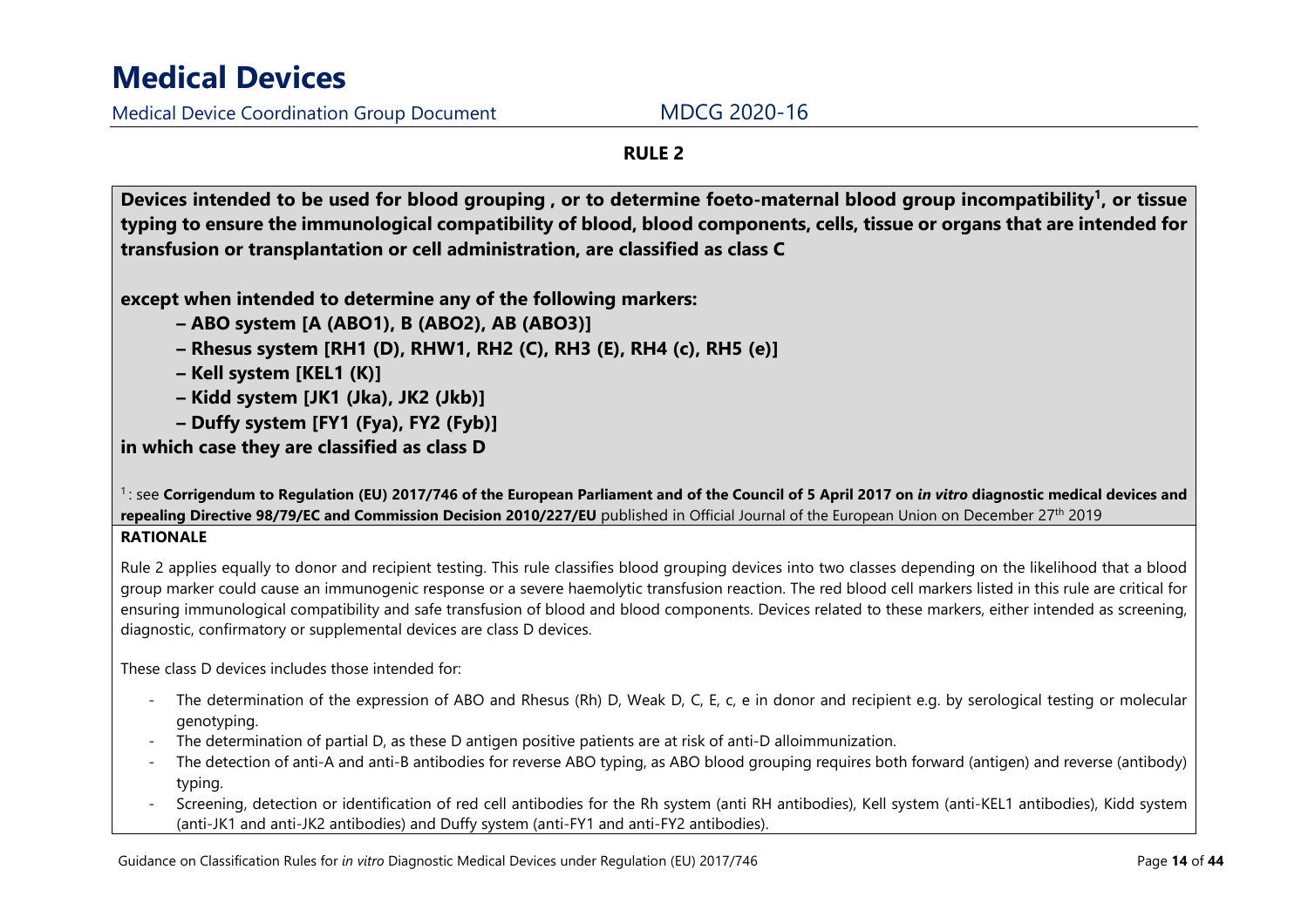## Medical Device Coordination Group Document MDCG 2020-16

- Typing of specific red blood cell antigens (KEL1, JK1, JK2 , FY1, FY2).

Devices intended for identifying markers, other than the red blood cell markers listed in this rule, which are either intended as screening, diagnostic, confirmatory or supplemental devices for blood grouping, tissue typing, or to ensure the immunological compatibility of blood, blood components, cells, tissue or organs that are intended for transfusion or transplantation or cell administration are class C devices.

All devices intended for HLA tissue typing are classified under this rule as class C devices when they are intended to be used for blood grouping, or tissue typing to ensure the immunological compatibility of blood, blood components, cells, tissue or organs that are intended for transfusion or transplantation or cell administration.

### **EXAMPLES (non-exhaustive)**

**Class D** 

- - Device intended for molecular RhD blood group typing, targeting directly the RHD gene alleles that code for the RBC antigens, in blood donors and recipients.
- -Anti-K from clone ID, Human IgM Antibody, Blood grouping reagent for transfusion purposes.
- - Red blood cell kit with A1, A2, B and O cells used to detect naturally-occurring ABO blood group antibodies in patient and donor samples, in reverse grouping.
- - Red blood cell kit with O red blood cells that are homozygous for Rh, Fya, Fyb, Jka and Jkb, antigens, intended to be used as antibody type and screen procedure for transfusion purposes.
- Control red blood cells, consisting of A2B R1R2 (CcD.Ee), Kpos, intended to be used as quality control for use with ABO/Rh(D) grouping assays for transfusion purposes.
- Pre-transfusion ABO compatibility test cards intended to be used at the recipient's bedside as precaution against ABO-incompatible purposes.
- - Device used for indirect antiglobulin tests used in the screening and identification of irregular antibodies, crossmatch tests and autocontrols, according to the markers listed in rule 2 (otherwise Class C).
- Foetal RhD typing kit.

### **Class C**

- -Device intended for HLA typing by Sanger sequencing consisting of reagents for HLA-A, -B, -C, -DRB1, -DQB1 and DPB1, for transplantation purposes.
- Medical device software for high-resolution analysis of HLA sequencing data, for transplantation purposes.
- -Anti-k from clone ID, Human IgG Antibody, Blood grouping reagent for transfusion purposes.
- -Anti-Lea Monoclonal blood grouping reagent for transfusion purposes.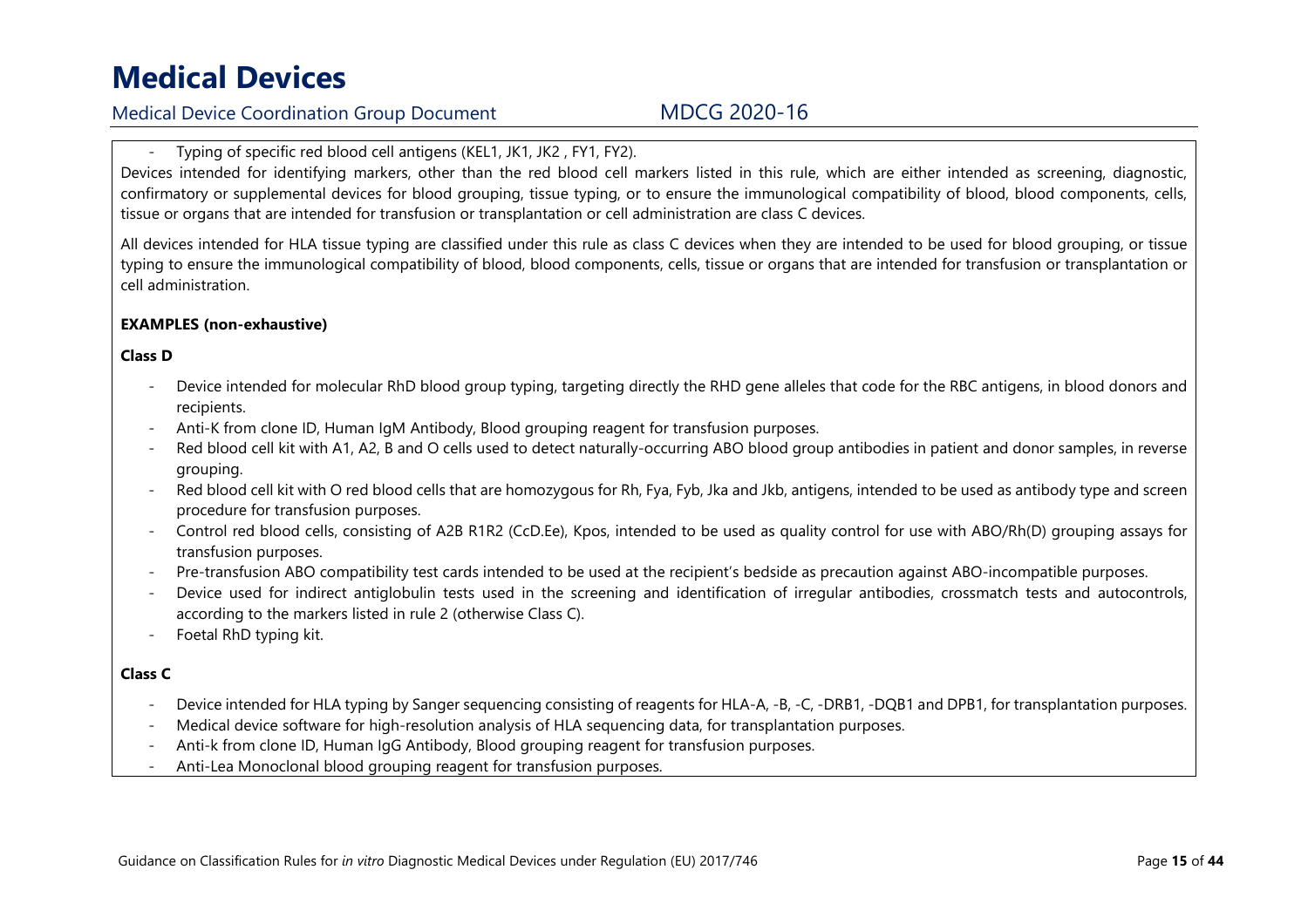### **RULE 3**

### **General comment:**

Rule 3 covers a range of devices as reflected in its indents (a)-(m). Devices falling under Rule 3 (when not classified as Class D according to rules 1 & 2) are to be classified in class C, irrespective of the indent applied. It may be possible for a device to fall under more than one Rule 3 indent. Where this is the case, the most appropriate indent should always be applied, based on the intended purpose of the device.

### **The following are in class C if they are:**

### **(a) Devices intended for detecting the presence of, or exposure to, a sexually transmitted agent**

### **RATIONALE**

Rule 3a applies to devices detecting agents whose main mode of transmission is sexual. Sexually transmitted infections are a group of infections that may be transmitted through vaginal, oral and anal sexual intercourse. The agents that cause sexually transmitted infections may pass from person to person through blood, semen, vaginal or other bodily fluids.

### **EXAMPLES** (non-exhaustive)

Devices intended for the detection of:

- *Chlamydia trachomatis.*
- *Haemophilus ducreyi.*
- Herpes simplex virus 1&2.
- Human papilloma virus (HPV).
- *Neisseria gonorrhoeae.*
- *Mycoplasma hominis.*
- *Mycoplasma genitalium.*
- *Trichomonas vaginalis.*
- *Treponema pallidum.*
- *Ureaplasma urealyticum.*

NOTE: Although the two parasitic diseases amebiasis and giardiasis have a main mode of transmission that is nonsexual in nature (through contact with infected food or water, or faeces), these two parasites are still commonly transmitted by oro-anal sexual contact. Nevertheless, diagnostic devices intended to determine intestinal infections caused by *Entamoeba histolytica* and *Giardia lamblia* would not fall under this rule as they are captured under Rule 6.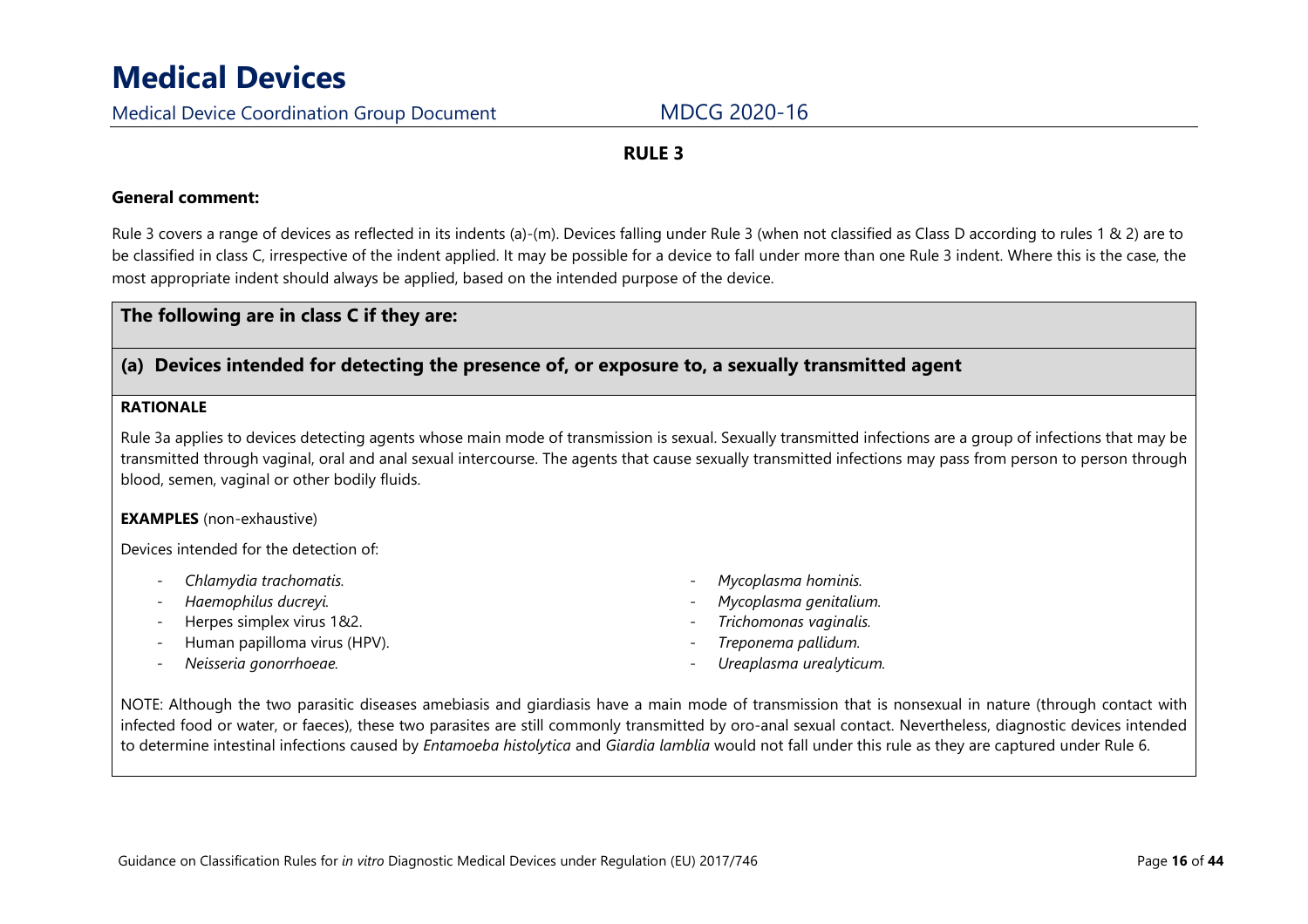**(b) Devices intended for detecting the presence in cerebrospinal fluid or blood of an infectious agent without a high or suspected high risk of propagation** 

### **RATIONALE**

Rule 3b applies to devices intended for detecting the presence of an infectious agent (either the agent itself or component thereof) e.g. bacterial, viral, fungal, parasitic, protozoal infectious agents, specifically in specimens derived from cerebrospinal fluid or blood.

Devices intended for the detection of antibodies against the infectious agent are not covered by this rule.

Several factors contribute to the risk of propagation of a pathogen within a population, namely:

- the direct or in-direct transmissibility (i.e. the probability of infection when there is contact between a susceptible and an infected individual). This includes for example consideration of the infectious dose and route of transmission e.g. aerosol, zoonosis, vector-mediated.
- the contact rate of infected and susceptible individuals (i.e. the number of contacts per time), and
- the duration of infectiousness.

For the purposes of this document, the risk of propagation of a pathogen within a population is considered to be the risk for the general European population.

This rule applies to devices independent of the route of transmission or source of the infectious agent.

This rule also applies to microbiological media intended for the detection of relevant infectious agents in cerebrospinal fluid or blood specimen.

### **EXAMPLES** (non-exhaustive)

Devices intended for detecting the presence of:

- - Bacterial pathogens: *Streptococcus pneumoniae*, Group B *Streptococcus*, *Neisseria meningitidis*, *Haemophilus influenza* type B, *Listeria* spp., *Borrelia burgdorferi*, *Mycobacterium tuberculosis.*
- -Fungal pathogens: *Cryptococcus neoformans*, *Aspergillus* spp.
- Viral pathogens: Herpes simplex virus 1&2, human herpes virus 6, varicella zoster virus, enterovirus, West Nile virus, chikungunya, Dengue, Zika, hepatitis A, hepatitis E.
- Parasitic pathogen: *Toxoplasma gondii*.
- Prion agents: sporadic Creutzfeldt-Jakob disease, Gerstmann-Straussler-Scheinker Syndrome, Kuru, Fatal Familial Insomnia.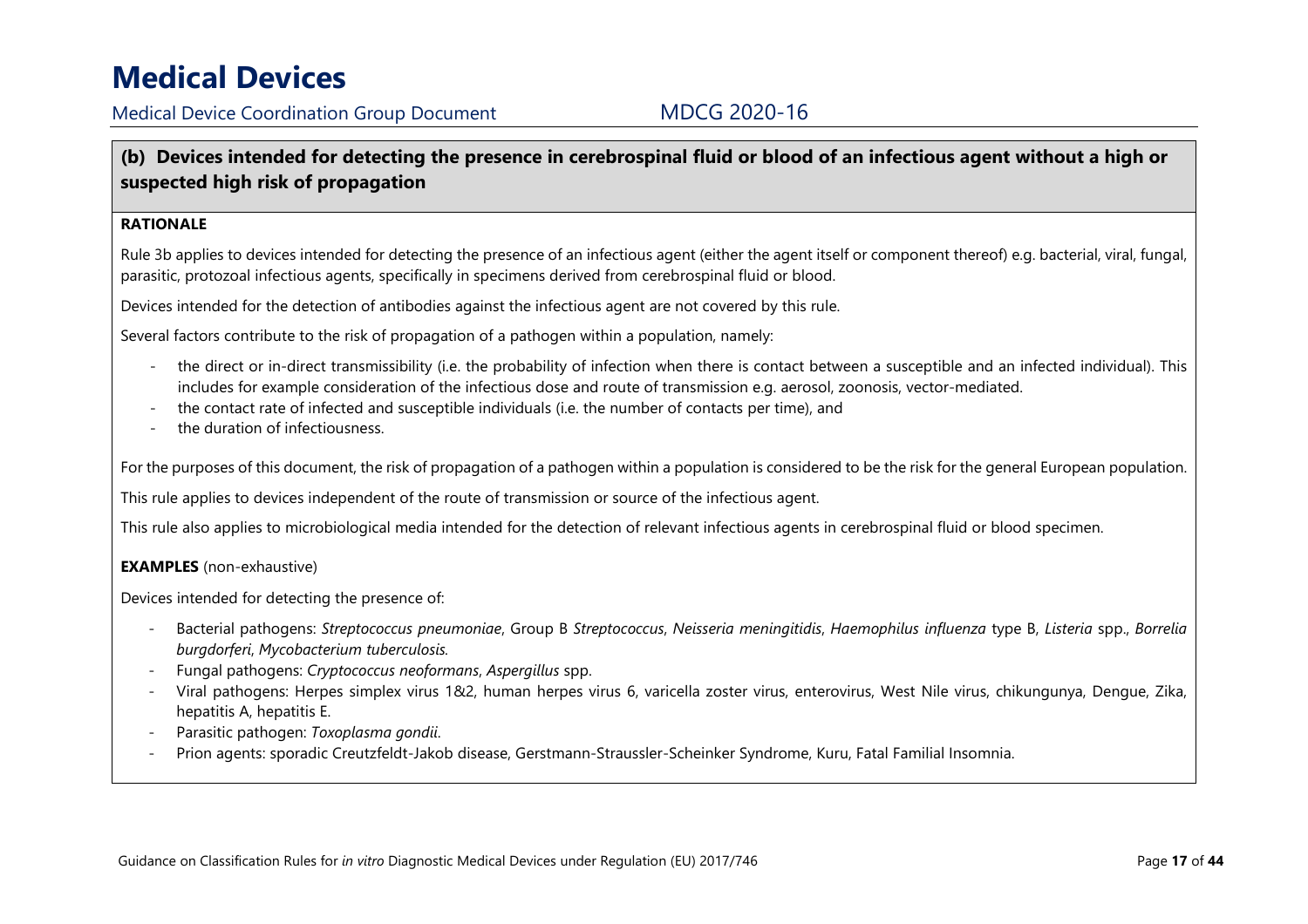Medical Device Coordination Group Document MDCG 2020-16

### **(c) Devices intended for detecting the presence of an infectious agent, if there is a significant risk that an erroneous result would cause death or severe disability to the individual, foetus or embryo being tested, or to the individual's offspring**

### **RATIONALE**

Rule 3c applies to devices intended for detecting the presence of an infectious agent (either the agent itself or component thereof) e.g. bacterial, viral, fungal, parasitic, protozoal infectious agents.

Devices intended for the detection of antibodies against the infectious agent are not covered by this rule.

This rule does not have any specimen type restrictions and is applicable to specimens being tested from the individual, foetus or embryo.

This rule applies if there is a significant risk that an erroneous result would cause death or severe disability. It is the risk of death or severe disability to an individual that must be considered. In this context, the risk of death or severe disability to the individual should take into account that an erroneous result in a healthy individual does not carry the same risk as an erroneous result in (for example) a pregnant, immunocompromised, or vulnerable individual. This rule also applies to an embryo or foetus being tested, or the individual's offspring where an infectious agent can be detrimental to the viability/development of the embryo/foetus leading to death or disability, both current and future e.g. developmental disability

### **EXAMPLES** (non-exhaustive)

Devices intended for detecting the presence of:

- - Bacterial pathogens: *Treponema pallidum*, *Chlamydia trachomatis*, *Haemophilus influenzae* type B meningitis, *Neisseria meningitidis*, *Listeria*  meningitis (*Listeria monocytogenes*), *Mycobacterium leprae*, *Mycobacterium* spp., *Legionella* spp., *Streptococcus agalactiae,* methicillin-resistant *Staphylococcus aureus* (MRSA) and multi-resistant Enterobacteriaceae (MRE).
- Parasitic pathogens: *Toxoplasma gondii*.
- Viral pathogens: Herpes simplex virus 1&2, cytomegalovirus, Rubella, Measles, Poliomyelitis, Parvovirus B19, Zika.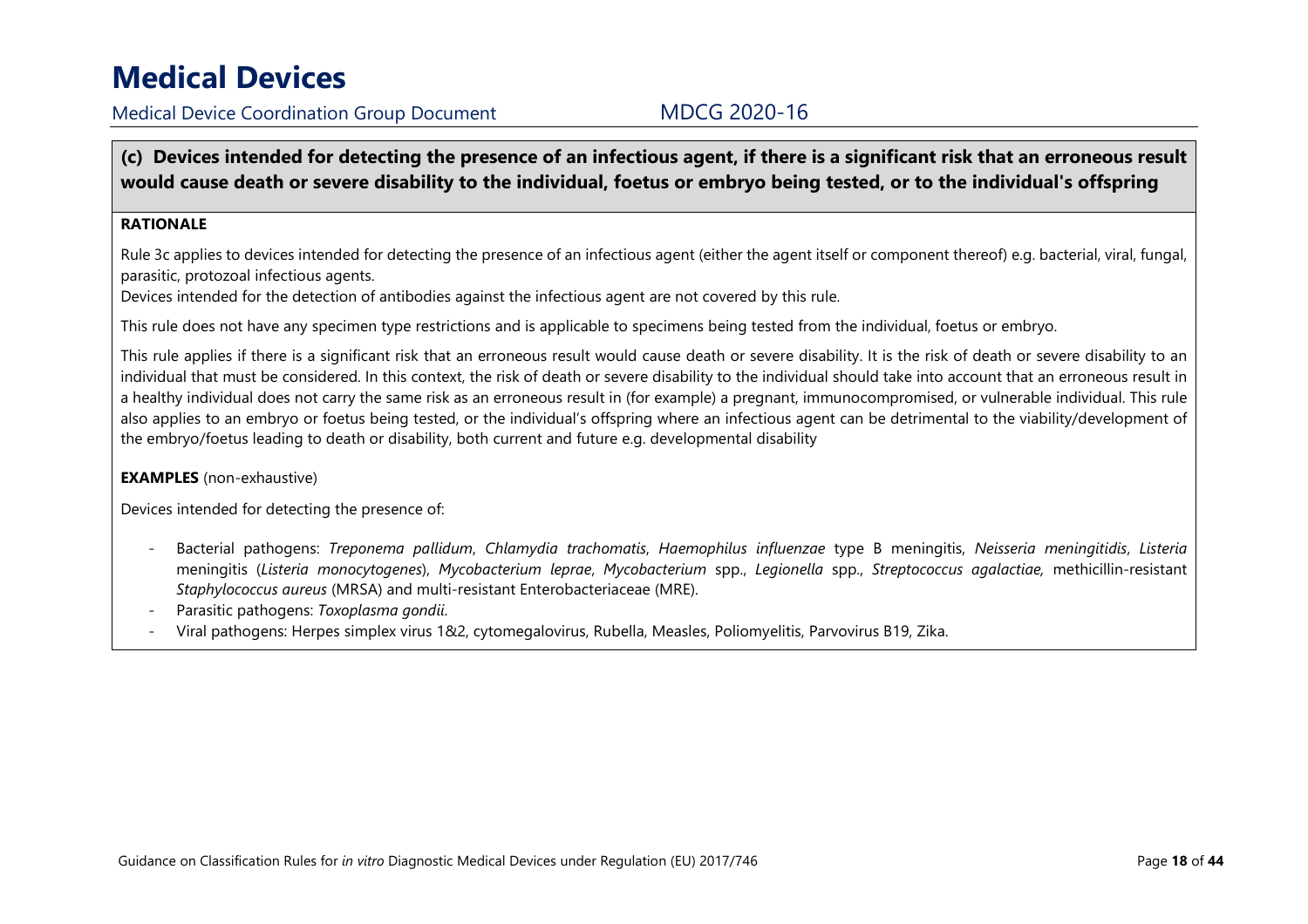**(d) Devices intended for pre-natal screening of women in order to determine their immune status towards transmissible agents** 

### **RATIONALE**

Rule 3d applies to devices specifically intended to screen pregnant women for their immune status towards transmissible agents. These are in particular transmissible agents that may cause infections in the embryo and foetus. The term 'immune status' refers to the presence, absence or level of an immune response acquired by the women following an infection or vaccination.

Devices covered by this rule are intended for the screening of pregnant women before birth in order to identify the presence of an acquired appropriately targeted immune response to transmissible agents. The absence of such acquired maternal protection is associated with an enhanced risk of transmission of the agent to the embryo/foetus upon infection of the mother. These mothers may be recommended to take preventive measures.

### **EXAMPLES** (non-exhaustive)

Devices intended to determine for prenatal screening the immune status of women towards:

- Cytomegalovirus.
- Rubella virus.
- *Toxoplasma gondii.*
- Varicella zoster virus.
- Zika.
- Parvovirus B19.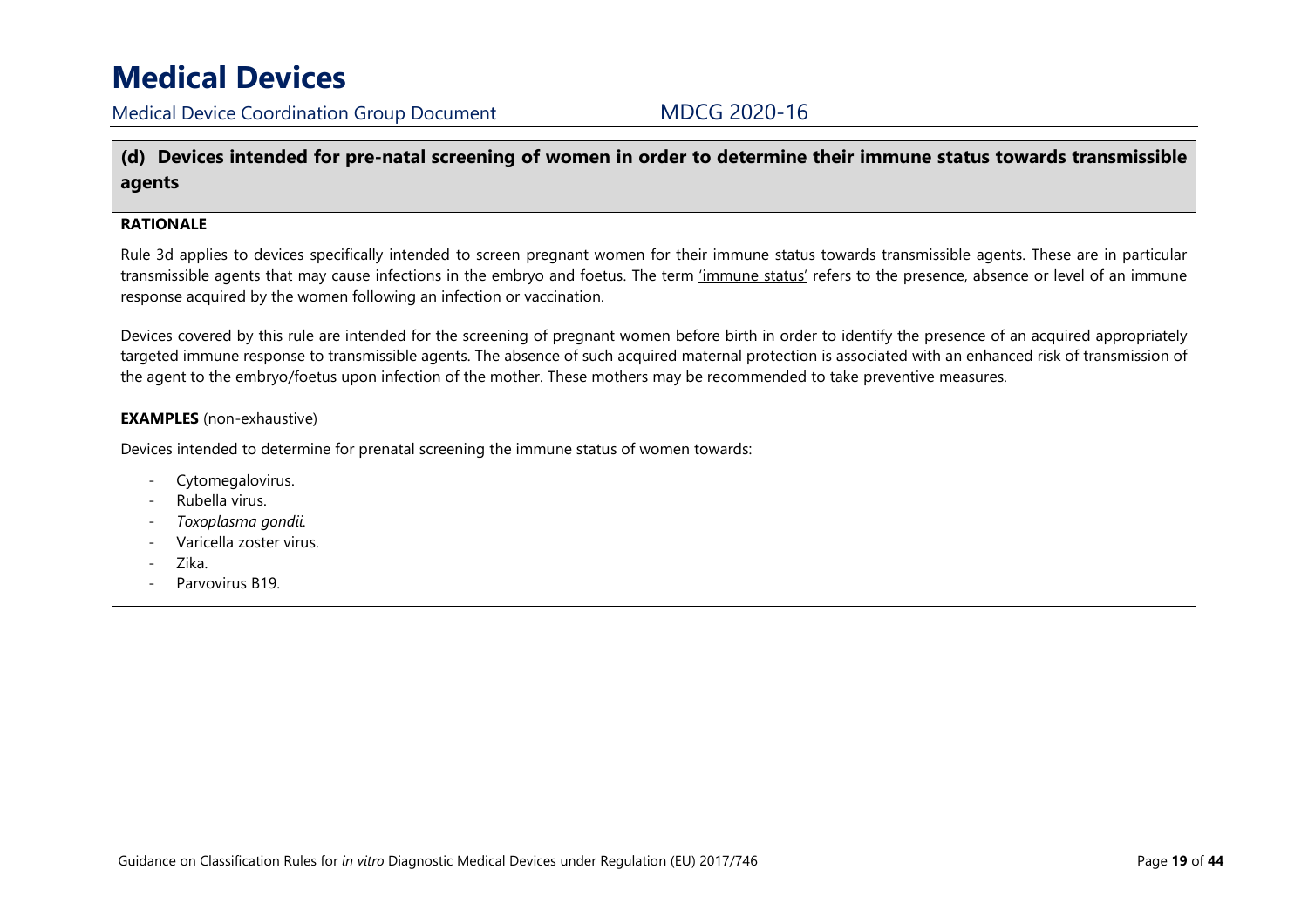### Medical Device Coordination Group Document MDCG 2020-16

**(e) Devices intended for determining infective disease status or immune status, where there is a risk that an erroneous result would lead to a patient management decision resulting in a life-threatening situation for the patient or for the patient's offspring** 

#### **RATIONALE**

Rule 3e applies to devices for both the determination of the infective disease status and the determination of the immune status of a patient.

#### 'Determination of infective disease status'

The determination of the infective disease status provides information on the state, condition or evolution of a disease caused by an infective agent, which may include the effectiveness of a specific treatment. In this context, the determination of the infective disease status typically involves the measurement of infective agents, antibodies to infective agents, surrogate markers or analytes in specimens from patients.

#### 'Determination of immune status'

The determination of the immune status provides information on the state or condition or evolution of the immune response acquired by the patient in relation to infection with a pathogenic agent, vaccinations, allergic, immunotoxic, autoimmune and alloimmune reactions such as transfusion reactions and transplant rejection reactions.

#### **EXAMPLES** (non-exhaustive)

Devices intended to determine:

- -*Salmonella typhi* in faeces, for the assessment of the carrier-status of patients.
- Antibodies from lymphocyte secretions immunoassay intended for the detection of active *Mycobacterium tuberculosis* infection.
- Quantitative virus-specific NAT tests (e.g. Cytomegalovirus, John Cunningham virus, Adenovirus, Enterovirus) to monitor an immunocompromised patient's (e.g. transplant patient) response to antiviral therapy.
- - Methicillin-resistant *Staphylococcus aureus* and *Staphylococcus aureus* specific polymerase chain reaction assay for pre-surgical screening of patients to determine nasal carriage.
- Assays intended for the detection of IgM antibodies against rubella virus to identify an acute infection in pregnant women in order to determine whether specific treatment is necessary for protecting the foetus from virus-induced damage due to a lack of previously acquired immunity.
- Assays intended for the detection of IgM antibodies against HEV.
- - Enzyme immunoassay intended for the quantitation of intrathecal antibodies against rubella virus in the diagnosis of rubella virus-induced encephalitis.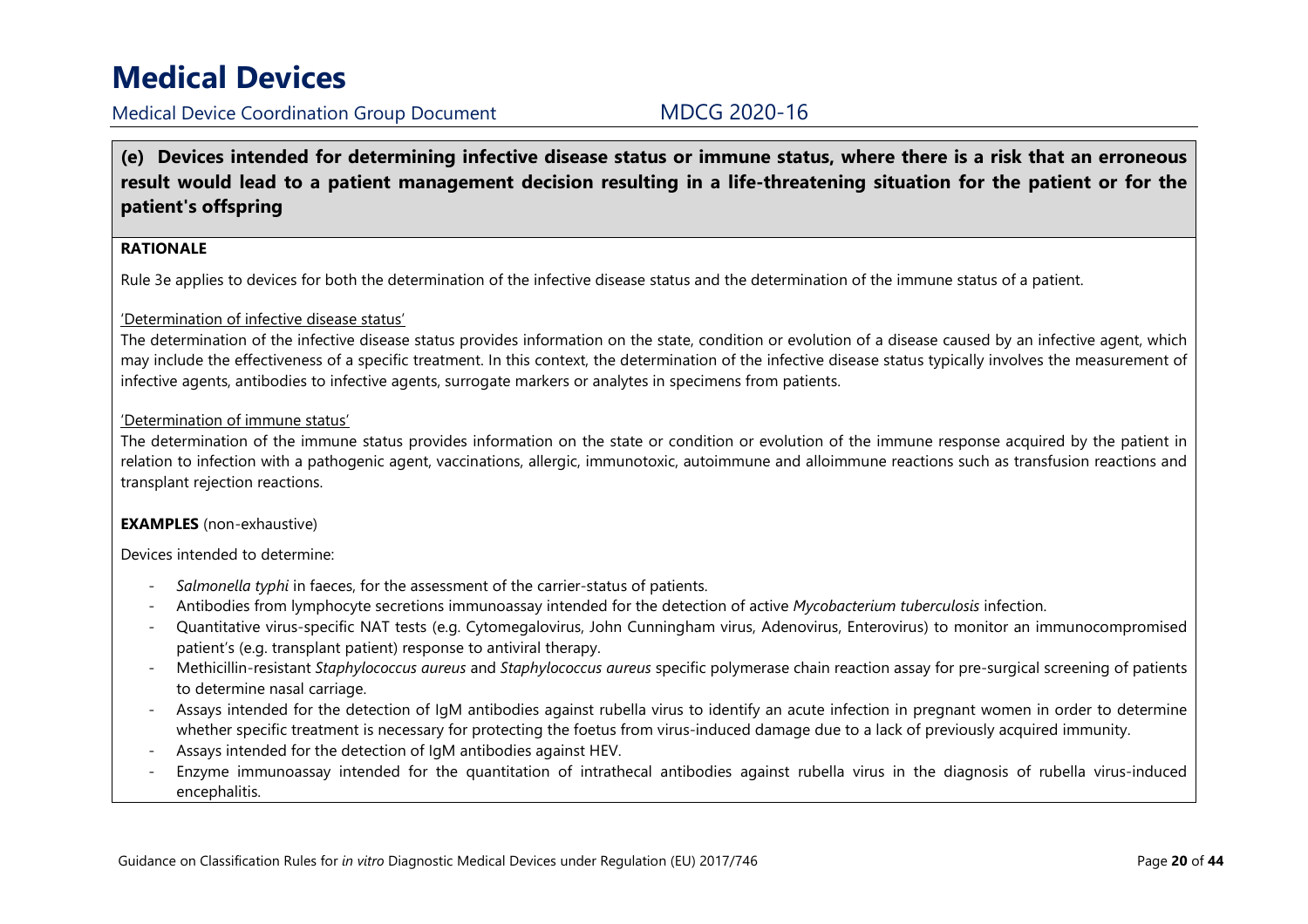## Medical Device Coordination Group Document MDCG 2020-16

- - Assays intended for the detection of antibodies in the recipient to potentially pathogenic viruses (e.g. anti-cytomegalovirus, anti-herpes simplex virus antibodies) to determine latent disease status of viral infection prior to organ or bone marrow transplantation.
- - Screening assays comprising allergy panels, such as Multiple Allergen Simultaneous Tests (MAST), intended to detect IgE antibodies against several specific allergens that may lead to anaphylaxis, e.g. certain nutritional allergens or hymenoptera venom allergens. False-negative results with such MAST assays could increase the risk that the patient is not adequately managed for the occurrence of a life-threatening anaphylactic event.
- -Assays intended for the detection of alloantibodies in the recipient associated with transplant rejection reactions, such as antibodies against angiotensin II receptors type 1 (anti-AT1R) and against endothelin receptors type A (anti-ETAR).
- -Interferon-Gamma Release Assays (IGRA)for Mycobacterium tuberculosis.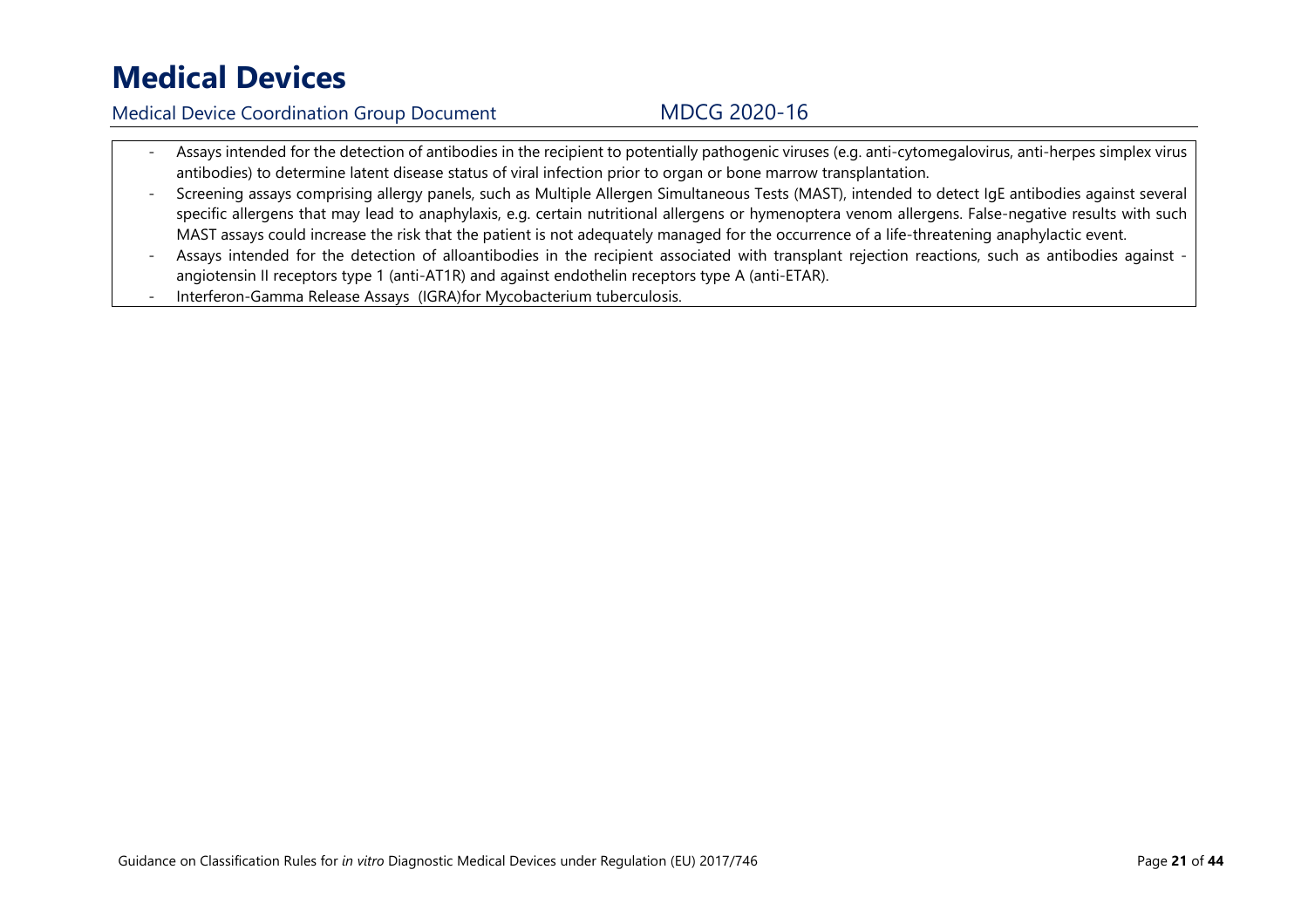Medical Device Coordination Group Document MDCG 2020-16

### **(f) Devices intended to be used as companion diagnostics**

### **RATIONALE**

Rule 3f applies to devices intended to be used as companion diagnostics.

'Companion diagnostic' (CDx) is defined in Article 2(7) as a device which is essential for the safe and effective use of a corresponding medicinal product to:

- a) identify, before and/or during treatment, patients who are most likely to benefit from the corresponding medicinal product; or
- b) identify, before and/or during treatment, patients likely to be at increased risk of serious adverse reactions as a result of treatment with the corresponding medicinal product.

The identification of patients may comprise a quantitative or qualitative determination of specific markers. Such specific markers can be present in healthy subjects and/or in patients.

The emphasis 'before and/or during treatment' implies that CDxs may be intended to be applied before a treatment with a corresponding medicinal product is initiated, or during treatment, to identify if (still) the patient is (a) likely to benefit from the corresponding medicinal product or (b) likely to be at increased risk of serious adverse reactions.

Devices that are intended to be used for monitoring treatment with a medicinal product in order to ensure that the concentration of relevant substances in the human body is within the therapeutic window are not considered to be CDxs.

#### **EXAMPLES** (non-exhaustive)

- - CDx assay intended for the qualitative detection of the anaplastic lymphoma kinase protein in formalin-fixed, paraffin-embedded (FFPE) non-small cell lung carcinoma (NSCLC) tissue, and is indicated as an aid in identifying patients eligible for treatment with crizotinib or ceritinib.
- - CDx assay intended for the quantitative detection of BCR-ABL1 transcripts and the ABL1 endogenous control mRNA in peripheral blood specimens from patients previously diagnosed with t(9:22) positive chronic myeloid leukemia, intended to measure BCR-ABL mRNA transcript levels during monitoring of treatment with nilotinib.
- - CDx qualitative immunohistochemical assay using Monoclonal Mouse Anti-PD-L1, intended for use in the detection of PD-L1 protein in FFPE NSCLC and gastric or gastroesophageal junction (GEJ) adenocarcinoma tissues and is indicated as an aid in identifying patients for treatment with pembrolizumab.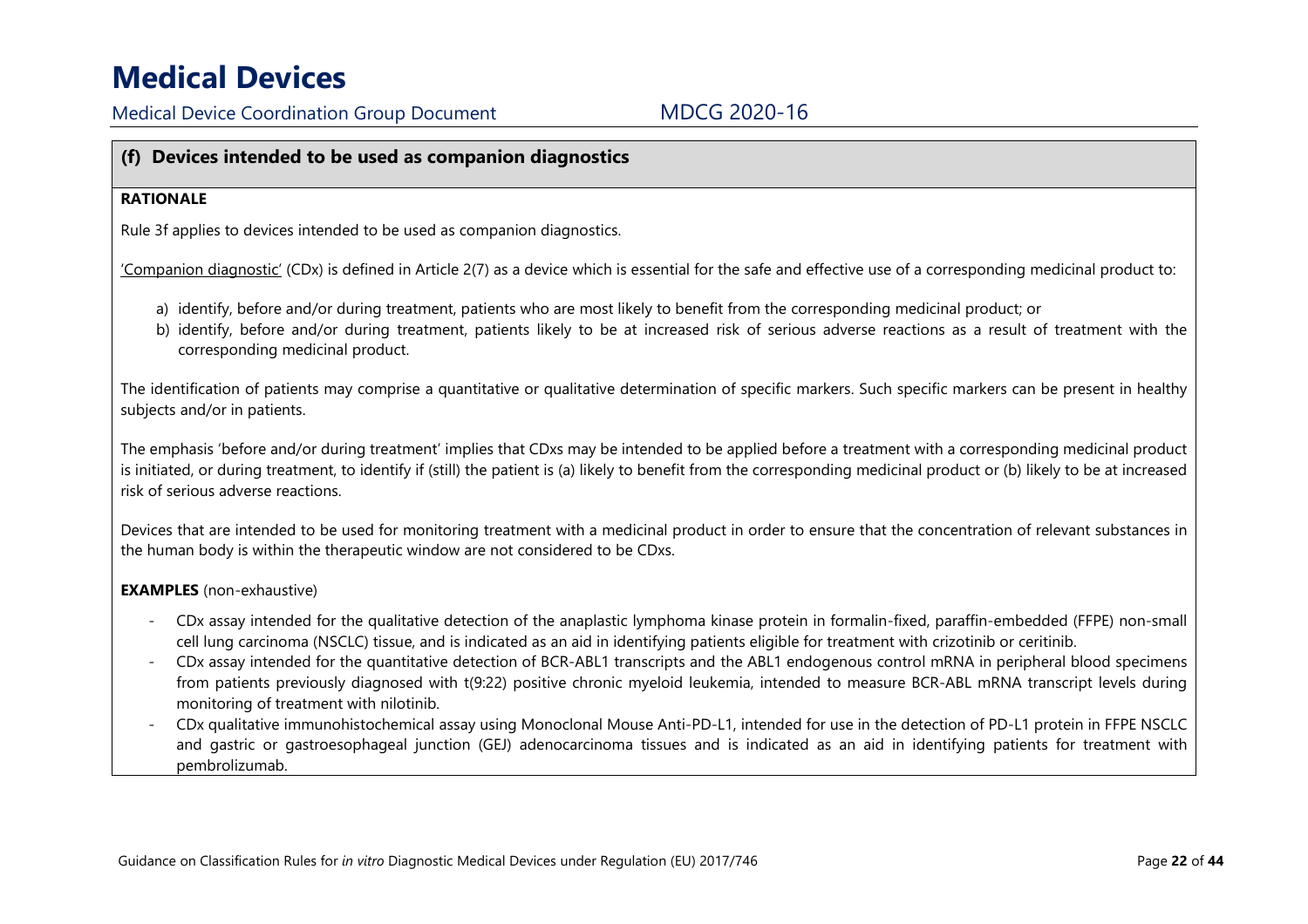## Medical Device Coordination Group Document MDCG 2020-16

- - CDx in-vitro polymerase chain reaction assay for the qualitative detection of single nucleotide variants coding isocitrate dehydrogenase-2 (IDH2) mutations in DNA extracted from human blood or bone marrow and is indicated as an aid in identifying acute myeloid leukemia patients with an IDH2 mutation for treatment with enasidenib.
- - CDx intended for the demonstration of carriers of two copies of non-functional DPYD variant DPYD\*2A, that typically have complete dihydropyrimidine dehydrogenase (DPD) deficiency. The DPYD gene encodes DPD, an enzyme that catalyzes the rate-limiting step in fluorouracil metabolism. Capecitabine, a chemotherapy agent used in the treatment of colon cancer, metastatic colorectal cancer, and metastatic breast cancer, is a prodrug that is enzymatically converted to its active form, fluorouracil. Individuals who are carriers of non-functional DPYD variants, may not be able to metabolise capecitabine at normal rates, and are at risk of potentially life-threatening capecitabine toxicity, such as bone marrow suppression and neurotoxicity.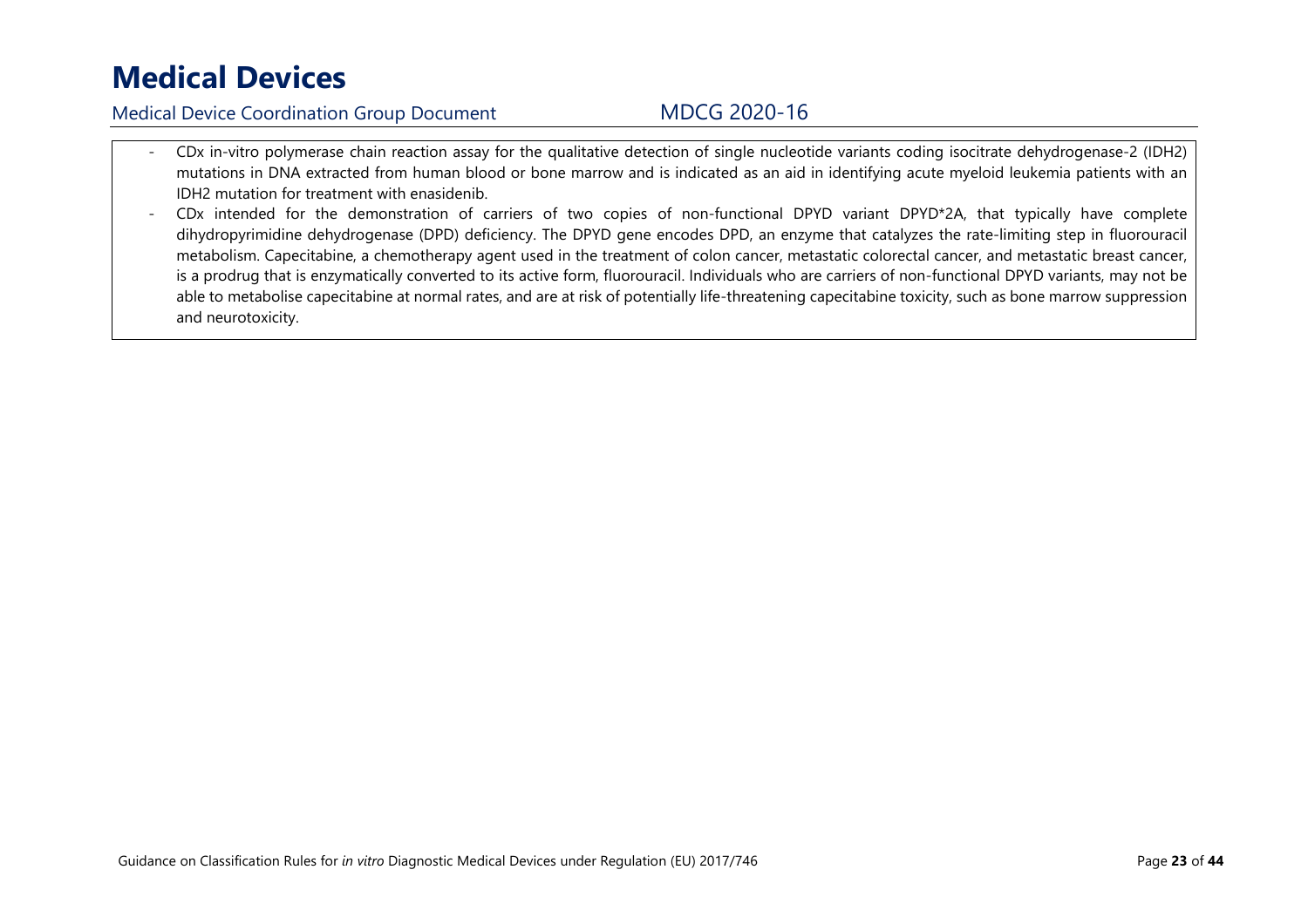### **(g) Devices intended to be used for disease staging, where there is a risk that an erroneous result would lead to a patient management decision resulting in a life-threatening situation for the patient or for the patient's offspring**

### **RATIONALE**

Rule 3g applies to devices where the intended purpose is for the staging of a disease.

Disease staging involves the determination of distinct phases or periods in the course of a disease, or the level of severity of a disease that can be assessed by, for example, the life history of an individual, organism, markers or any biological or physiological process. The purpose of disease staging is to provide information with respect to patient management, the appropriateness and accuracy of treatment decisions, and/or for prognosis or prediction.

For the majority of diseases, determination of disease stage involves taking into account the complete clinical picture which may involve investigative procedures, examining the patient/patient history and measurement of markers or analytes in patient specimens.

This rule applies to devices where the information provided from the device is intended to be used for disease staging and where the patient management decision, being solely or principally based on an erroneous result, has the potential to result in a life-threatening situation.

This rule **does not** include:

- -Devices for the staging of cancer as these devices are classified under rule 3h.
- - Devices where the result is not intended to be used for staging a particular disease e.g. markers which are indicative of the presence of an affected health condition in general.

#### **EXAMPLES** (non-exhaustive)

- Device intended for the quantitative measurement of Brain type natriuretic peptide (BNP) in whole blood or plasma samples, for the assessment of the severity of congestive heart failure.
- Devices intended for staging of enhanced liver fibrosis (ELF) for detecting the following markers: hyaluronic acid, procollagen III amino terminal peptide, tissue inhibitor or metalloproteinase.
- Medical device software intended to generate an estimated glomerular filtration rate (eGFR) or albumin creatinine ratio (ACR) for staging acute kidney injury (AKI).
- Medical device software intended to generate an enhanced liver fibrosis (ELF) score which correlates to the level of fibrosis.
- Medical device software intended to generate a model for end stage liver disease (MELD) score.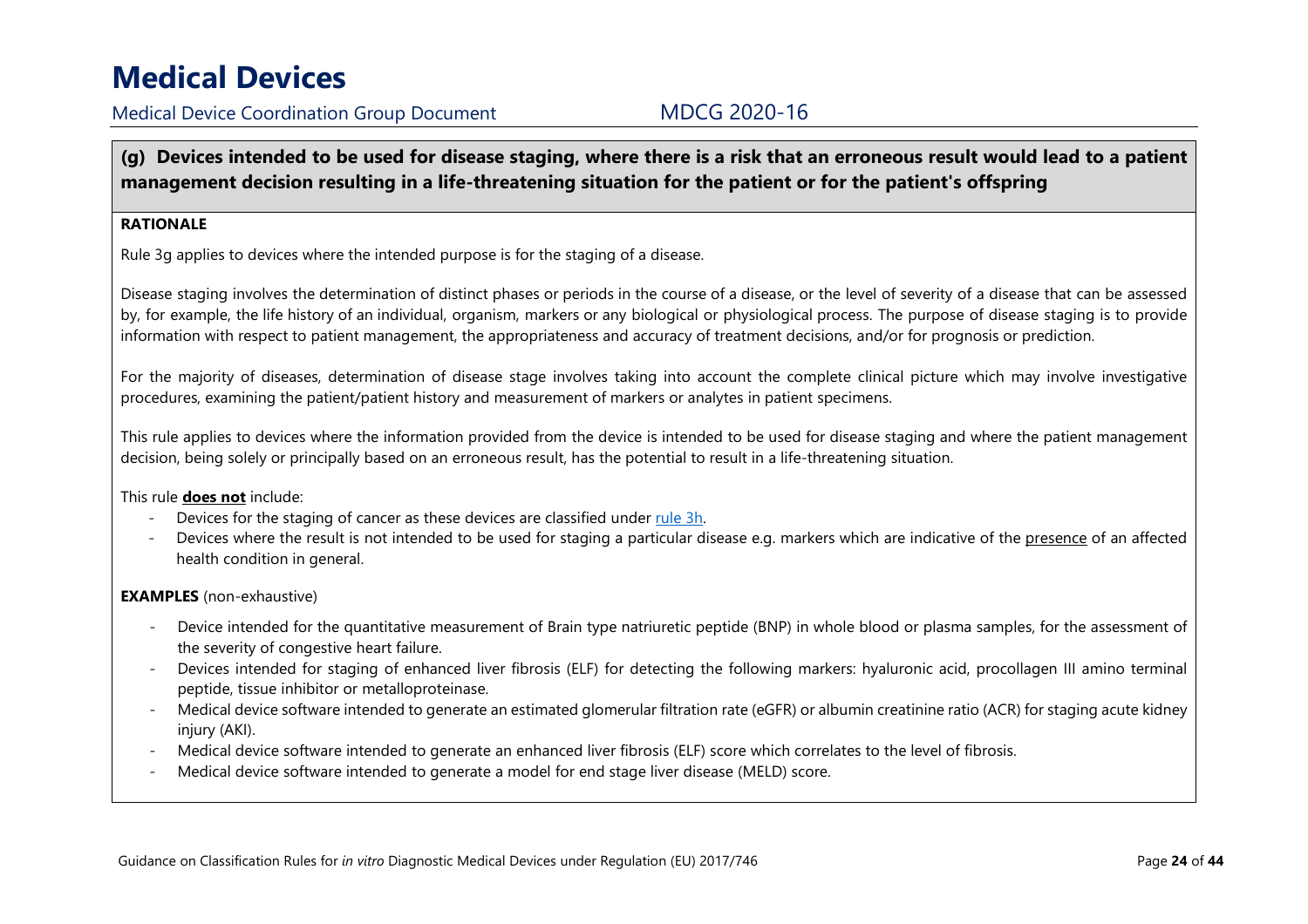Medical Device Coordination Group Document MDCG 2020-16

### **(h) Devices intended to be used in screening, diagnosis, or staging of cancer**

### **RATIONALE**

Rule 3h applies to devices with the **specific** intended purpose to be used in screening, diagnosis or staging of cancer.

'Cancer' is the uncontrolled growth and spread of cells. It can affect almost any part of the body. The growths often invade surrounding tissue and can metastasise to distant sites. Cancer is a generic term for a large group of diseases characterised by the growth of abnormal cells which can invade nearby tissues and may spread to other parts of the body through the blood and lymph systems. Other common terms used are 'malignant tumours' and 'malignant neoplasms'.

The scope of this rule is limited to cancer. Two distinct cases should be considered:

- 1. Cancer is a term for diseases (including malignant neoplasia or malignant tumours) characterised by abnormal cells which divide without control and invade nearby tissues. Additionally, these cells can also spread to other parts of the body through the blood and lymph systems, in the process that leads to the development of secondary tumours or metastases. Many cancers form solid tumours, which are masses of tissue. Cancers of the blood, such as leukaemia, generally do not form solid tumours.
- 2. Cells may present hyperplasia (increased density of cells) and dysplasia (abnormal appearance) or form a carcinoma in situ (no invasion of nearby tissues). These precancerous or premalignant cells may or may not develop into cancer.

This rule applies to devices for both cancerous and precancerous conditions, where the devices are intended to be used in screening, diagnosis, or staging of cancer.

Disease staging involves the determination of distinct phases or periods in the course of a disease, or level of severity of a disease that can be assessed by, for example, the life history of an individual, organism, markers or any biological or physiological process. The purpose of disease staging is to provide information with respect to patient management, the appropriateness and accuracy of treatment decisions, and/or for prognosis or prediction.

Non-malignant neoplasms or non-malignant tumours do not spread into, or invade, nearby tissues. Therefore, they do not fulfil the criteria of cancer. These benign tumours may grow larger, and the growth tends to be slow.

Devices that are intended to be used in screening, diagnosis, or staging of cancer, may have the following functions: screening, patient management, monitoring, diagnosis or aid to diagnosis, prognosis and prediction.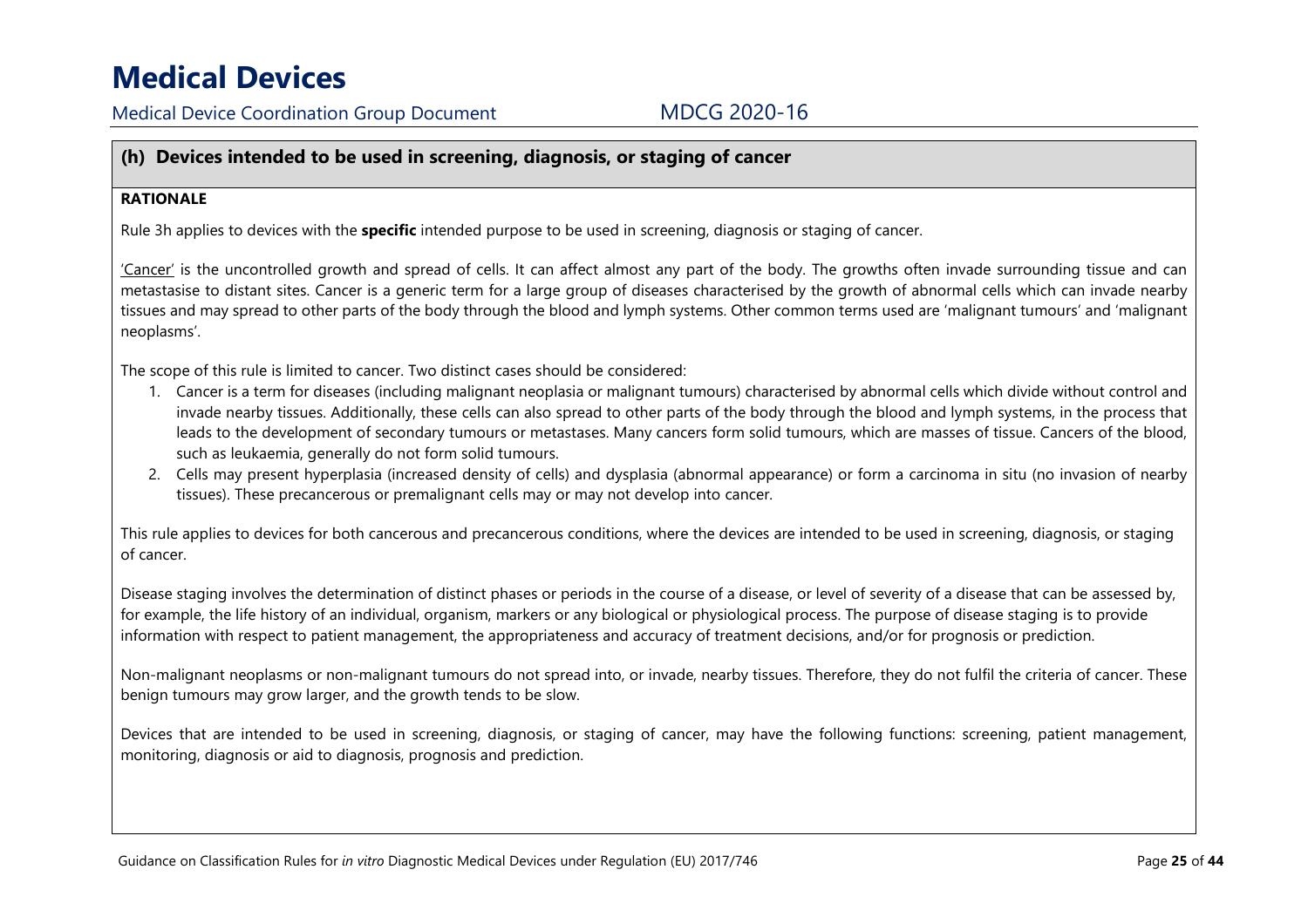Medical Device Coordination Group Document MDCG 2020-16

### **EXAMPLES (non-exhaustive)**

- A faecal occult blood screening test (FOBT) or faecal immunochemical test (FIT) specifically intended to be used in colon cancer screening.
- A device intended for the quantitative/qualitative determination of IgG antibodies to Helicobacter pylori in human blood samples specifically intended to be used in gastric cancer screening.
- - Papanicolaou (Pap) stain automated cervical cytology screening system, intended to process Pap cervical cytology slides and classify the cervical specimen as either normal or abnormal.
- -A qualitative real-time PCR test intended for the detection of high-risk genotypes of Human Papillomaviruses for use in cervical cancer screening.
- Immunohistochemistry assay intended for the detection of c-KIT or CD117 tyrosine kinase receptor expression in normal and neoplastic formalinfixed, paraffin-embedded tissues for histological evaluation, and gene mutation testing for KIT and platelet-derived growth factor receptor alpha in (familial) gastro-intestinale stromale tumor.
- - Assay for the quantitative determination of the cancer associated antigen CA 125 (celomic epithelium-related glycoprotein associated with epithelial ovarian cancer) in serum.
- - Immunohistochemistry assay intended to detect progesterone receptor in breast tumours to be used as an aid in the management, prognosis, and prediction of therapy outcome of breast carcinoma.
- -Fluorescence *insitu* hybridisation (FISH) panels intended for the diagnosis of e.g. lymphoma, multiple myeloma and leukaemia.
- - Targeted next generation sequencing test intended to be used in (haemato)-oncology, to detect acquired somatic mutations in DNA isolated from formalin-fixed paraffin embedded (FFPE) tumour tissue specimens.
- - BRCA1 device intended for the detection of deletions or duplications in the human BRCA1 gene in order to confirm a potential cause and clinical diagnosis for hereditary breast and ovarian cancer and for molecular genetic testing of at-risk family members.
- - Device applied in testing services intended for the analysis of 35 genes relevant to digestive tract tumours (various forms of colorectal cancer, stomach cancer and pancreatic cancer), breast cancer, ovarian cancer, skin cancer, thyroid tumours, and endocrine tumours (panel), intended to provide information on whether an individual carries genetic alterations that favour the onset of specific tumour diseases, identifying these genetic predispositions.
- - Circulating Tumour Cell Kit (Epithelial) intended for the enumeration of circulating tumour cells (CTC) of epithelial origin in whole blood. The test is to be used as an aid in the monitoring of patients with metastatic breast, colorectal or prostate cancer. Serial testing for CTC should be used in conjunction with other clinical methods for monitoring metastatic breast, colorectal and prostate cancer, to allow assessment of patient prognosis and is predictive of progression free survival and overall survival.
- - Breast carcinoma cell line (SK-BR-3) CTC Cell Control Kit intended as an assay control to ensure that the sample detection and identification systems are performing when using the CTC Kit. They express epithelial cell markers recognised by the antibodies in the Circulating Tumour Cell Kit and are used as a control for the performance of the assay.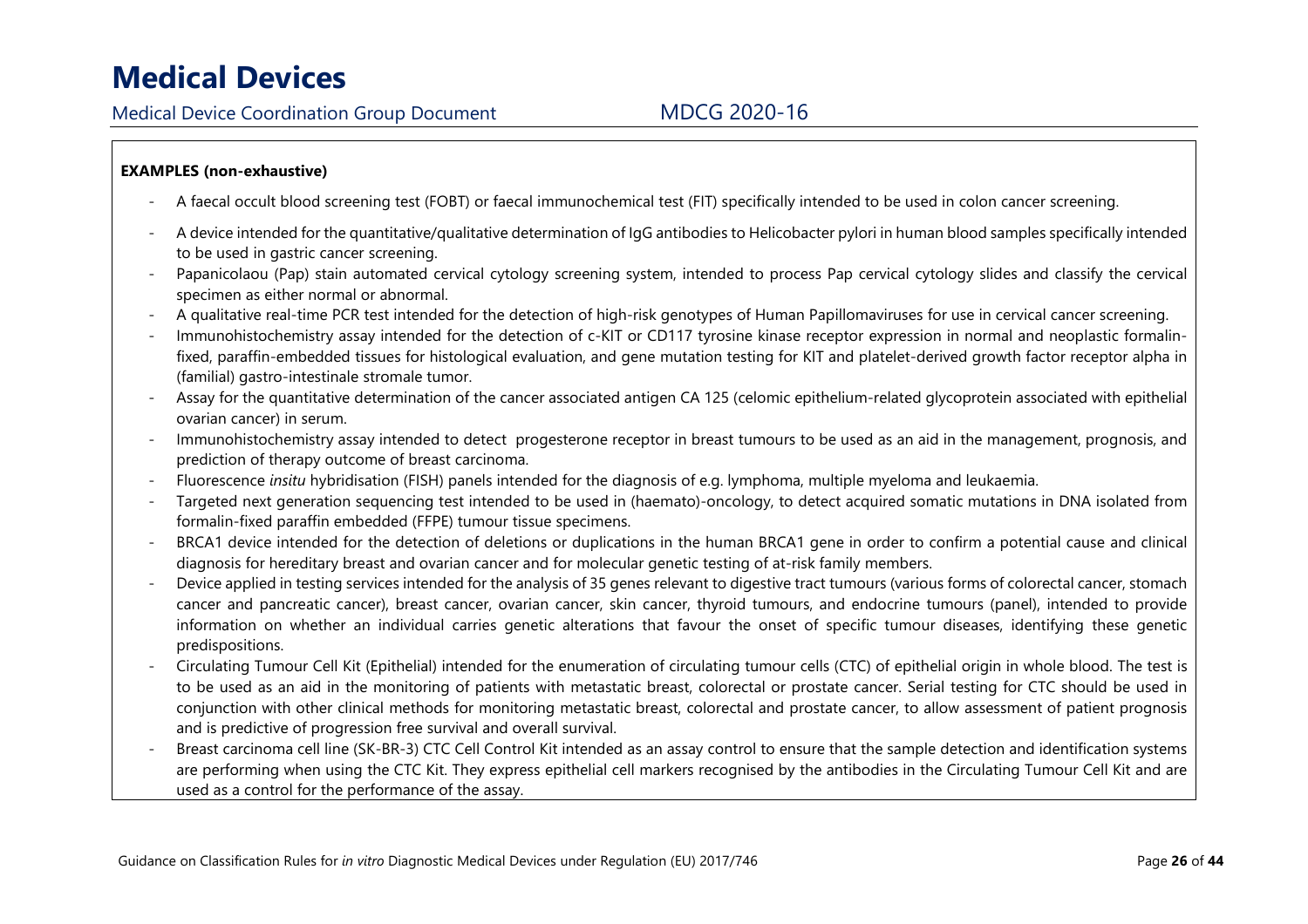Medical Device Coordination Group Document MDCG 2020-16

- An image analysis medical device software intended to aid in the detection and semi-quantitative measurement of programmed death ligand 1 (PD-L1) protein in FFPE lung tissue. The algorithm is an adjunctive computer-assisted methodology for a qualified pathologist in the acquisition and measurement of images from microscope glass slides of FFPE patient lung tissue stained for the presence of PD-L1 protein using an associated PD-L1 Assay. It scans digitised images of tissue specimens stained with the associated PD-L1 assay and provides raw numbers (scores) for immune cells and tumour cells counts in the specimen, along with a percent positivity score.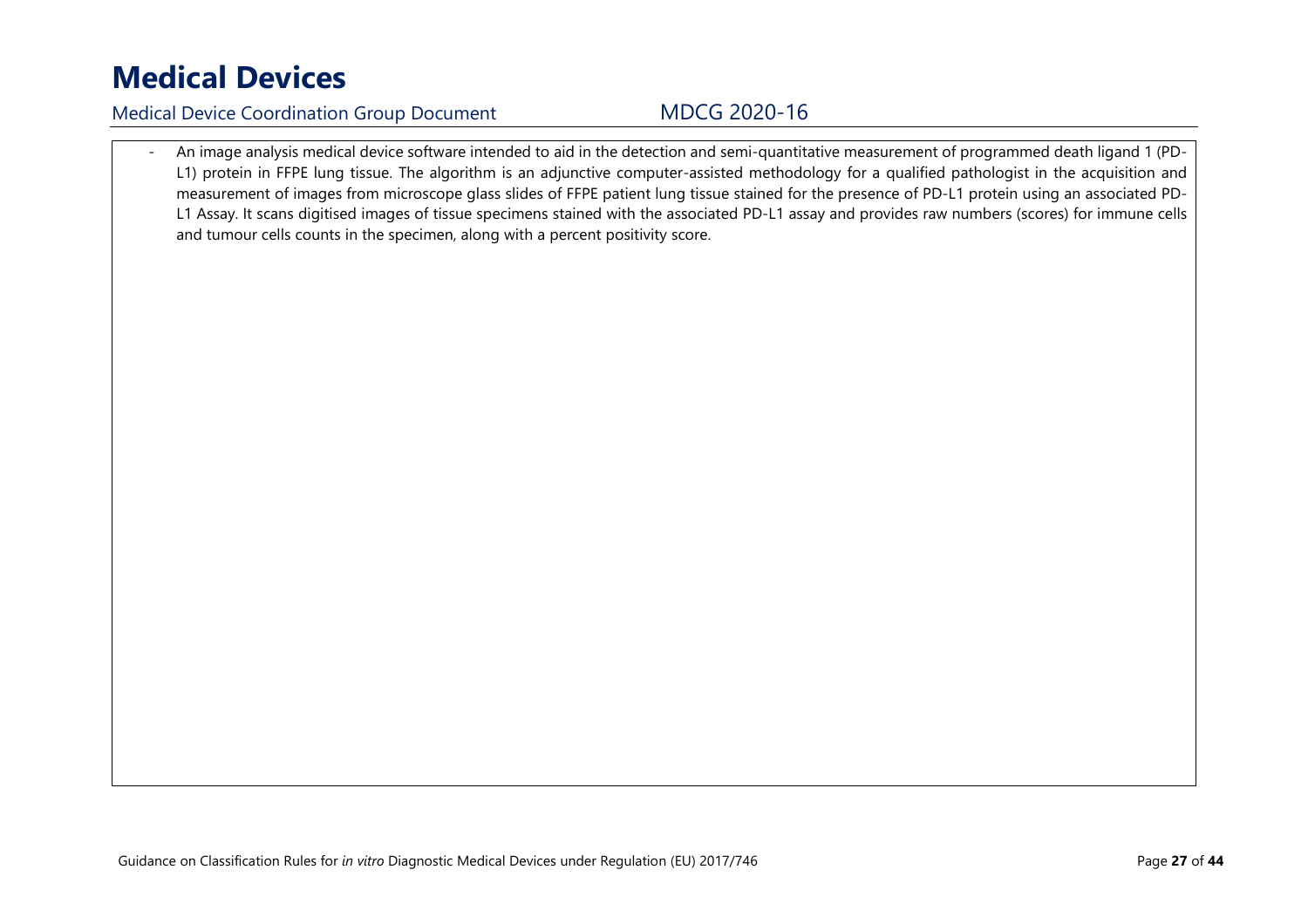Medical Device Coordination Group Document MDCG 2020-16

### **(i) Devices intended for human genetic testing**

### **RATIONALE**

Rule 3i applies to devices for human genetic testing. Genetic testing involves the detection of specific alleles, mutations, genotypes, karyotypes or epigenetic changes that are associated with heritable traits, diseases or predispositions to disease for the individual or their descendants.

Several methods can be used for genetic testing (for example)**<sup>6</sup>**:

- - **Molecular genetic tests** (or **gene tests**) study single genes or short lengths of DNA to identify its constitution, or variations or mutations that lead to a genetic disorder.
- - **Chromosomal genetic tests** analyse whole chromosomes or long lengths of DNA to see if there are large genetic changes, such as an extra copy of a chromosome which causes a genetic condition.

The results of a genetic test can provide a medical status, confirm or rule out a suspected genetic condition or determine a person's chance of developing or passing on a genetic disorder.

Some examples include devices intended for:

- **Newborn Screening:** Newborn screening is used just after birth to identify genetic disorders, to detect potentially fatal or disabling conditions. Such early detection allows treatment to begin immediately, which can reduce or eliminate the effects of the condition.
- **Diagnostic testing:** Diagnostic testing is used to identify or rule out a specific genetic or chromosomal condition.
- -**Carrier testing:** Carrier testing is used to identify people who carry one copy of a gene mutation that could result in a genetic disorder in one's offspring. For some genetic disorders, two copies of the gene mutation are required to cause the genetic disorder (autosomal recessive). Whereas for others, one copy of the gene mutation is required either i) in the absence of a second normal copy resulting in the genetic disorder (X-Linked recessive) or ii) in the presence of a normal copy can result in a genetic disorder (autosomal dominant). This type of testing provides information about a couple's risk of having a child with a genetic condition.
- -**Prenatal testing:** Prenatal testing is used to detect changes in a foetus's genes or chromosomes before birth.
- Preimplantation testing: Preimplantation testing, also called preimplantation genetic diagnosis (PGD), is a specialised technique used to detect genetic changes in embryos obtained through *in vitro* fertilisation.

 $^6$  On the topic of biochemical genetic tests, according to the wording of rule 3i, it was determined that these tests may be classified by this indent but may be better classified under other rule indents depending on the intended purpose. Biochemical genetic tests are considered to be tests which provide information on the amount or activity level of proteins; where abnormalities in these proteins result from a genetic disorder, for example, for inborn errors of metabolism.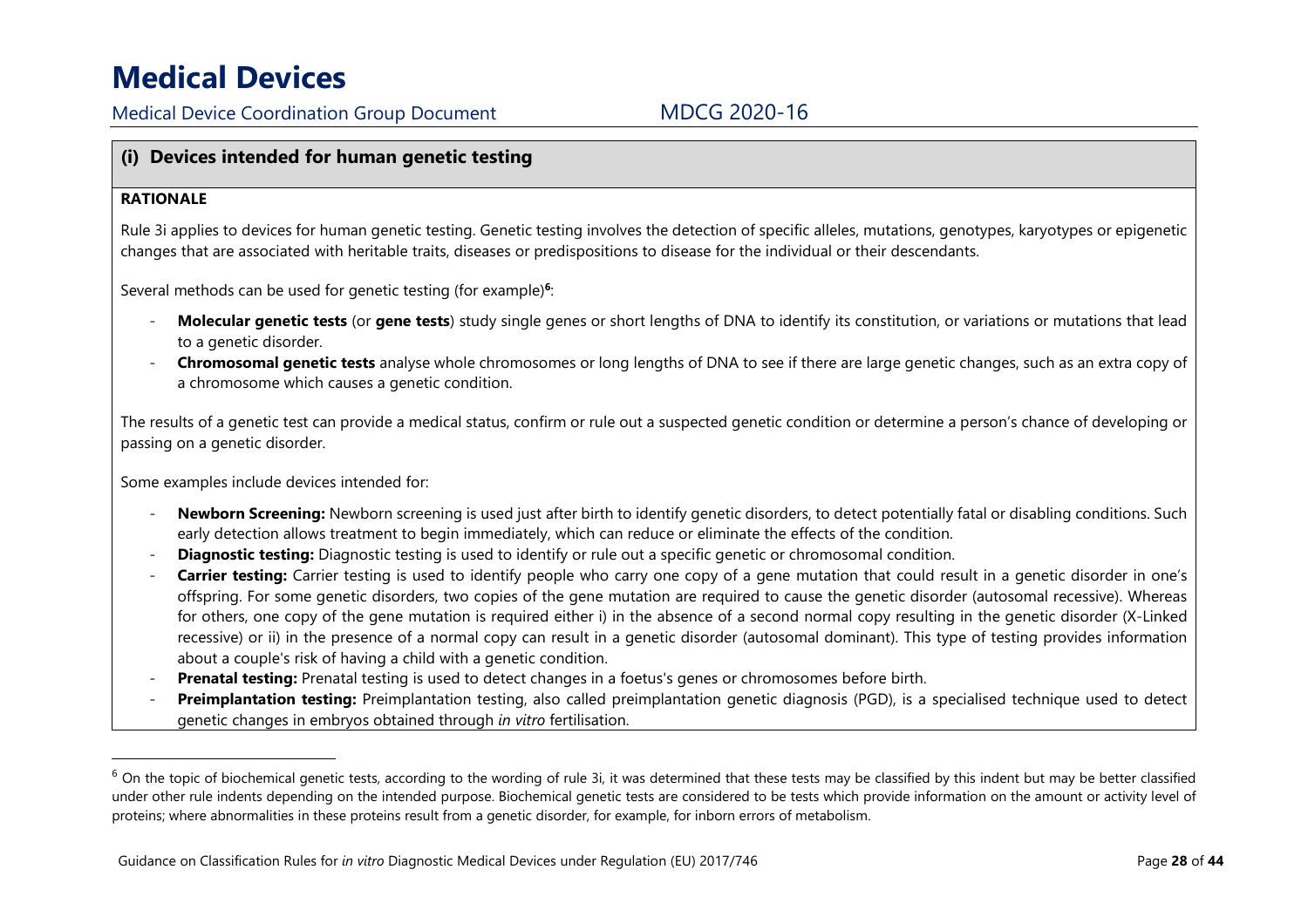## Medical Device Coordination Group Document MDCG 2020-16

- **Predictive and presymptomatic testing:** Predictive and presymptomatic types of testing are used to detect gene mutations associated with disorders that appear after birth, often later in life. Predictive testing can identify mutations that increase a person's risk of developing disorders with a genetic basis. Presymptomatic testing can determine whether a person will develop a late-onset genetic disorder.
- - **Direct-to-Consumer (DTC) genetic testing:** genetic testing provided through advertising and selling or (free) provision of genetic tests directly to consumers.

### **EXAMPLES** (non-exhaustive)

Genetic testing may include devices intended to detect :

- Chromosomal conditions e.g. trisomy 21, trisomy 18, XXX syndrome.
- -Abnormalities in genes associated with thrombophilia e.g. genes which code for factor V and prothrombin.
- Hereditary cancer syndromes e.g. hereditary breast/ovarian cancer (BRCA1/BRCA2 genes).
- -Genetic risk Factors e.g. rheumatoid arthritis HLA DRB1, ankylosing spondylitis HLA B27, osteo-arthritis, pre-senilin mutation.
- -Monogenetic disorders e.g. hemochromatosis, Huntington's disease, Tay Sacs, cystic fibrosis.
- Pharmacogenomic tests e.g. CYP liver enzymes CYP2C9 and CYP2C19.
- -Preimplantation genetic diagnosis.
- XY disorders e.g. haemophilia, Duchenes muscular dystrophy, Fragile X.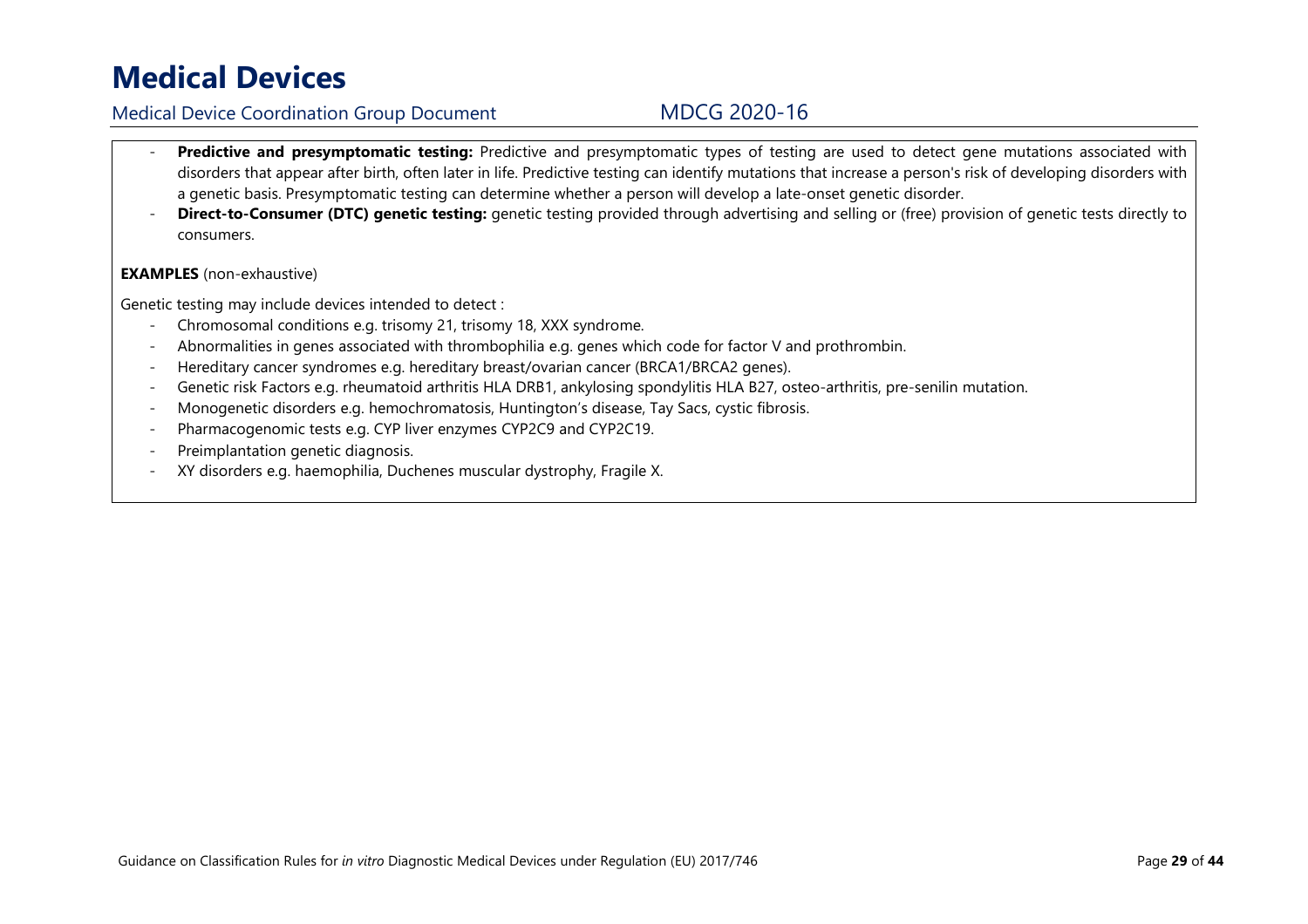Medical Device Coordination Group Document MDCG 2020-16

**(j) Devices intended for monitoring of levels of medicinal products, substances or biological components, when there is a risk that an erroneous result will lead to a patient management decision resulting in a life-threatening situation for the patient or for the patient's offspring** 

### **RATIONALE**

Rule 3j applies to devices intended to monitor an analyte with the purpose of adjusting patient management, such as treatments/interventions, as required i.e. it is intended to be used for observing, checking, or keeping a record of the level, activity, presence, absence etc. of an analyte.

Monitoring tests may be intended to evaluate an individual's current state and/or changes in an individual's state. This is likely to be achieved by repeated or multiple determinations of an analyte over time, at appropriate intervals. These devices are intended to determine whether results are within expectation, for the detection/assessment of disease progression/regression, disease recurrence, minimum residual disease, response/resistance to therapy, and/or adverse effects due to therapy.

This rule does not apply to devices intended to be used in the diagnosis or screening of a condition where only a single measurement is required for this purpose, but would apply to diagnostic tests where multiple/serial measurements over time are intended to be used and where an erroneous result may result in a life threatening situation for the patient or their offspring e.g. when monitoring the change in concentration of a biological compound over time to aid diagnosis, such as with troponin to help determine an acute cardiac event.

Rule 3j is also applicable to the monitoring of non-life threatening conditions. It covers a wide range of analytes where the device provides an important, critical, or sole determinant for the correct patient management decision and an erroneous result may result in the life of the patient or patient's offspring being at risk due to inappropriate treatment decisions.

Analytes measured by devices intended for monitoring may be medicinal products (Article 1(2) of Directive 2001/83/EC, as amended), substances (drug, chemical, or biological entity/component) or biological components (pertaining to living organisms, or components of a living organism – this would include for example: antibodies, endogenous markers, platelets, cord blood, bone marrow, stem cells etc).

If the device is intended for a specific intended target population (e.g. paediatrics, pregnant women, immunocompromised individuals, etc.) then the risk to this population should be taken into account when determining if there is a risk that an erroneous result would lead to a patient management decision resulting in a life-threatening situation for the patient or their offspring.

With respect to the patient's offspring, the viability/development of the embryo/foetus, both current and future shall be taken into account.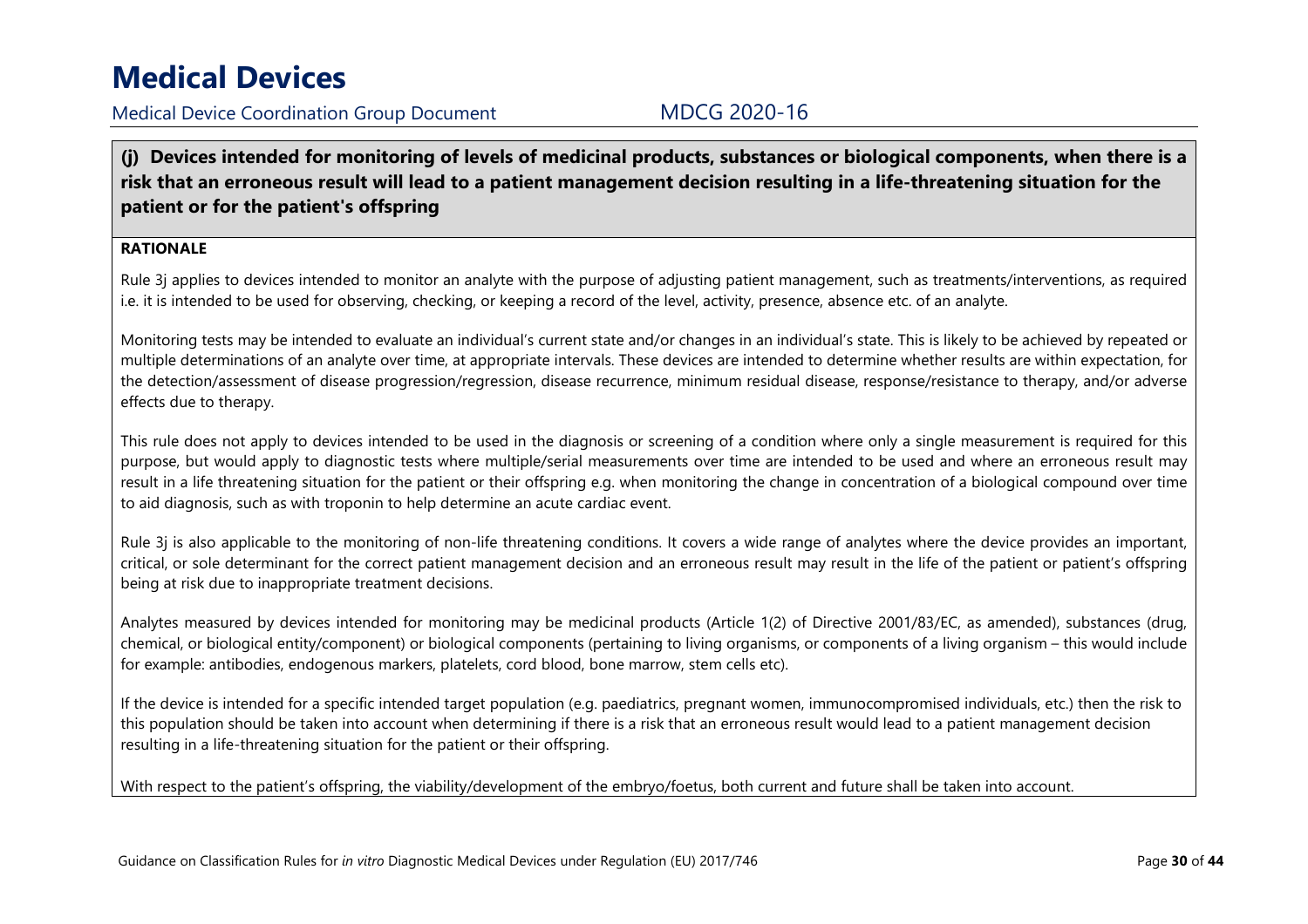Medical Device Coordination Group Document MDCG 2020-16

### **EXAMPLES** (non-exhaustive)

Devices intended for monitoring:

- -Cardiac marker for acute presenting patients: Troponin I, Troponin T, CKMB (when intended for monitoring cardiac muscle injury).
- Cortisol levels monitoring e.g. for patients with cortisol insufficiency.
- PT/APTT when used to assess major bleeds in acute presentations or patients with acute coagulopathy or for coumadin monitoring in patients without diagnosed coagulation disorder.
- -Lithium for patients being treated for bipolar disorders.
- Methotrexate when used for treating non-life threatening conditions such as vasculitis, rheumatoid arthritis and psoriatic arthritis).
- -Immunosuppressive (anti-rejection) medicinal products e.g. cyclosporine, sirolimus, tacrolimus.
- -Antibiotic where under/over treatment can have a serious impact on individual or offspring e.g gentamicin.
- -Anti-RhD antibody levels in pregnant women given additional Anti-D.
- Blood amylase e.g. acute pancreatitis, perforated peptic ulcer, acute biliary obstruction.
- - Acute phase reactants e.g. C- reactive protein (CRP), procalcitonin when intended to be used to monitor infection response to therapy for life threatening conditions such as sepsis, necrotizing skin or tissue conditions, infective endocarditis, bacterial meningitis etc.
- - Full blood count when used for monitoring for the development of a life threatening haematological disorder in patients being treated for other disorders/conditions, where this risk exists e.g. monitoring of patients with a diagnosis of schizophrenia for neutropenia/agranulocytosis.
- -Bilirubin in response to treatment of neonatal jaundice.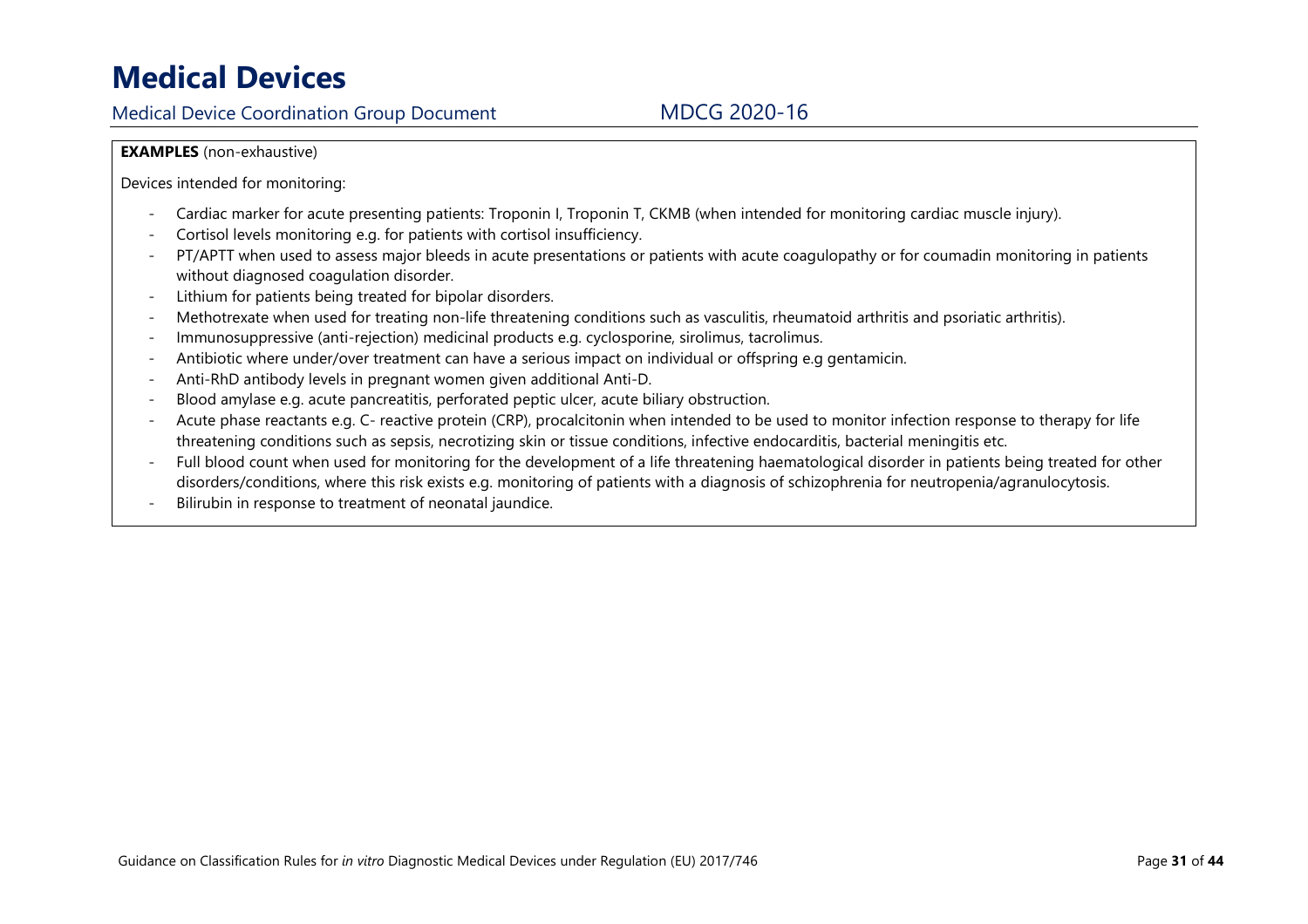### **(k) Devices intended for management of patients suffering from a life-threatening disease or condition**

### **RATIONALE**

Rule 3k applies to devices intended for patients diagnosed with life-threatening diseases or conditions.

The device provides an important, critical, or sole determinant for the correct patient management decision, and provides information for the purpose of patient management, such as treatments/interventions, as required.

The classification of these devices is primarily based on the life-threatening nature of the disease or condition and the impact of the provided information on patient management (e.g. determining an initial course of therapy or erroneous decision resulting in life-threatening harm to the patient). This includes devices intended to detect drug resistant pathogens associated with a life-threatening condition (e.g. sepsis, necrosing skin or tissue condition) directly from collected specimen such as blood, skin or tissues, in order to take a patient management decision. However, rule 3k does not apply to devices used in conjunction with microbiological culture methods that are only intended to test drug resistance of an already detected pathogen including drug sensitivity testing such as sensitivity discs and tablets or Minimum Inhibitory Concentration (MIC) panels, where such devices are not intended for the management of patients suffering from a life-threatening infection.

### **EXAMPLES** (non-exhaustive)

Devices intended for:

- -Enumeration of CD4 T lymphocytes in HIV infected patients to initiate treatment and ascertain the anti-viral therapy response.
- Measurement of D-Dimers in patients with thrombotic disorders.
- -Laboratory risk score calculator indicator for necrotising fasciitis in necrotising soft tissue infections.
- -HbA1c and blood glucose tests for the management of patients with diabetes.
- Monitoring anticoagulant therapy e.g. prothrombin Time/INR (warfarin), APTT (unfractionated heparin), anti-Xa chromogenic assays (low molecular weight heparin (LMWH), fondaparinux, rivaroxaban, and apixaban), anti-IIa chromogenic and clot-based assays (argatroban, bivalirudin, hirudin, and dabigatran).
- Digoxin monitoring.
- Anti-retroviral resistance testing in HIV infected patients.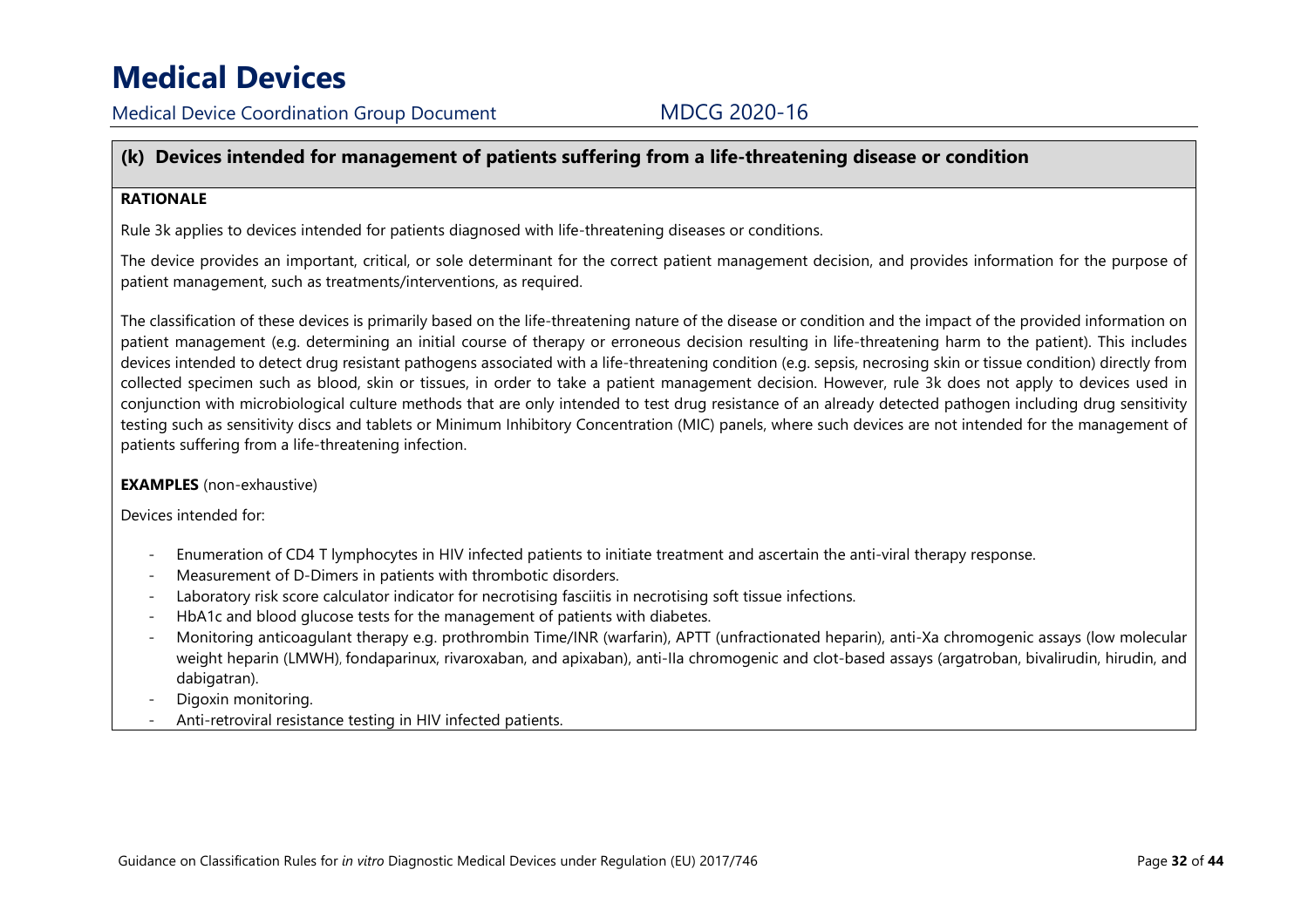Medical Device Coordination Group Document MDCG 2020-16

### **(l) Devices intended for screening for congenital disorders in the embryo or foetus**

### **RATIONALE**

Rule 3l applies to devices for routine screening of embryo/foetus, and also specific screening for embryo/foetus whose families have known inherited conditions or where specific populations are at greater risk of an inherited condition e.g. Sickle cell.

Rule 3i also applies to preimplantation and genetic screening tests.

#### **EXAMPLES** (non-exhaustive)

- - Devices intended for screening of foetal aneuploidies (e.g. trisomy 13, trisomy 18 and trisomy 21), which include devices intended for the measurement of biochemical maternal serum markers.
- - Reagents and medical device software evaluating the risk of foetal aneuploidies based on biochemical markers and other information, in particular non-invasive prenatal tests (NIPT).
- -Devices intended to determine the foetal sex in cell-free foetal DNA in maternal blood, in the remit of sex-depending congenital disorders.
- Genetic test for cystic fibrosis.
- Genetic test for sickle cell disease.
- Huntington's chorea.
- Tay Sachs.
- Thalassaemia and other haemoglobin disorders.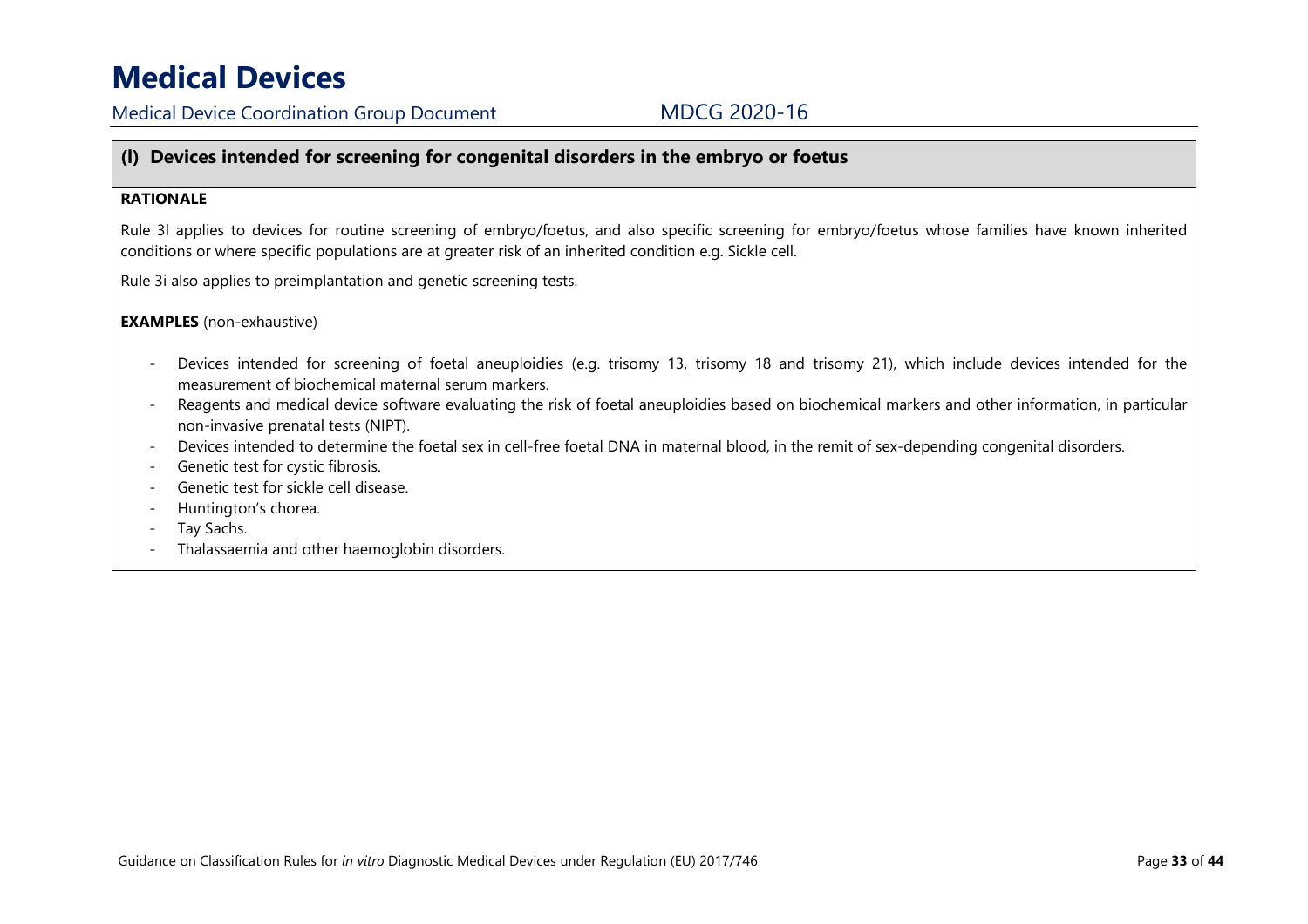## **(m) Devices intended for screening for congenital disorders in new-born babies where failure to detect and treat such disorders could lead to life-threatening situations or severe disabilities**

### **RATIONALE**

Rule 3m applies to devices intended for screening new born babies for a defect which is present from birth i.e. a structural or functional abnormalities, including metabolic disorders, where an erroneous result could lead to a failure to detect and treat such birth disorders, which could lead to a lifethreatening situation or severe disability of the individual. This includes genetic testing where the intended purpose covers screening for congenital disorders in neonates.

This rule applies to devices intended to be used for screening**<sup>7</sup>** new-born babies shortly after birth for disorders that are treatable, but not clinically evident in the new-born period. Some of the conditions included in new-born screening are only detectable after irreversible damage has been done.

New-born babies who screen positive undergo further testing to confirm whether they are affected with a congenital disorder. For these confirmatory and supplemental devices, and for congenital disorders that are clinically evident, in particular rules 3j and 3k shall be taken into consideration.

### **EXAMPLES** (non-exhaustive)

Examples of devices intended for screening in new-born babies for congenital disorders:

- -Beta-thalassaemia.
- -Biotinidase deficiency.
- Congenital adrenal hyperplasia e.g 17-hydroxyprogesterone (17-OHP).
- -Congenital hypothyroidism – e.g thyroxine.
- Cystic fibrosis e.g. mutation and variant screening, immunoreactive trypsin.
- Galactosaemia e.g. total galactose or galactose-1-phosphate uridyltransferase.
- -Glutaric aciduria type 1.

- https://www.nhs.uk/conditions/pregnancy-and-baby/newborn-blood-spot-test/
- https://www.gov.uk/topic/population-screening-programmes
- http://www.screening-dgns.de/reports.php#weitere
- https://www.rivm.nl/en/heel-prick/clinical-picture
- https://ec.europa.eu/search/?query\_source=PUBLICHEALTH&QueryText=new+born+screening&op=&swlang=en&form\_build\_id=formi3HYd2vGVLMjC0BcN2Zvog1lGZ7jf5DgYdXQ5vWr70w&form\_id=nexteuropa\_europa\_search\_search\_form

 $7$  Useful links to some national and EU screening programmes: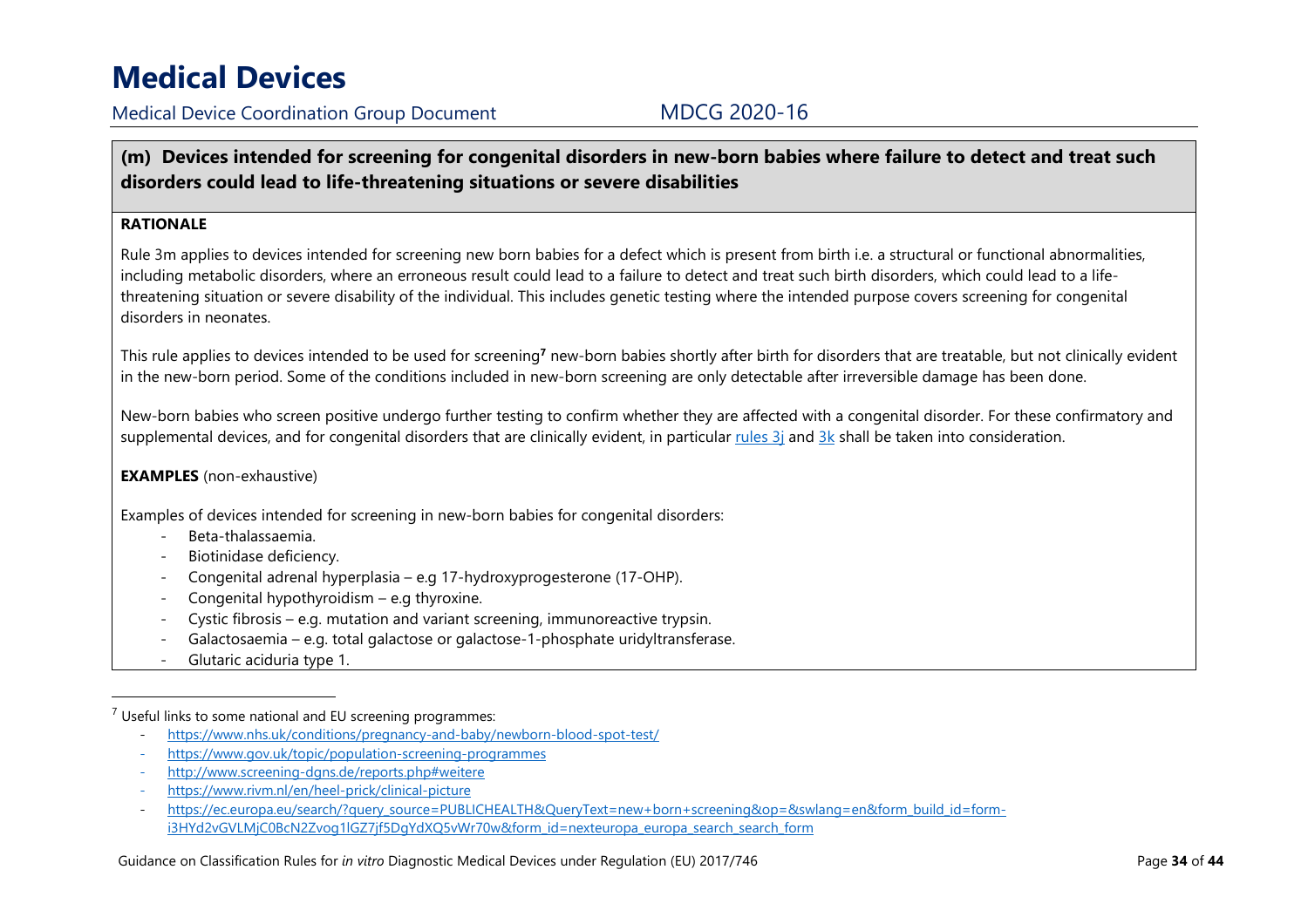## Medical Device Coordination Group Document MDCG 2020-16

- -Hyperphenylalaninaemia / phenylketonuria e.g phenylalanine (in blood); phenylpyruvic, phenyllactic, 2-OH phenylacetic (in urine).
- -Homocystineuria (pyridoxine unresponsive) e.g. free homocystine, total homocysteine, and methionine (in blood and urine).
- -Isovaleric acidaemia.
- - Maple syrup disease (MSUD IA, IB, II) - e.g. branched-chain amino acids, allo isoleucine (in blood); branched-chain 2-ketoacids, branched-chain 2 hydroxy acids (in urine).
- -Medium-chain acyl-CoA dehydrogenase deficiency – e.g. acylcarnitine measurement.
- -Methylmalonic aciduria including cblA, cblB, cblC and cblD.
- -Propionic aciduria.
- -N-Acetylglutamate synthase deficiency – e.g. glutamine, alanine, citrulline, arginine (in blood).
- -Sickle-cell disease.
- -Tyrosinemia (I, II, III) – e.g. tyrosine (in blood); succinylacetone, 4-OH phenylpyruvic, 4-OH phenyllactic (in urine).
- Severe combined immunodeficiency (SCID) e.g. by TREC/KREC determination.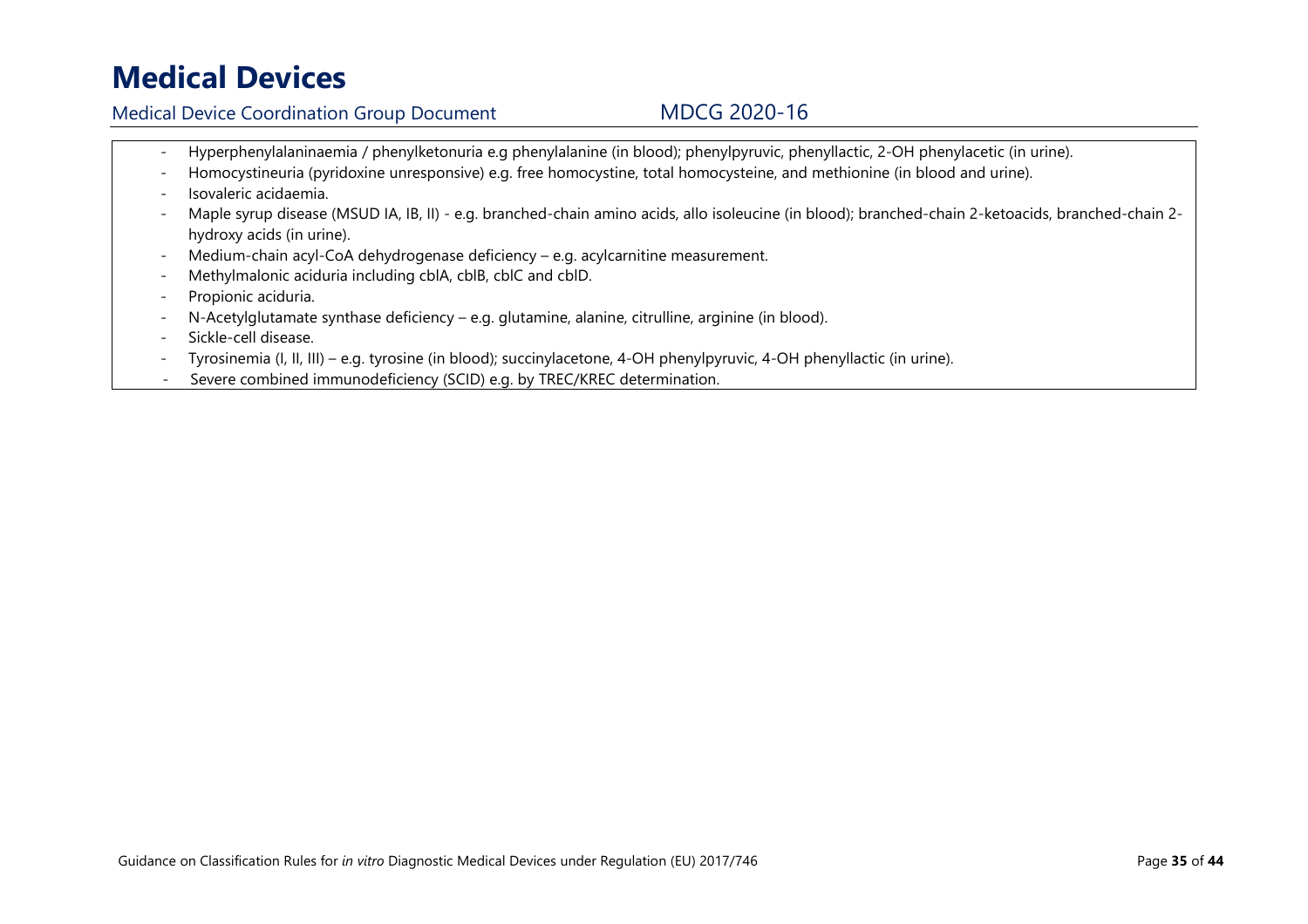Medical Device Coordination Group Document MDCG 2020-16

### **RULE 4**

**(a) Devices intended for self-testing are classified as class C, except for devices for the detection of pregnancy, for fertility testing and for determining cholesterol level, and devices for the detection of glucose, erythrocytes, leucocytes and bacteria in urine, which are classified as class B** 

#### **RATIONALE**

Rule 4a applies to devices intended for self-testing. All devices intended for self-testing are classified as class C, except:

- devices for the detection of pregnancy, for fertility, and for determining cholesterol level (in any specimen) and devices for the detection of glucose, erythrocytes, leucocytes and bacteria in urine.
- those classified in class D according to Annex VIII implementing rule 1.9 (e.g. HIV self-tests).

If a device simultaneously detects a marker that falls under this rule as a class C in addition to a marker listed as an exception (Class B), then the device is classified in class C according to the implementing rule 1.9.

#### **EXAMPLES** (non-exhaustive)

- -Devices for self-testing of blood sugar are in Class C.
- Self-testing devices for blood clotting, e.g. measurement of International Normalised Ratio (INR) are in Class C.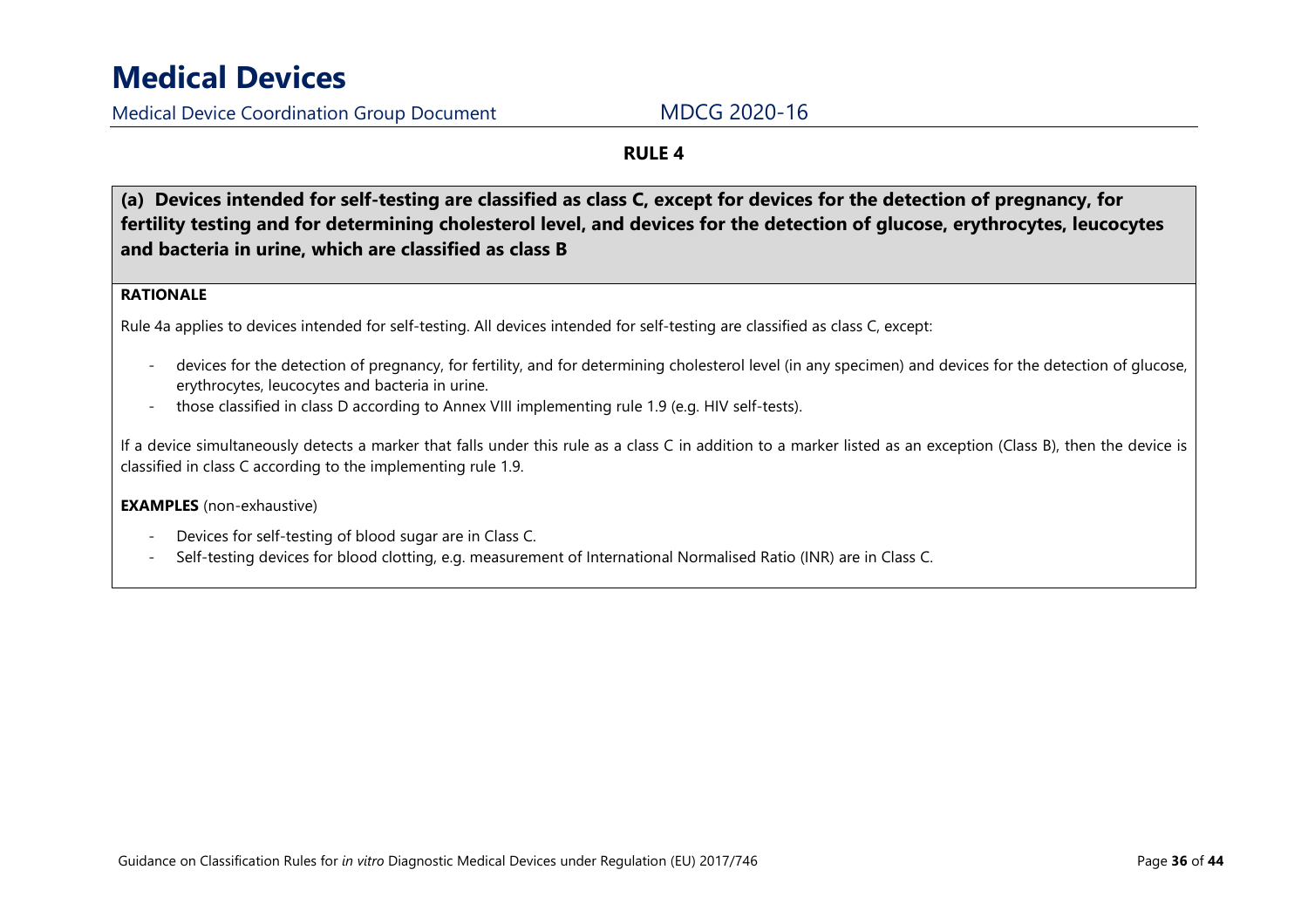Medical Device Coordination Group Document MDCG 2020-16

### **(b) Devices intended for near-patient testing are classified in their own right**

### **RATIONALE**

Rule 4b applies to devices intended for near-patient testing. The classification of devices for near-patient testing follows the intended purpose of the device, as established by the manufacturer. This brings the classification of devices for near-patient testing in line with that of other devices intended for professional use. The manufacturer should check all the rules to determine the correct device classification.

### **EXAMPLES** (non-exhaustive)

For the below examples, the device is intended for near-patient testing:

- **Class D (under Rule 1):** Rapid test for detection of human immunodeficiency virus.
- **Class D (under Rule 2):** Pre-transfusion ABO compatibility test cards intended to be used at the recipients' bedside as precaution against ABOincompatible transfusion.
- **Class C (under Rule 3):** Blood glucose reagents / strips for patient monitoring.
- - **Class C (under Rule 3):** Mobile cardiac marker monitoring test for acute presenting patients: Troponin I, Troponin T, CKMB (when intended to be used for monitoring cardiac muscle injury).
- -**Class C (under Rule 3):** Rapid test for the detection of methicillin-resistant *Staphylococcus aureus.*
- **Class B (under Rule 6):** Urine dipstick to determine urinary tract infection at point of care.
- **Class B (under Rule 6):** Quantitative test for haemoglobin as an aid in diagnosing iron deficiency.
- **Class B (See Rule 6):** Rapid tests for the detection of Group A Strep, Respiratory Syncytial Virus, and Influenza virus(es).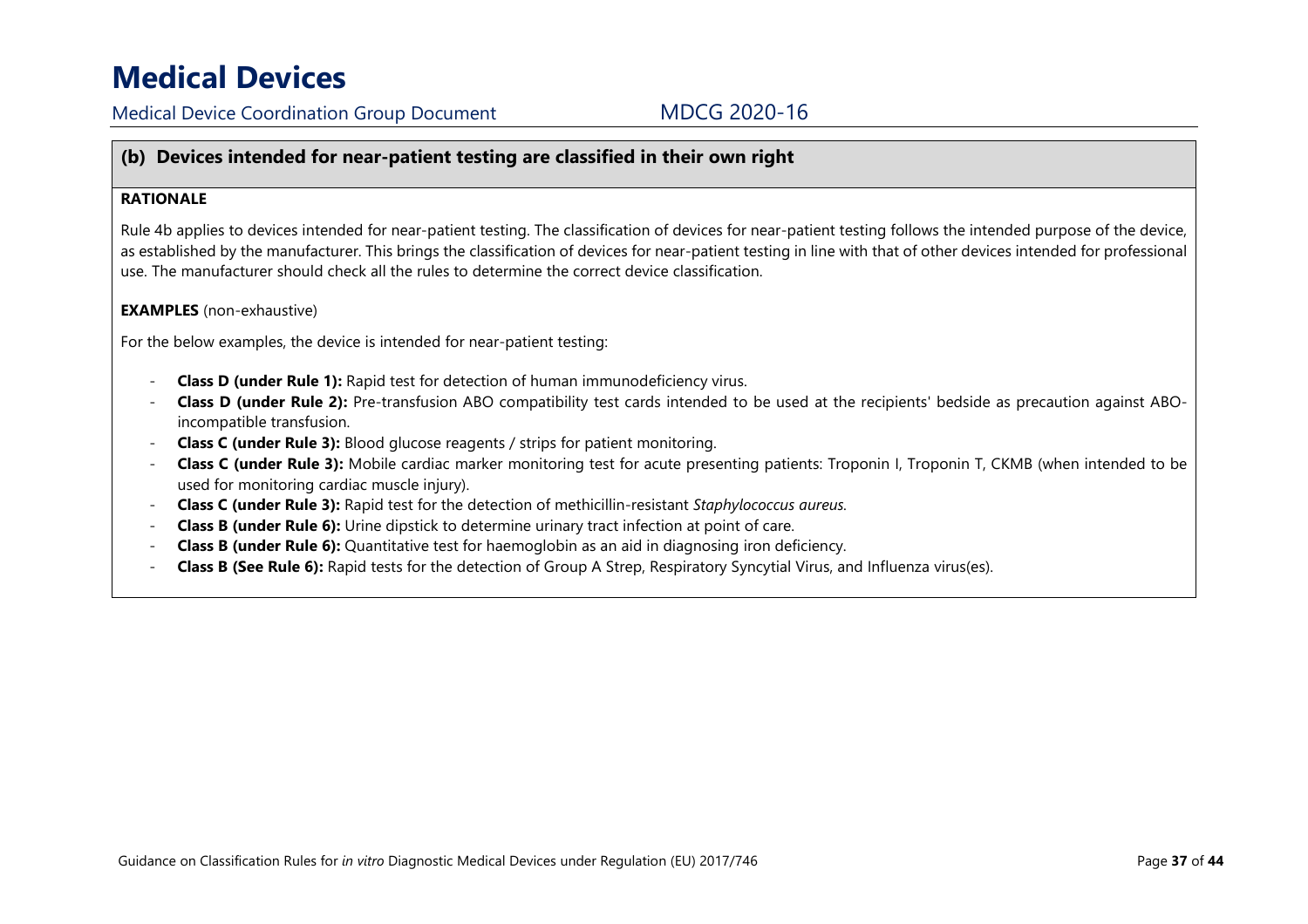Medical Device Coordination Group Document MDCG 2020-16

**RULE 5** 

### **The following devices are classified as class A:**

**(a) Products for general laboratory use, accessories which possess no critical characteristics, buffer solutions, washing solutions, and general culture media and histological stains, intended by the manufacturer to make them suitable for** *in vitro* **diagnostic procedures relating to a specific examination** 

### **RATIONALE**

Rule 5a applies to general laboratory products like pipettes, stain powders, glass microscope slides, centrifuges, pipette tips or instrument liquid collection containers, buffers which usually do not fall under the definition of an IVD medical device. However, as specified in Regulation (EU) 2017/746 Article 1 (3a) '*This regulation does not apply to (a) products for general laboratory use (...), unless such products, in view (...) are specifically intended by their manufacturer to be used for in vitro diagnostic examinations*.'

As a consequence, if such products are specifically intended by the manufacturer to be used for *in vitro* diagnostic examinations, then they are considered as IVDs and are captured by rule 5.

'Accessory for an *in vitro* diagnostic medical device' as defined under Regulation (EU) 2017/746 article 2 (4), '*means an article which, whilst not being itself an in vitro diagnostic medical device, is intended by its manufacturer to be used together with one or several particular in vitro diagnostic medical device(s) to*  specifically enable the in vitro diagnostic medical device(s) to be used in accordance with its/their intended purpose(s) or to specifically and directly assist the *medical functionality of the in vitro diagnostic medical device(s) in terms of its/their intended purpose(s)*'.

Whilst not being an IVD in themselves, accessories are to be used in conjunction with a specific IVD. They possess *one or more specific characteristics* to specifically enable an IVD to be used in accordance with its intended purpose or to assist the medical functionality of the IVD. Accessories are mentioned in rule 5 (a) in combination with the attribute '*accessories which possess no critical characteristics'*. This emphasizes that such products can negatively influence the benefit-risk ratio of the entire *in vitro* diagnostic medical device.

### **EXAMPLES** (non-exhaustive)

- -General microbiological culture media containing selecting agents, antimicrobial chromogenic agents, chemical indicators for colour differentiation.
- Solutions like cleaners, buffer solutions, lysing solutions, diluents specified for use with an IVD.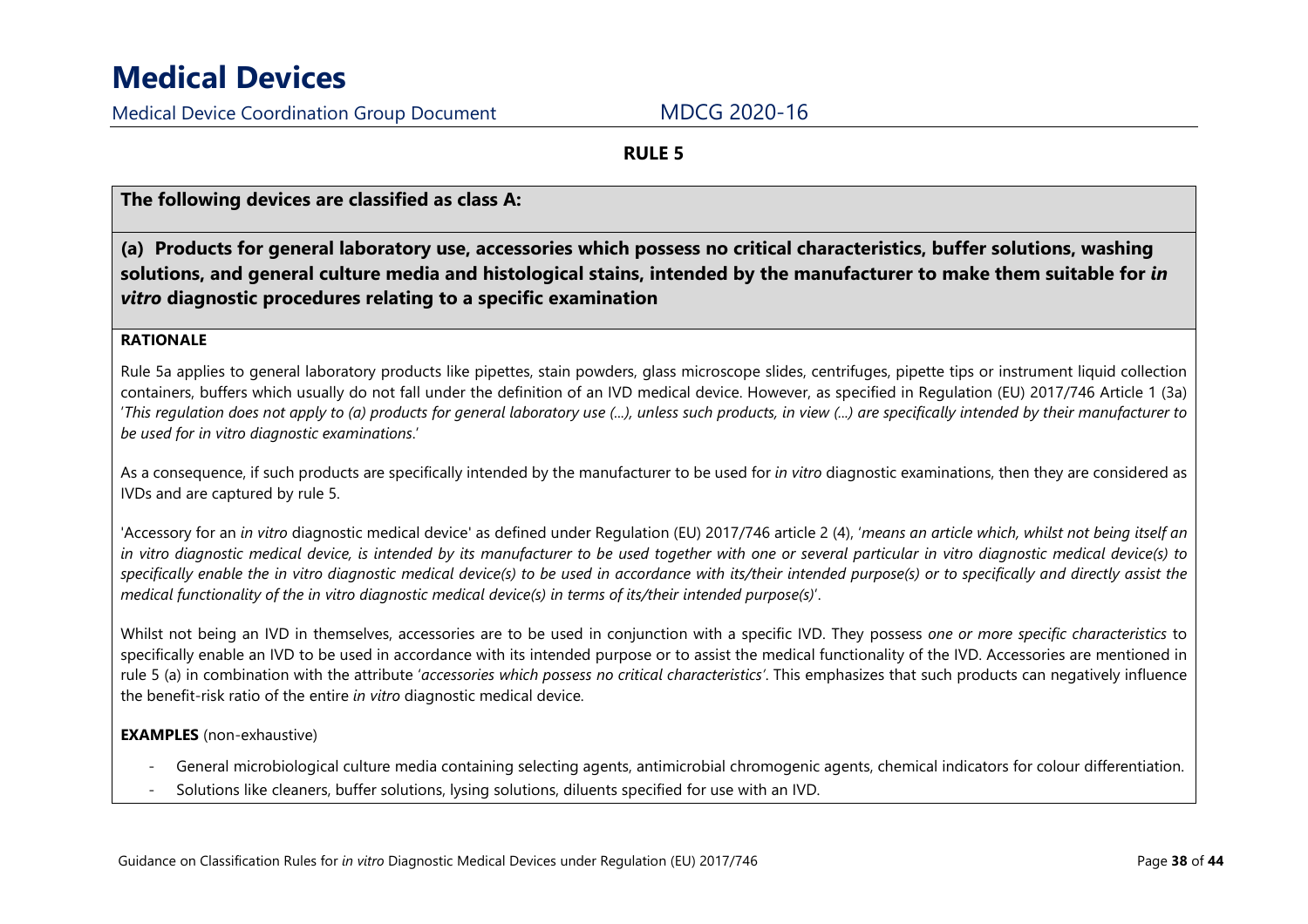## Medical Device Coordination Group Document MDCG 2020-16

- - Pipette with a specific fixed one volume specifically intended for a particular IVD test with specified human sample, e.g. blood coagulation pipettes with automatic timing (Accessory of coagulometer).
- General staining reagents like hematoxylin, eosin, pap and grams iodine.
- Kits for Isolation and purification of nucleic acids from human specimens.
- Library Prep reagents for preparation of DNA for downstream analysis by NGS sequencing.
- Nucleic acid quantitation kits.
- General reagents (not assay specific) used with a Class A instrument, e.g. general sequencing consumable reagents used with a sequencer.

### **(b) Instruments intended by the manufacturer specifically to be used for** *in vitro* **diagnostic procedures**

### **RATIONALE**

Rule 5b applies to instruments specifically intended by the manufacturer for *in vitro* diagnostic procedures. These instruments are classified as class A, whereas reagents and kits are classified in their own right.

Due to their interdependence, the performance of the reagent on this instrument will be part of the conformity assessment of the reagent. If the instrument has an independent measuring function which does not use any additional reagents, it is classified according to the intended purpose of the analysis (including instruments controls or instrument quality control). e.g. cell counting analysers used in haematology, ion selective electrodes, instruments measuring blood gases or glucose via its sensors, specific gravity measurements in urine analysis, mass spectrophotometer for bacteria identification, etc.

### **EXAMPLES** (non-exhaustive)

- Enzyme immunoassay analyser, PCR thermocycler, sequencer for NGS applications, clinical chemistry analyser.
- Instrument for automated purification of nucleic acids and PCR set-up.
- Erythrocyte sedimentation rate analyser.

### **(c) Specimen receptacles**

### **EXAMPLES** (non-exhaustive)

- Specimen containers or evacuated or non-evacuated tubes, empty or prefilled with a fixative solution or other general reagent to preserve the condition, stimulation, transport, storage and collection of biological specimens (e.g. cells, tissues specimens, urine, faeces) for the purpose of *in vitro* diagnostic examinations.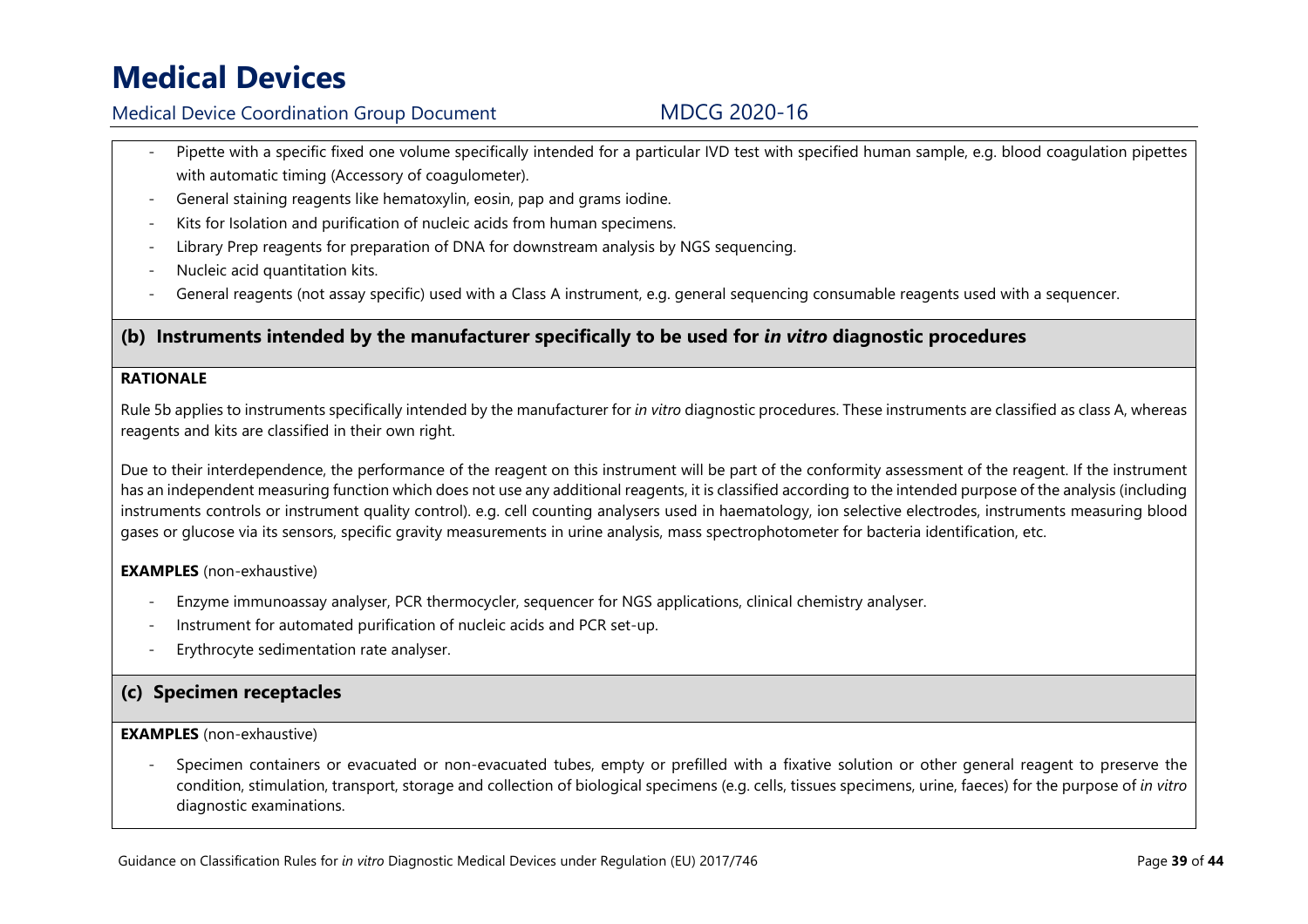### **RULE 6**

### **Devices not covered by the above-mentioned classification rules are classified as class B**

### **RATIONALE**

Rule 6 applies to devices not covered by rules 1-5.

An erroneous result with these devices is unlikely to have a significant negative impact on patient outcome, cause death or severe disability or put the individual in immediate danger.

Depending on the intended purpose, this rule would likely capture clinical chemistry tests for hormones, vitamins, enzymes, metabolic markers, electrolytes and substrates as well as the majority of anatomic pathology immunohistochemical assays. It also includes IVDs that detect infectious agents that present a moderate risk to the individual and are not easily propagated.

### **EXAMPLES** (non-exhaustive)

- -Device intended to detect and measure magnesium to assess electrolyte / magnesium homeostasis.
- -Test intended to detect and measure C-reactive protein or calprotectin to detect systemic inflammatory processes due to an active disease.
- - Biochemical test for establishing the identification of microbiological culture isolates or for determining antimicrobial susceptibility of microbiological culture isolates except those permitting identification or determination of MIC associated with a life threatening condition.
- -Test to detect *Helicobacter pylori, Clostridium difficile*, adenovirus, rotavirus and *Giardia lamblia.*
- Non-typhoidal anti-salmonella antibodies to detect the exposure to an infectious agent.
- FSH device for fertility testing in blood.
- Device intended for the detection of *Candida albicans.*
- -Device intended for the detection of or exposure to *Entamoeba histolytica.*
- -Device intended for the detection of *Sarcoptes scabiei* (genital scabies).
- Assay intended for the detection of autoantibodies (e.g. anti-sm/RNP and anti-SSA/Ro) associated with systemic lupus erythematosus (SLE), antineutrophil cytoplasmic antibodies [ANCAs] in systemic vasculitis), anti-aquaporin-4 antibodies (anti-AQP4) in neuromyelitis optica spectrum disorders (NMOSDs) or organ-specific autoimmune diseases (e.g. anti-Insulin antibodies in insulin-dependent diabetes).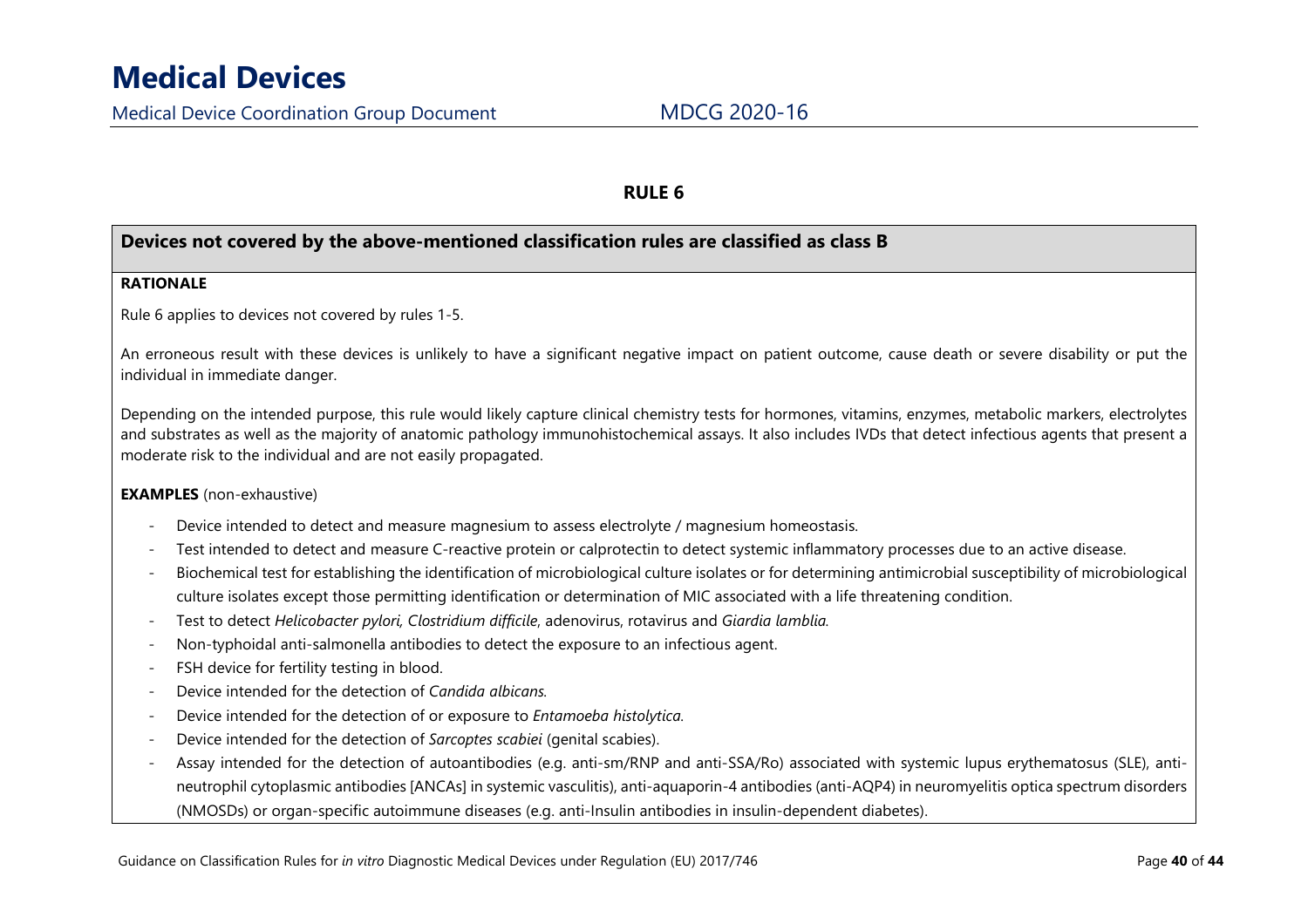## Medical Device Coordination Group Document MDCG 2020-16

- Antibody tests for HAV, dengue, chikungunya and West Nile virus.
- Assay intended for the detection of IgG antibodies against HEV.
- Device intended for the detection of Influenza A/B virus (non-pandemic).

### **RULE 7**

### **Devices which are controls without a quantitative or qualitative assigned value are classified as class B**

### **RATIONALE**

Rule 7 applies to controls which are described as un-assayed where control values are assigned by the user and not the manufacturer. The manufacturer may indicate whether a specific analyte is present or absent in these controls without indicating expected assay results.

Controls <u>with</u> quantitative or qualitative assigned values are classified according to implementing rule 1.6.

As a reminder, and according to Article 1 paragraph 3(c) and 3(d), "internationally certified reference material" and "materials used for external quality assessment schemes" are not IVDs.

#### **EXAMPLES (non-exhaustive):**

- -Unassigned control sera.
- Control materials used to verify the migration of immunochromatographic assays.
- Unassigned QC Material as a heterozygous quality control to monitor analytical performance of the extraction, amplification and detection.
- Non-assay specific control plasmas for use in coagulation.
- Non-assay specific control serum containing multiple biochemical analytes.
- A DNA or RNA probe supplied for use as a non-assay specific normal control for in situ hybridisation (ISH).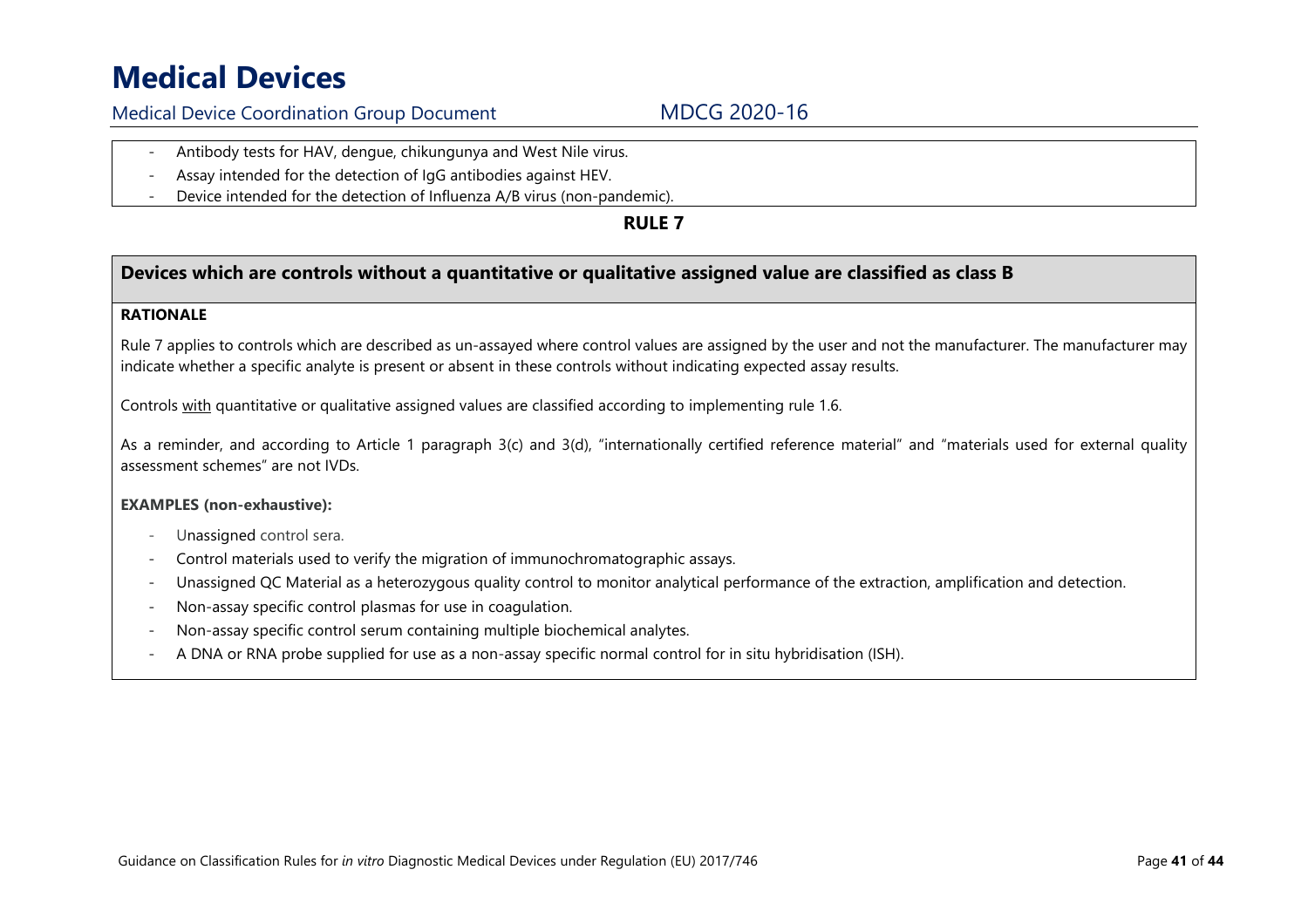### **Annex : Examples of classifying IVDs used in combination**

**Example 1: Enzyme-linked immunosorbent assay (ELISA) and analyser; where the analyser and its software are intended to run the assay and measure the output.** 

**List of devices used in combination:** Analyser and the software driving and influencing it, reagents, calibrators, controls, buffer/ washing solutions.

NOTE: This example is intended to illustrate how classification depends on the intended purpose of the device and highlights where the implementing rules apply to devices used in combination.

- **Analyser and the software driving and influencing it which can be made available separately**: In this example, the analyser is intended to only run and measure the output from an ELISA assay. The analyser and the software driving and influencing it are classified as Class A under rule 5b and implementing rule 1.4.
- • **Reagents**: Used with the above analyser, reagents intended to assay one or more markers are classified in their own right. These reagents are classified as Class B, C or D depending on the intended purpose of the reagent.
- • **Calibrators**: calibrators intended to calibrate the ELISA assay reagents. The calibrators are classified in the same class as the reagents for which they are acting as calibrators e.g. Class B, C or D.
- • **Controls**:
	- o Controls with quantitative or qualitative assigned values intended to act as controls for a particular set of reagents are classified in the same class as the reagents per implementing rule 1.6. e.g. Class B, C or D.
	- $\circ$  Controls without quantitative or qualitative assigned values are classified as <u>Class B</u> per rule 7.
- •**Buffer/ washing solutions:** Where the buffer/washing solution possesses no critical characteristic it is classified as Class A per rule 5a.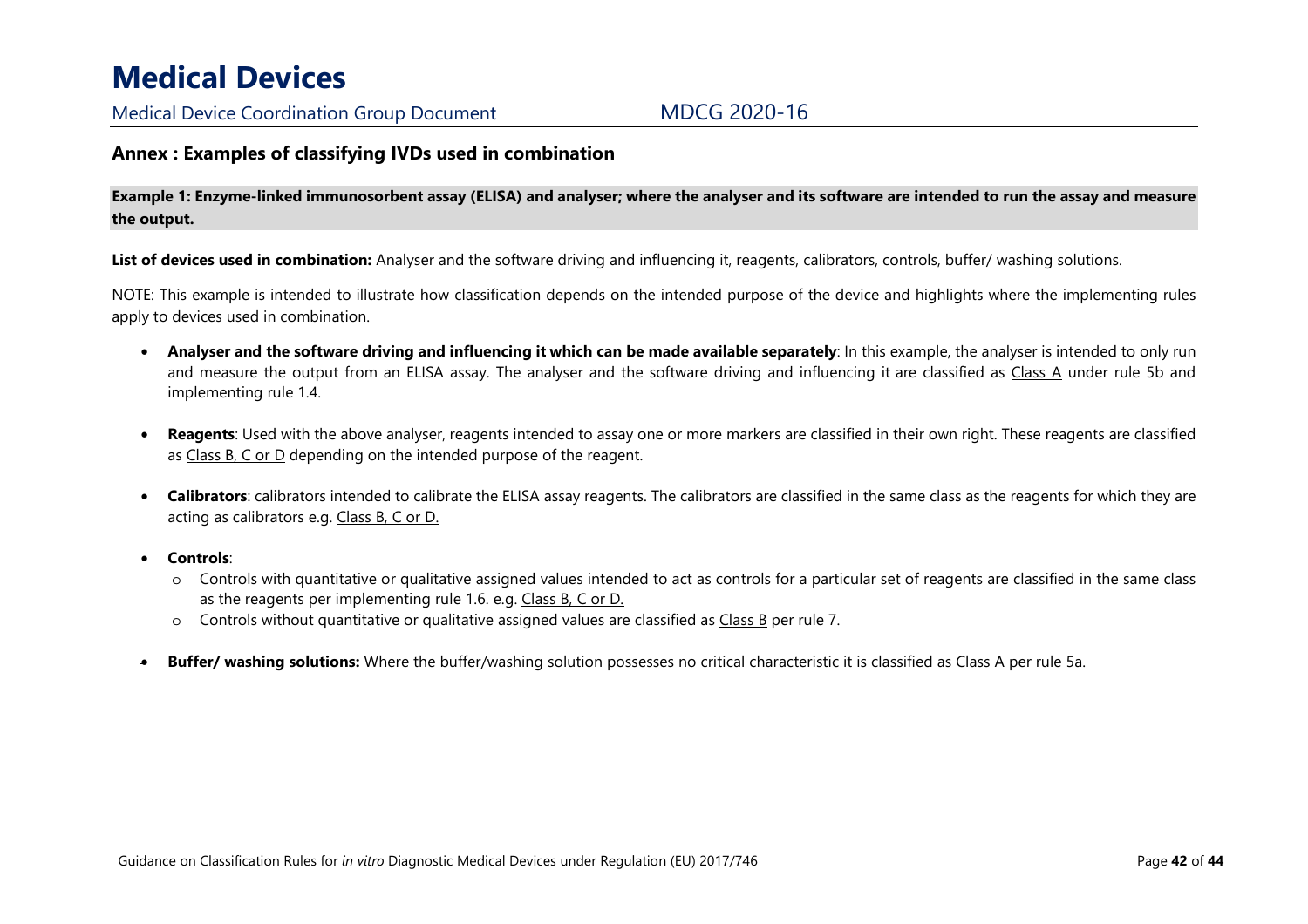Medical Device Coordination Group Document MDCG 2020-16

#### **Example 2: Blood Gas Analyser and associated devices.**

**List of devices used in combination:** Blood gas analyser and the software driving and influencing it, sensor cassette/reagents, calibrators, controls, software, solution pack/buffers.

NOTE: This example is intended for illustrative purposes only and does not provide an exhaustive classification for all Blood Gas Analysers and associated devices. Different classes may apply depending on the intended purpose of the device.

- **Blood gas analyser and the software driving and influencing it** are classified as either
	- o Class C (Rule 3j) where the blood gas analyser directly measures a parameter from a specimen (in the absence of a reagent or disposable sensor cassette) **AND** where an erroneous result in a measured parameter **WILL LEAD** to a patient management decision resulting in a life-threatening situation.
	- o Class B (Rule 6) where the blood gas analyser directly measures a parameter from a specimen (in the absence of a reagent or disposable sensor cassette) **AND** where an erroneous result in a measured parameter **WILL NOT LEAD TO** a patient management decision resulting in a lifethreatening situation.
	- o Class A (Rule 5b) where the analyser does not directly measure a parameter from a specimen, rather the specimen is analysed using replaceable sensor cassette / reagents.
- • **Sensor cassette / reagents** are classified as either
	- o Class C (rule 3j) where the blood gas analyser examines a specimen using replaceable sensor cassette / reagents **AND** where these sensor cassette /reagents measure at least one parameter where an erroneous result will lead to a patient management decision resulting in a life threatening situation.
	- o Class B (Rule 6) where the blood gas analyser examines a specimen using replaceable sensor cassette / reagents **AND** where these sensor cassette/reagents **DO NOT** measure any parameter where an erroneous result will lead to a patient management decision resulting in a lifethreatening situation.
- • **Solution pack** is classified as either
	- Class C (Rule 3j) where the solution pack possesses critical characteristics and contains reagents which are integral to the measurement of an analyte **AND** where an erroneous result for this analyte **WILL LEAD** to a patient management decision resulting in a life threatening situation.
	- $\circ$  Class B (Rule 6) where the solution pack possesses critical characteristics and contains reagents which are integral to the measurement of an analyte **AND** where an erroneous result for this analyte **WILL NOT LEAD** to a patient management decision resulting in a life threatening situation.
	- Class A (Rule 5a) where the solution pack is used in conjunction with the analyser and the solution pack does not possess any critical characteristics and does not contain any reagents which are integral to the measurement of an analyte.